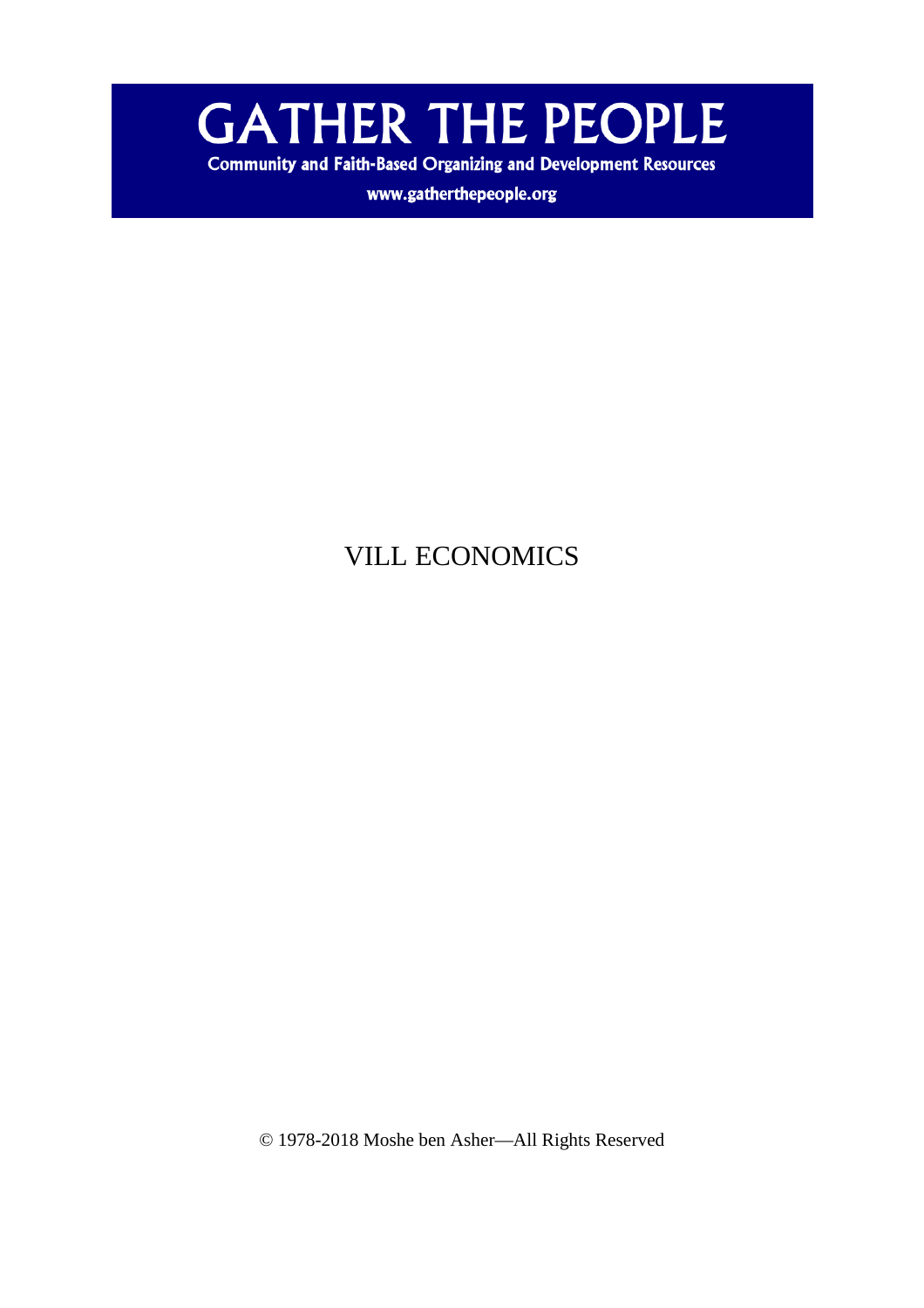# **CONTENTS**

| Section                                           | Page |
|---------------------------------------------------|------|
| I. INTRODUCTION                                   | 3    |
| II. ECONOMIC ISSUES AND CONCEPTS                  | 6    |
| The Grants Economy                                | 6    |
| Public Goods and Public Bad                       | 8    |
| <b>Need-Based Versus Demand-Based Definitions</b> | 9    |
| <b>Economies of Scale</b>                         | 12   |
| <b>Externalities and Spillovers</b>               | 14   |
| <b>Political Fragmentation</b>                    | 16   |
| Summary                                           | 16   |
| <b>III. PRECURSORY EXPERIMENTS</b>                | 19   |
| Introduction                                      | 19   |
| <b>Field Studies</b>                              | 19   |
| <b>Enclave Cities</b>                             | 20   |
| <b>Case Studies</b>                               | 20   |
| <b>Decentralization Dilemmas</b>                  | 22   |
| Summary                                           | 22   |
| IV. VILL-SPONSORED HEALTH CARE                    | 24   |
| Introduction                                      | 24   |
| <b>Conceptual Framework</b>                       | 25   |
| <b>Reform Strategies</b>                          | 27   |
| Past Scale-Reduction Reform Programs              | 29   |
| Citizens as Co-Directors                          | 33   |
| Utilization of Non-Physician Health Workers       | 34   |
| Potential for Greater Reliance on Non-Physicians  | 36   |
| Health Care in the People's Republic of China     | 39   |
| Summary                                           | 42   |
| V. CONCLUSIONS                                    | 46   |
| VI. NOTES                                         | 47   |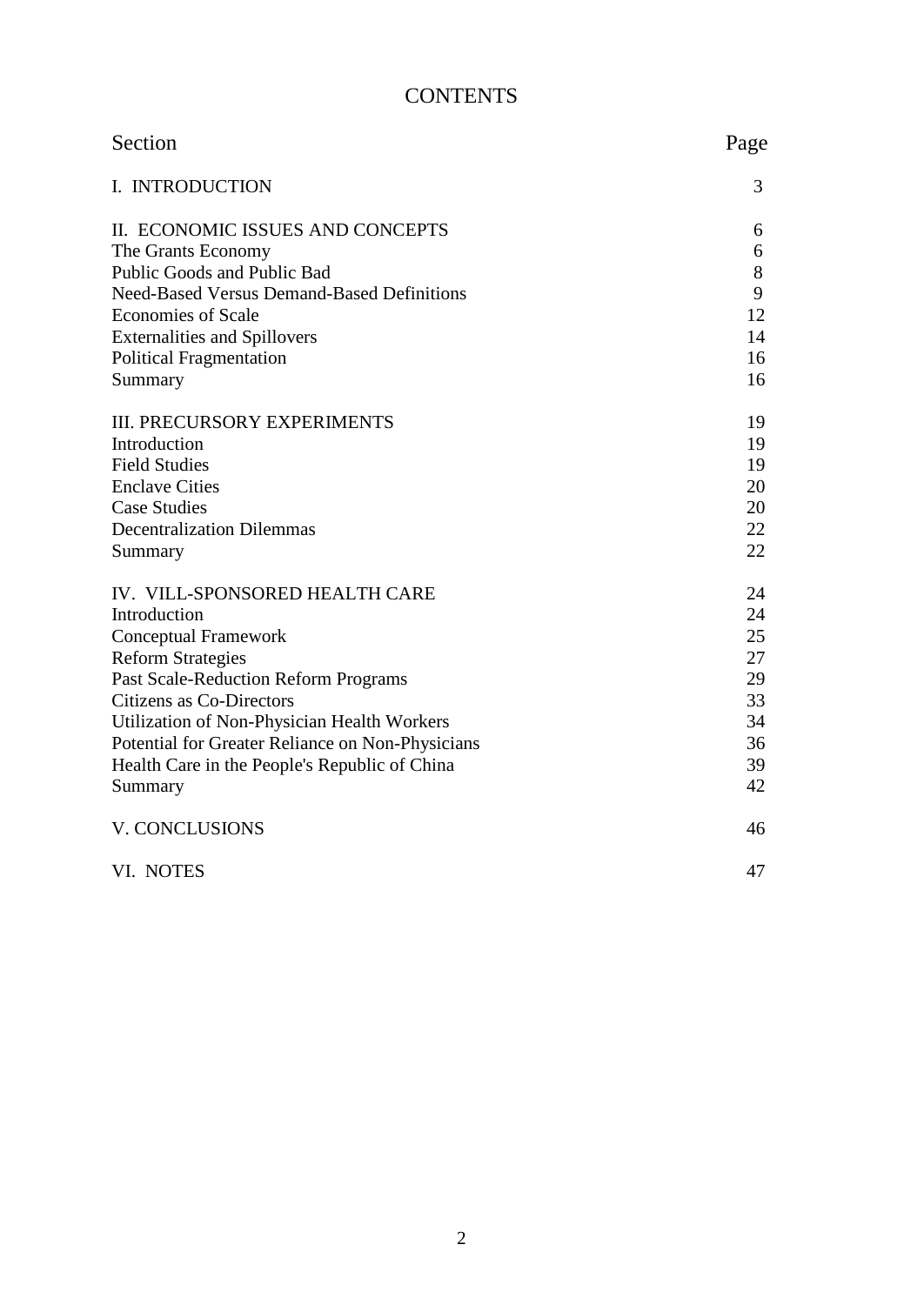## INTRODUCTION

Proposals to institutionalize small-scale political communities and associations have been common if not widespread over the past [1](#page-47-0)5 to 20 years.<sup>1</sup> The popular belief is that small com-munities, called vills<sup>[2](#page-47-1)</sup> here, best promote civic culture.<sup>[3](#page-47-2)</sup> Beyond this general conviction, however, the reasons and ideological justifications for ensuring the legitimation and longevity institutionalization—of grassroots citizen action or participation vary according to whether one is at the top of the social system looking down or at the bottom looking up. My ideological bias is bottom-up, a normative but somewhat descriptive perspective grounded in the idea that "the struggle for neighborhood identity" follows a predictable pattern:

First, residents organize to maintain the integrity of their area against outside interests. Then, political mobilization of the neighborhood begins and there is an attempt to decentralize as much power as is possible from the city to the local unit. Finally, new institutions are established that will realize and reflect the kinds of economic, social, and personal relationships the neighborhood wants for itself.<sup>[4](#page-47-3)</sup>

It is the last stage in this process that is least likely to be achieved. To survive, smallscale power-directed organizations require a human network that can link and mobilize the "inert majority," and they must have continuity and money.<sup>[5](#page-47-4)</sup> The reality, however, has been quite different. Kitzmiller and Ottinger conclude that, "citizen groups are weak, underfinanced, uncoordinated and dispersed. There are few sustained citizen action organizations capable of continuous representation of and by the public."<sup>[6](#page-47-5)</sup> (Original italicized.) Suttles' observations are similar: "... community organizations arise to meet a particular issue; they address their complaints or demands to one or a few service organizations; and with success or failure they all, except possibly their leaders, lapse into relative obscurity."[7](#page-47-6) Although Perlman's 1976 nationwide in-person survey indicates that "the seventies are spawning a plethora of grassroots associations . . . ," she does not reach any certain conclusions about the survival potential or future impact of these or-ganizations.<sup>[8](#page-47-7)</sup>

The search for an institutional rubric to legitimate and lend permanence to vills is not new. Religious institutions played this role in Western cultures for centuries, certainly through the Middle Ages. Commercial institutions, among which Americans count the Massachusetts Bay Company and others, have also served to institutionalize small-scale political organiza-tions.<sup>[9](#page-47-8)</sup> Community development corporations are a more recent example in this vein.<sup>[10](#page-47-9)</sup>

The use of government, that is, the *political* rubric for institutionalizing vills is of particu-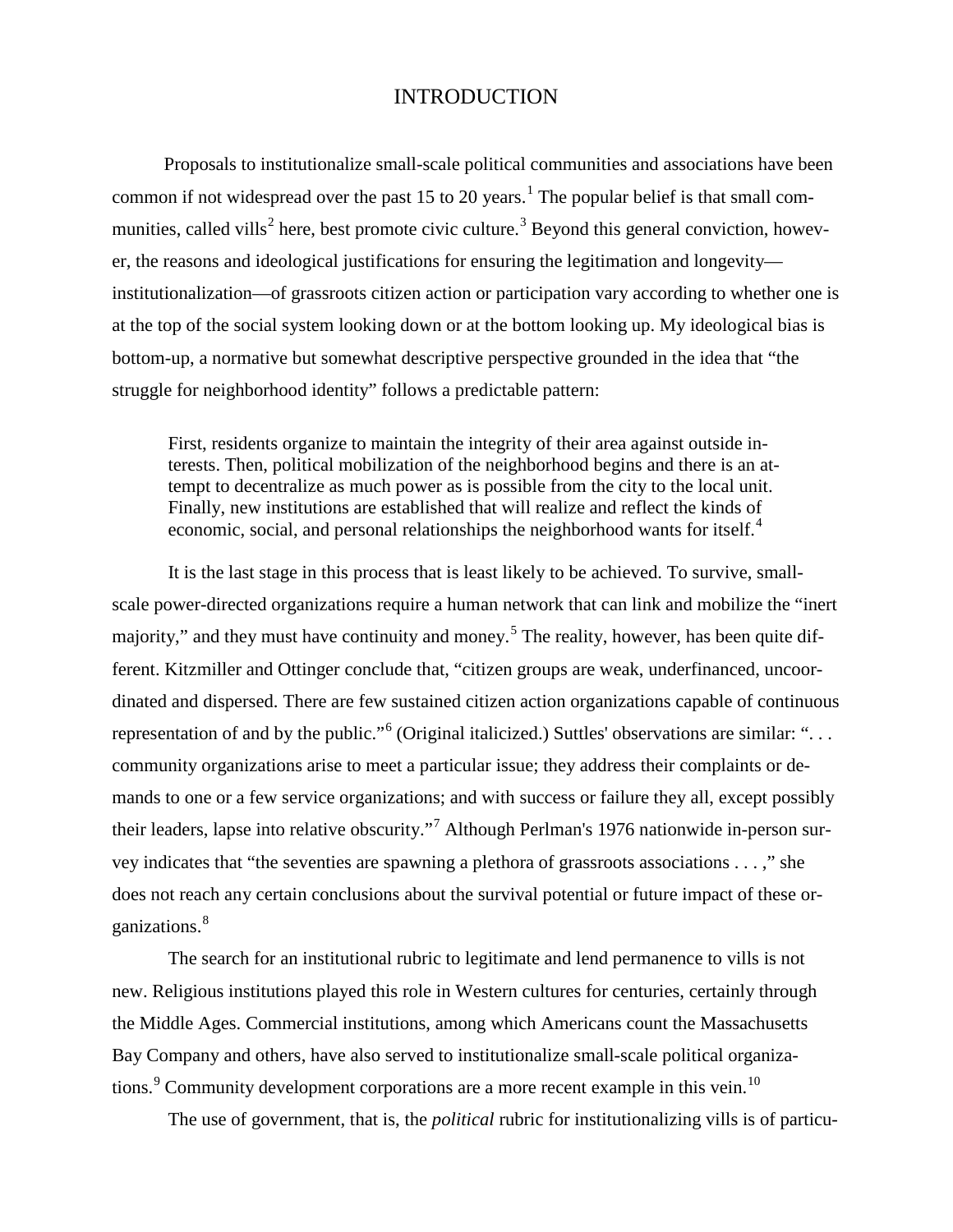lar interest here.<sup>[11](#page-48-0)</sup> For the past decade and a half, proposals have been made and decentralization experiments carried out as forerunners of small-scale political entities, with boundaries encom-passing populations of approximately 5,000 to 25,000.<sup>[12](#page-48-1)</sup> These proposals reflect a wide range of methodological and ideological points of view: the top-down perspective tends to see small-scale government as little more than an administrative outpost for existing municipalities, with nominal devolved powers; the bottom-up view advocates grassroots "bootstrap" organizing of inde-pendent political jurisdictions with authentic public powers, most notably taxing and spending.<sup>[13](#page-48-2)</sup>

Other formal public powers that may potentially be claimed by small-scale political entities include control over the means of violence (police and militia), eminent domain authority, legislative power, and the power of "limitless credit" (to issue bonds).<sup>[14](#page-48-3)</sup>

While there are substantial differences in decentralization schemes and their supporting ideologies, there is consensus on using a political rubric—whether administrative decentralization or neighborhood government—to institutionalize small-scale citizen action or participation in civic culture. But one of the most troubling criticisms leveled at proposals to use political institutions in this way is that they are economically inefficient. Taking this cue, the central concern of this paper is *the economic viability of small-scale political institutions*—vill economics.

While my bias for the introduction of such institutions is acknowledged, the research for this paper was begun without preset convictions about whether small-scale government would be found potentially "economical." In the following section, Economic Issues and Concepts, my objective has been to identify the main economic concepts related to small-scale public jurisdictions, and to determine their economic character, both benefits and burdens. The discussion ranges over public sector activity considered as a part of the broader "grants economy," the role of public sanctions in the production of collective goods and services, need-based versus demand-based processes for determining public good, economies of scale, problems and solutions related to externalities, and the threat of "political fragmentation."

The section on Precursory Experiments is an attempt to sharpen the focus on the issue of small-scale government economic viability through a review of several surveys of "decentralization experiments." These are surveys of cases in the literature and field studies of a wide inventory of decentralized community organizations, from block clubs and improvement associations through advisory boards and committees to little city halls and community development corporations. They reflect public and private, bottom-up and top-down conceptions; and all demonstrate, in varying degrees, the political-economic prospects for small-scale government.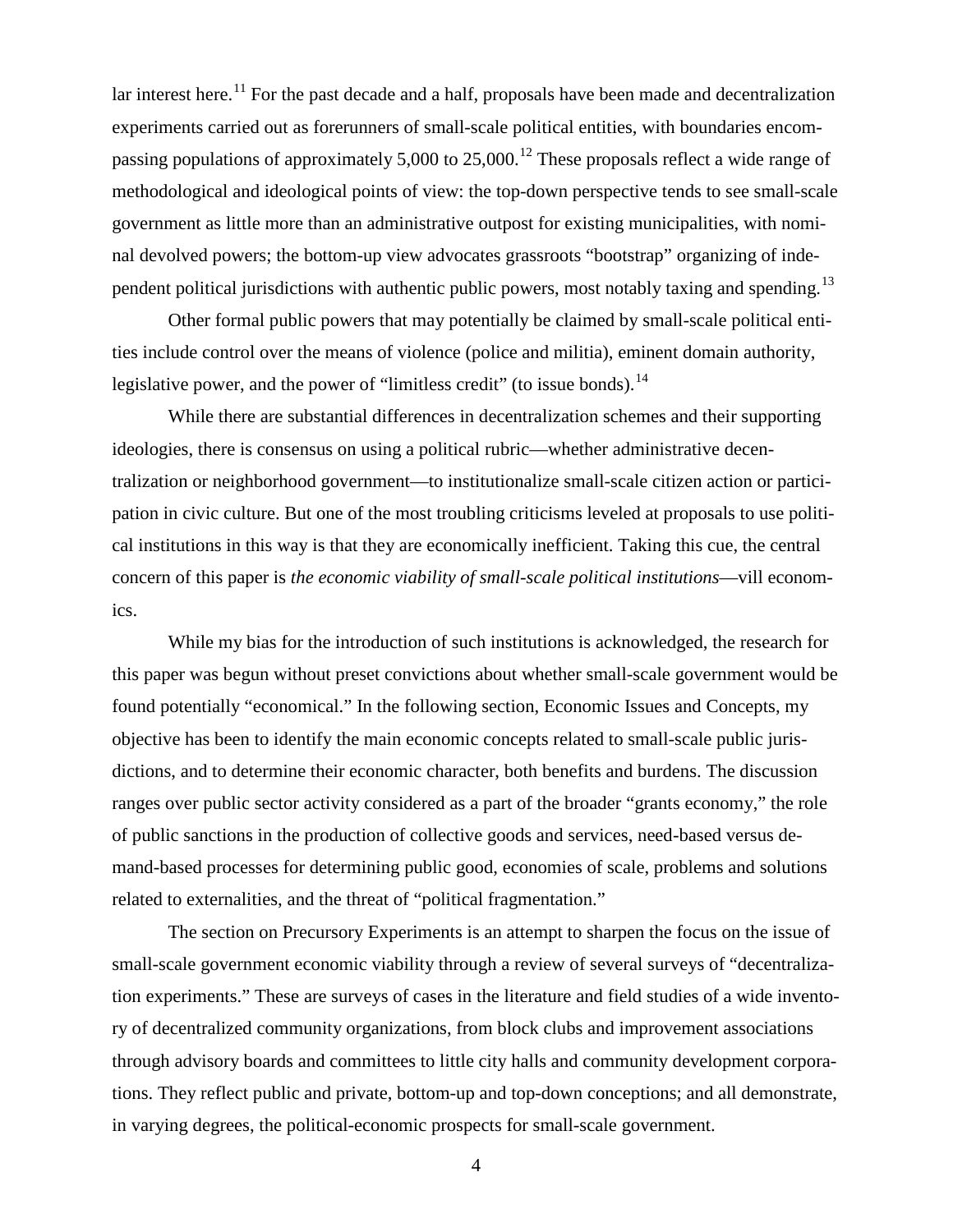The last major section, Vill-Sponsored Health Care, explores the potentials for smallscale government to play an economically useful role in providing neighborhood-based health care service delivery.

This is a working paper, admittedly broad in scope, sometimes almost exceeding my own interests and powers of concentration. Yet, the nature of the criticism—that small scale is inefficient—set the stage; and given the prevalence of this conventional wisdom, too often neighborhood organization may not be attempted. It was the need to examine the relevant literature and determine for myself the economic benefits and burdens of neighborhood-based government that accounts for the scope of this paper.

I have attempted at the end of each section to summarize the material and state my own conclusions. For the less intrepid reader, those conclusions can be broadly summarized: The literature, on balance, confirms that small-scale political jurisdictions which respect certain principles of economic theory and service delivery can play an economically efficient and possibly indispensable role in a mix of urban governments.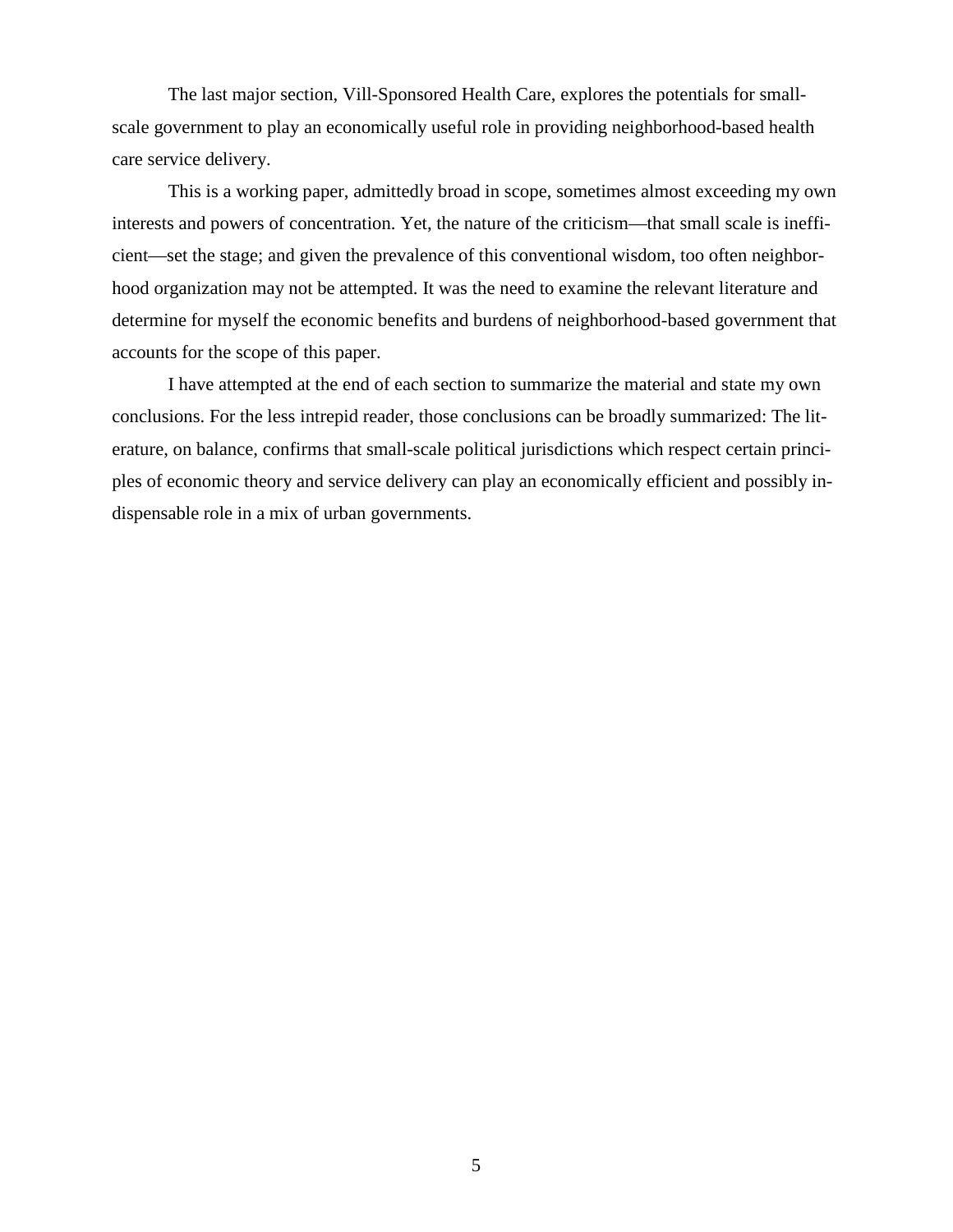## ECONOMIC ISSUES AND CONCEPTS

#### 1. The Grants Economy

The political-economic framework for introduction of a new small-scale urban government, a vill, need not be limited to the traditional market conception. The implication of the market perspective is that government "... makes little or no direct, positive contribution to the nation's output or employment," considered implicitly to be the exclusive preserve of private, prof-it-seeking enterprise.<sup>[15](#page-49-0)</sup> This conventional picture that defines government as a nonproductive, growth-restraining element does not fit with what Boulding describes as the "grants economy." He contends that the activities of government and nonprofit organizations play substantial roles in the market economy.<sup>16</sup> Examples include construction of the national highway system, the space program, and government sponsored medical research—all serve to potentiate private sec-tor activity.<sup>[17](#page-49-2)</sup> It is important, then, to consider the advent of vills as new elements in the grants economy.

The grants economy involves "... one-way transfers of exchangeables."<sup>[18](#page-49-3)</sup> Grants require decisions by a donor and a recipient who agree to give and receive, motivated by "love and fear."[19](#page-49-4) The foundation for this activity, according to Boulding, is the sympathetic bond linking individuals in cooperative community endeavors. Government expenditures funded by taxes are identified as "coerced grants," but grants nonetheless in a democratic society.<sup>[20](#page-49-5)</sup>

Like the market economy, government granting activity redistributes resources. But contrary to common economic biases that grants create ". . . a distortion of the equilibrium produced by the unfettered operation of an exchange [market] economy," Boulding observes that the grants economy too can be an instrument to establish economic balance. The idea is that translating public preferences into political demands is a parallel to the price-profit mechanism, but as we shall see, a less than perfect one.<sup>[21](#page-49-6)</sup> Grants supplement a number of prime functions in the market economy, including allocation of production resources to different industries, distribution of income, and direction of technical innovation and development. The subsidy and tax systems of the grants economy direct resources to various industries; grants are one of the centerpieces in income redistribution programs; and they are also a principal means to develop public works, research, and education.<sup>[22](#page-49-7)</sup>

From one perspective, enterprises in the grants economy are in many ways similar to private business: they compete for market share, they bid for resources in competitive markets, and their survival depends on making a surplus.<sup>[23](#page-49-8)</sup> Other views, however, dispute this picture. "Econ-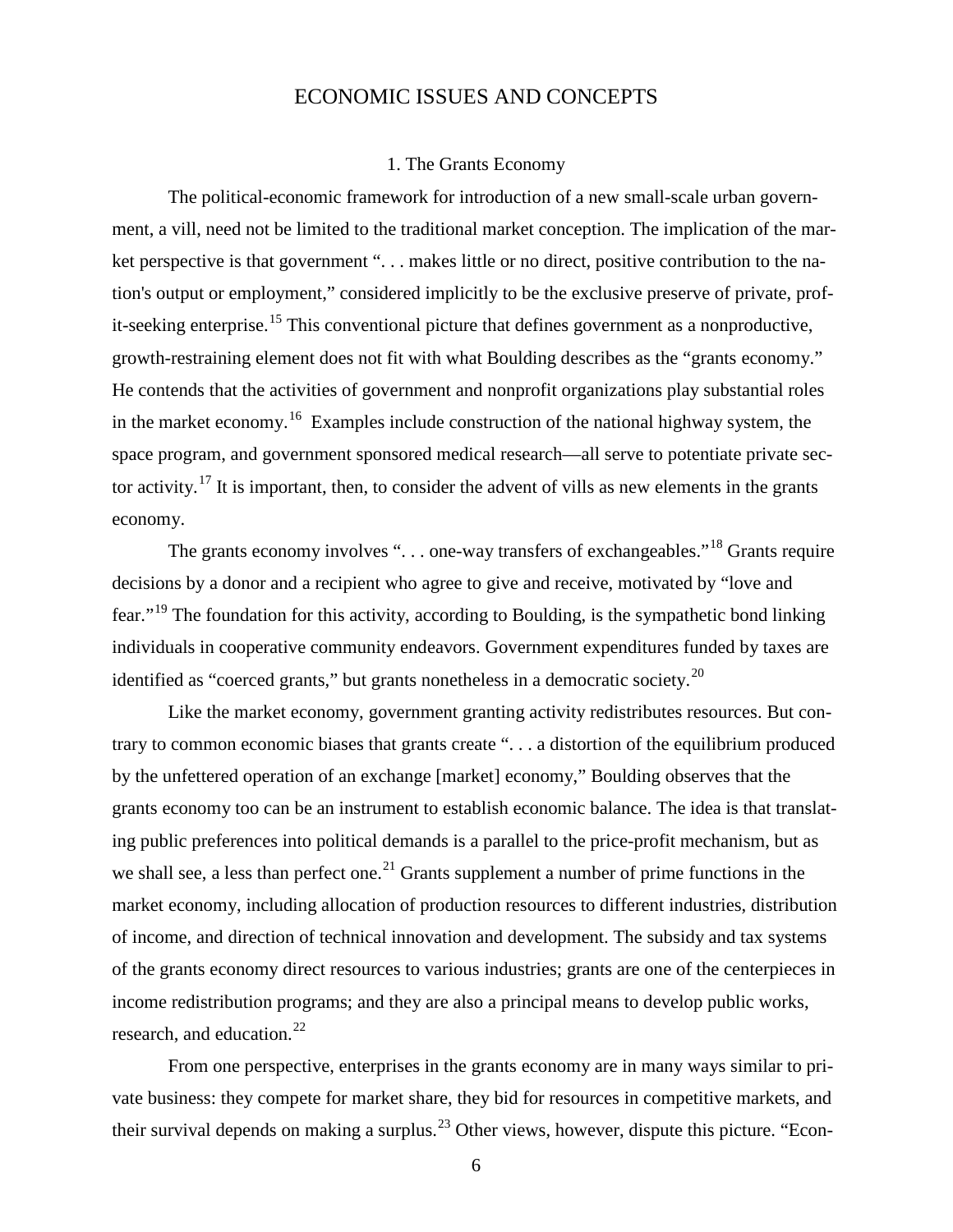omizing" is said to be a problem in the grants economy because, unlike market reliance on the price-profit mechanism, ". . . nothing is given up directly for what is gained, and it is not recognized therefore that [given finite resources] what is gained for one party is frequently lost to another." $^{24}$  $^{24}$  $^{24}$ 

Boulding warns that given the cooperative, even sympathetic community bond underpinning the grants economy, there is a danger that the sacrifices involved can become selfperpetuating. The problem is that ". . . once [we] start making sacrifices for anything . . . we find that we cannot admit to ourselves that the sacrifices have been in vein without a threat to our personal identity." As the U.S. involvement in Vietnam illustrates, however, overextending sacrifice eventually undermines the sanctity and support of the entire endeavor.<sup>[25](#page-50-1)</sup>

Drucker is particularly pessimistic about prospects for economic efficiency in grants economy institutions, primarily because the service field is non-competitive and not focused on capital return. Service institutions receive their income through budget allocations, thus "'performance' is the ability to maintain or increase one's budget." (Original italicized.) Budget and staff size are the important motivators and create the stakes for organizational action. Public agencies chronically overspend and almost never underspend their budgets because "not to spend the budget to the hilt will only convince the budget-maker . . . that the budget for the next fiscal period can be safely cut."[26](#page-50-2) Presumably, budget-based income undermines setting priorities and focusing efforts: the producer in the market economy focuses effort to expand market share, while the public organization tries "... to placate everyone by doing a little bit of everything ... to ensure its budget allocation." Drucker also argues that budget-based institutions find it more difficult to abandon obsolete, unproductive efforts: "the temptation is great to double the budget, precisely *because* there is no performance." The problem, as Drucker sees it, is that budget-based institutions are paid for what they "deserve" rather than "earn."<sup>[27](#page-50-3)</sup>

The foregoing discussion suggests that the introduction of new government units into the mixed market-grants economy may offer positive and negative potentials. Drucker's pessimism may be relevant but overdrawn for application to small-scale political institutions, insofar as it reflects observations of inefficiency in large, centralized governments. The bureaucratic bias to increased spending and indebtedness—the outcome of limited access to officeholders for citizens who have a contrary stake and open access for market interests that are congenial—is not a char-acteristic notably shared by existing small-scale public jurisdictions.<sup>[28](#page-50-4)</sup> Drucker's view may better serve as a caution flag than an absolute prohibition. Boulding, on the other hand, conveys that while government may not be the ideal vehicle for solutions to critical social problems, it certain-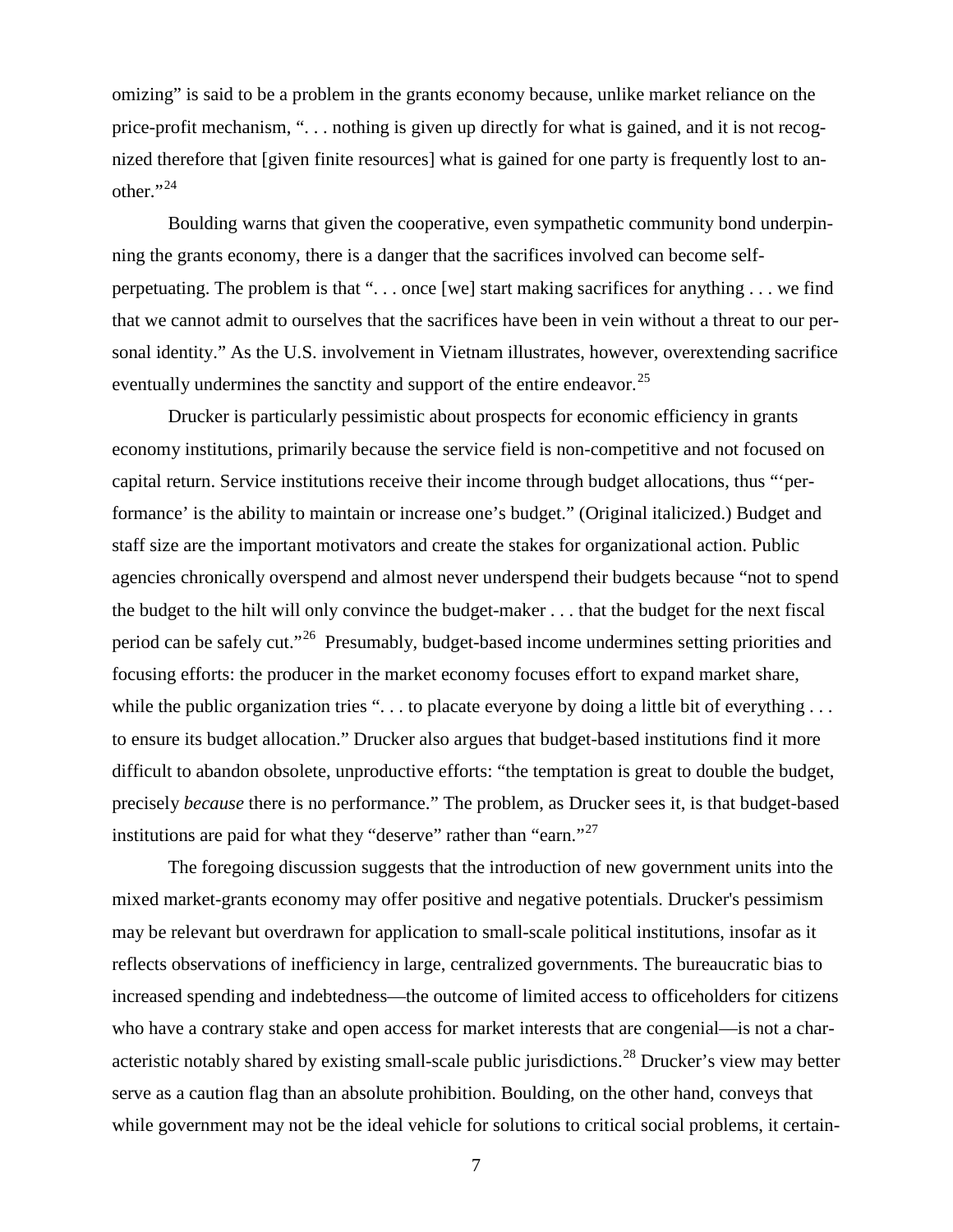ly plays a constructive and indispensable role in the country's political economy.

#### 2. Public Goods and Bads

Among the several functions of government is the production of goods and services. Setting aside momentarily the task of defining public goods (and "bads"), it is useful to consider justifications for their provision. Market economic explanations suggest that public goods are the result of the differential between what the public wants and what the private economy is motivated to provide. Public goods may also be provided because use is required, because private alternatives are not adequate, or because of a preferred distribution of benefits or costs under pub-lic sponsorship.<sup>[29](#page-51-0)</sup> Government intervention in the market economy is also rationalized as necessary to correct market imperfections, such as "... monopoly power and insufficient consumer knowledge"; ensuring payment for collective-consumption goods; and externalities, ". . . where an economic action affects parties not directly involved in the transaction."[30](#page-51-1) Goods may also become public because of "environmental" limitations, that is because ". . . national defense, law and order, and public health. . . . are a part of and condition the *environment* of the society."<sup>[31](#page-51-2)</sup>

A less well-explored area in the provision of public goods is the transfer of granting authority from one sector (or public jurisdiction) of the grants economy to another, for example, from city to special district. The rule of transfer between market and grant sectors would appear to be applicable: once defined as a public sector activity, the provision of public goods by one jurisdictional level represents the failure of another level of government to provide those goods.[32](#page-51-3)

Collective or public goods have a quality of "jointness," the satisfaction of a common interest, for a specific collectivity of citizens. With pure collective goods, more consumption by one person doesn't reduce the amount left to others.<sup>[33](#page-51-4)</sup> Collective goods become public goods "... when the coordinating mechanism for providing a collective good invokes the powers of the state. . . .<sup>[34](#page-51-5)</sup> The transformation from collective to public goods is explained in part by "the logic of collective action."[35](#page-51-6) Despite a common desire for a good, individual self-interest may preclude voluntary collective action to provide the good. The bind for the individual is that because the benefit is common to all, as in construction of a highway, no one can be excluded from enjoyment regardless of whether they pay their share of the cost. Thus it becomes necessary to provide ". . . some sanction or attraction, distinct from the public good itself, that will lead individuals to help bear the burdens.  $\ldots$ <sup>[36](#page-51-7)</sup>

The logic of collective action is thought to differ for large and small organizations. One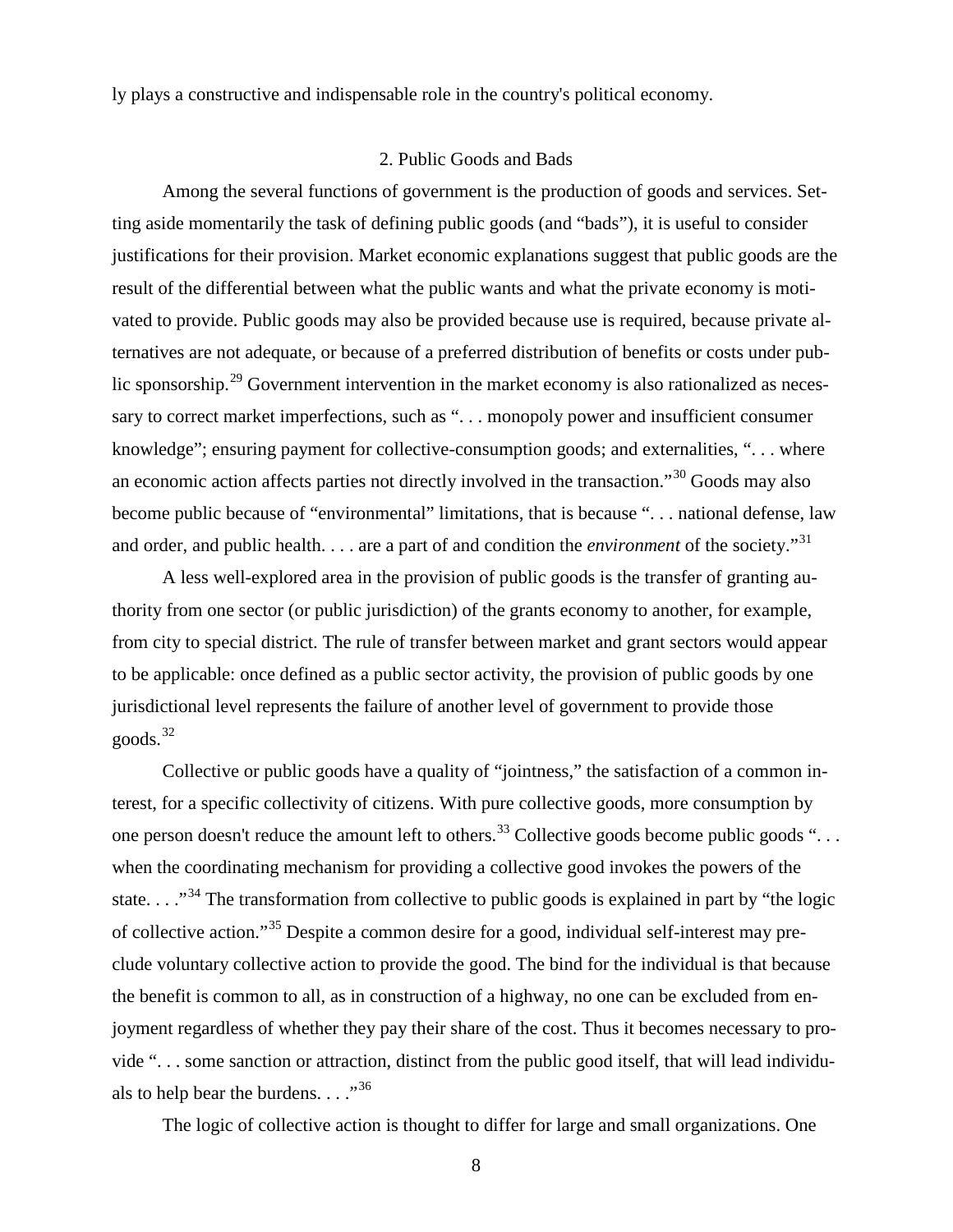proposition is that small groups need not rely as heavily on sanctions to provide collective goods because, since each member receives a large share of the total benefit, some individuals will be further ahead by paying a disproportionate share than if the good were not available. A counter proposition, however, is that in small organizations if a few members stop paying, costs will in-crease for others to the point they will refuse to pay and the good is lost.<sup>[37](#page-52-0)</sup> O'Brien's thesis is that the failure of neighborhood-based community organizations is due primarily to the logic of collective action.<sup>[38](#page-52-1)</sup> A fair conclusion may be that small-scale organizations, serving populations from 5,000 to 25,000, require sanctioning power or other compensatory mechanisms if they are to successfully distribute costs among all beneficiaries.

"Public bads" are the reciprocals of public goods. The idea here is that ". . . good for the individual, as a privately acting independent agent, may be bad for the same individual . . . as a part of a defined collectivity, and vice versa."<sup>[39](#page-52-2)</sup> While the aim of contemporary large-scale urban government has been provision of public goods, increasing the *quantity* of facilities, Buchanan argues that it is at least equally important to eliminate public bads.<sup>[40](#page-52-3)</sup> His thought is that, "... the current yield [of public goods] at the margin surely is greater from enforcing more effective usage of facilities than in enlarging the quantities of facilities.  $\dots$ <sup>[41](#page-52-4)</sup> Capital-intensive public goods and services particularly may require the funding capacity of larger jurisdictions, but elimination of public bads—". . . enacting and enforcing effective rules for personal and institutional behav-ior"<sup>[42](#page-52-5)</sup>—may be better suited to vills.

#### 3. Need-Based Versus Demand-Based Definitions of Public Good

Although it is one thing to state in general terms *what* a public good is, it is quite another to specifically define *how* such a determination is made. The traditional grants economy approach has been to define public goods in terms of *need*, derived from studies of government objectives, which in turn are based on professionally formulated standards created by engineers, librarians, physicians, etc. The standards are normative and designed to enhance the quality of life.<sup>[43](#page-52-6)</sup> Defining public good through the concept of need, then, involves a benevolent but elitist top-down determination. Cost-benefit and utilization models and studies represent a further re-finement of need as a vehicle for defining public good.<sup>[44](#page-52-7)</sup> Cost-benefit analyses are used to establish the most efficient expenditure pattern within a previously established normative decisionmaking process that has identified public goods and services.

The market approach to ascertaining collective good has been *demand*. Demand is defined as "participation, by which . . . all instances in which households act, voluntarily or under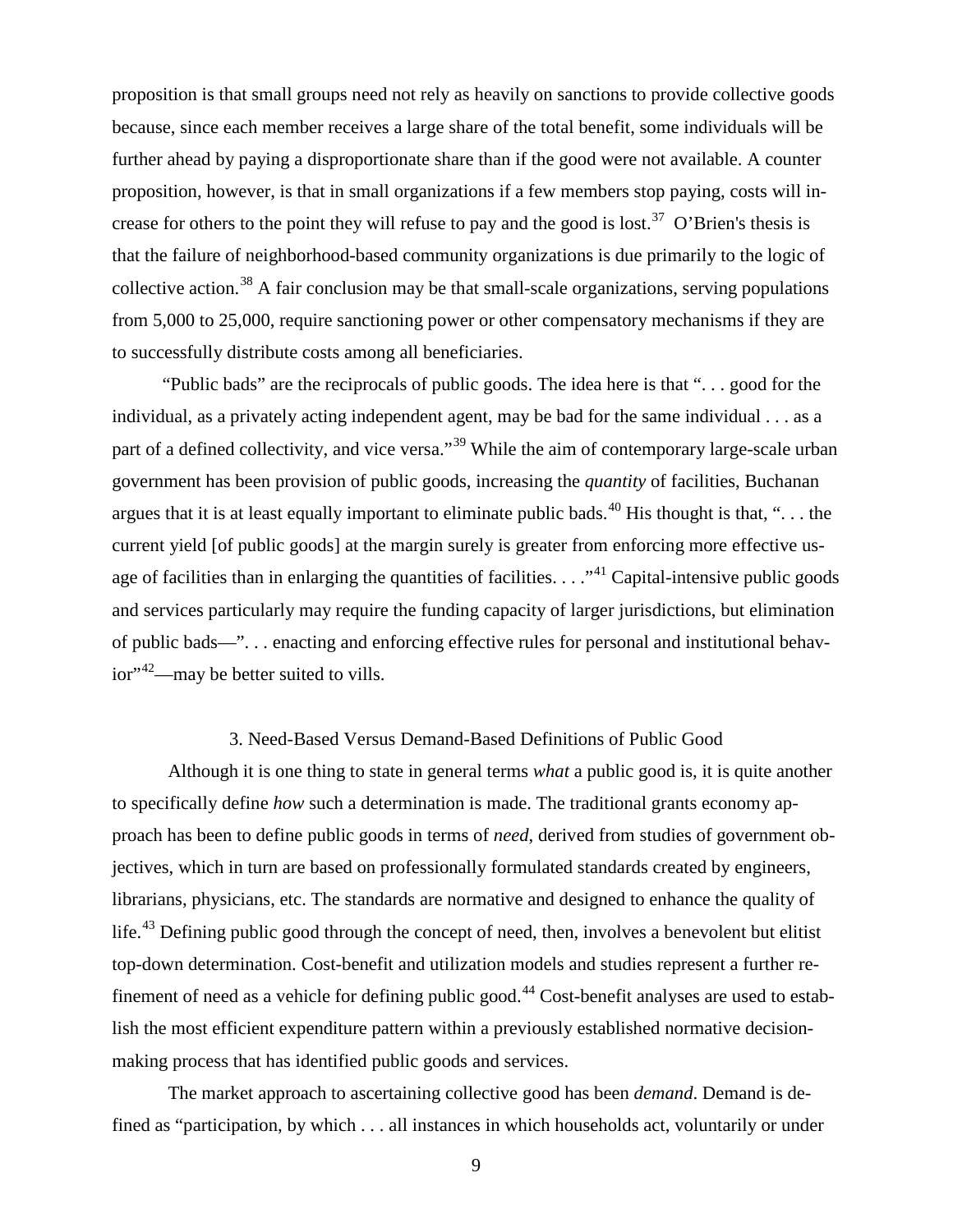constraint, to *cause* a local public service to be performed."[45](#page-53-0) (Emphasis added.) But estimating demand for *public* goods is a problem because of the absence of a price-profit mechanism. In the public sector, politicians are the producers and voters are the consumers who pay through taxa-tion.<sup>[46](#page-53-1)</sup> Part of the difficulty is that the political decision-makers have no way of knowing when the benefits of an increment in output are greater than costs. $47$  In effect:

The *benefit* derived from the last dollar spent on a public service should be greater than or at least equal to the *cost*. Such a criterion would assume that every expenditure for a public service would yield a benefit at least equal to the value of the good foregone in the private sector. Also, it would ensure that such an expenditure would not prevent a more valuable expenditure in some other public service.<sup>[48](#page-53-3)</sup>

It is also accepted as problematic that demand for public service cannot be analyzed in terms of existing expenditure levels. There is a ". . . problem of product definition": interpreting the meaning of an appropriation depends on how the service or good is defined, the value as-signed to it, and its purpose.<sup>[49](#page-53-4)</sup> "Fiscal profitability criteria" are also rejected as means to verify demand. The argument is that provision of public goods and services cannot be directed through analysis of projected costs and anticipated revenues. In other words, a decision about whether to build a new water works, thereby increasing water supply and lowering costs, cannot be made in terms of expectations for tax revenue flowing from new industry attracted by the availability of low-cost water.  $50$ 

It seems that the political process itself is the only mechanism in a grants economy for assessing aggregated preferences. The prevailing economic view, however, is that ". . . an optimal political decision-making process has not yet been devised. . . . "<sup>[51](#page-53-6)</sup> Steiner describes the related literature as "entirely theoretical."[52](#page-53-7) Acknowledged deficiencies notwithstanding, there are several political models incorporated in economic constructs of demand. The classical model for economic demand in the public sector suggests:

. . . that politicians present tax and expenditures options to voters so as to maximize the vote they receive. In this search for political support they will discover the preferences of consumers, innovations in service, and tax alternatives, and they will be motivated to maximize the sum of the fiscal surpluses (benefits minus costs) going to the citizenry.<sup>[53](#page-53-8)</sup>

This model pictures government as a "quasi-market," with electoral activity assumed to be the linkage between individual preferences and the provision of services.<sup>54</sup> A second model wherein political process articulates and defines public good envisions the public jurisdiction as "... a coalition of ... blocs that cooperate in order to provide public goods."<sup>[55](#page-53-10)</sup> The Tiebout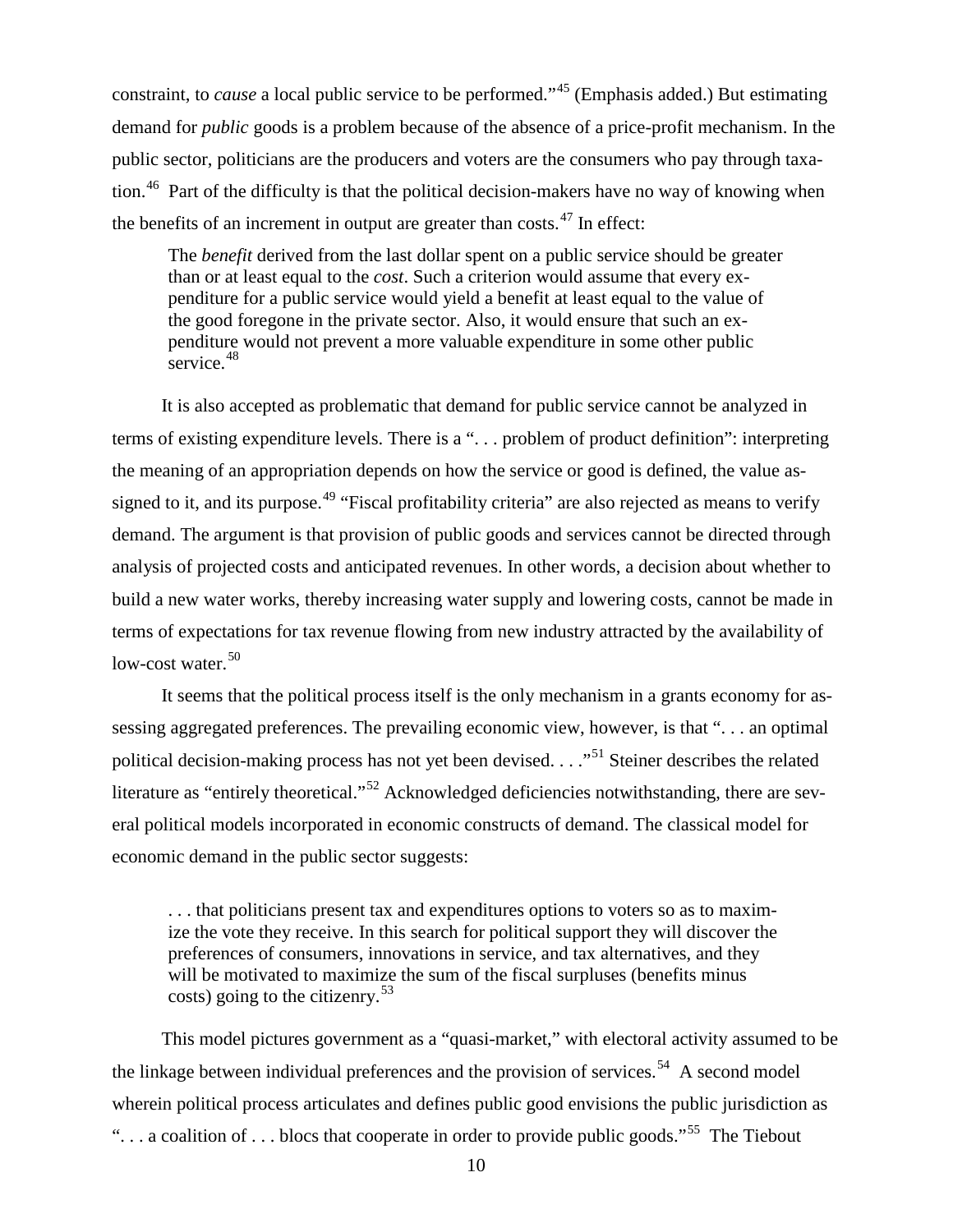model for demand in the public sector, as described by Margolis, proposes that ". . . individuals can move among government jurisdictions  $\ldots$ " to press their demands.<sup>[56](#page-54-0)</sup>

Several writers have commented on the shortcomings of these theoretical descriptions of political decision-making in relation to demand for public goods and services. It has been observed that "at-large elections, the absence of mass-controlled urban political parties and the failure to develop a social infrastructure usable for public action have greatly reduced the ability of residents to communicate more than the grossest preferences to elected officials."<sup>[57](#page-54-1)</sup> It is argued that "civic accountability" rests on a number of doubtful assumptions: that government representatives can be called to account via the electoral system for the conduct of public employees, that each jurisdiction has workable mechanisms for equitably resolving citizens' complaints, and that public employees are generally responsive to the broad public interest. The issue of civic accountability is "… not only of responsiveness to *complaints about* service but to *demands for*  service. . . ."<sup>[58](#page-54-2)</sup> In the same critical vein are studies that conclude the relationship between elec-toral activity and public policy output is nil.<sup>[59](#page-54-3)</sup>

A different but related criticism of political models for demand articulation is that political boundaries optimized for economic considerations may not the optimal for public representa-tion.<sup>[60](#page-54-4)</sup> Congressional constituencies now encompass populations of a half-million and urban local government districts typically range from 100,000 to more than a million. Warren's study of federally sponsored regional political and policy decision-making indicates that, ". . . the [large] scale of a district, determined by economic criteria, as well as its operating characteristics, create[s] high if not prohibitive [participation] costs for unemployed and minorities. Conversely, both relative and absolute access costs tend to be reduced for those who already are dominant and community influence—government officials and business and civic leaders."<sup>[61](#page-54-5)</sup>

Both need-based and demand-based processes present problems for determining public goods and services. The need construct, relying as it does on a top-down elitist expertise, tends inherently to produce inefficient outputs, a misallocation of resources redounding to the benefit of special interests. The demand construct suffers from the dilemma that, while public good is defined as commonality of individual preferences, there is no mechanism in a nonmarket system to determine the aggregated preferences except an inadequate political process.

Bish and Warren acknowledge the difficulty of assessing demand in the public sector, but they provide a substantive remedial proposal.<sup>62</sup> Their idea is that demands for public goods and services are "likely to be efficiently articulated only by political units of different sizes." They trace demand inefficiency to public monopolization of demand-articulating *and* producing func-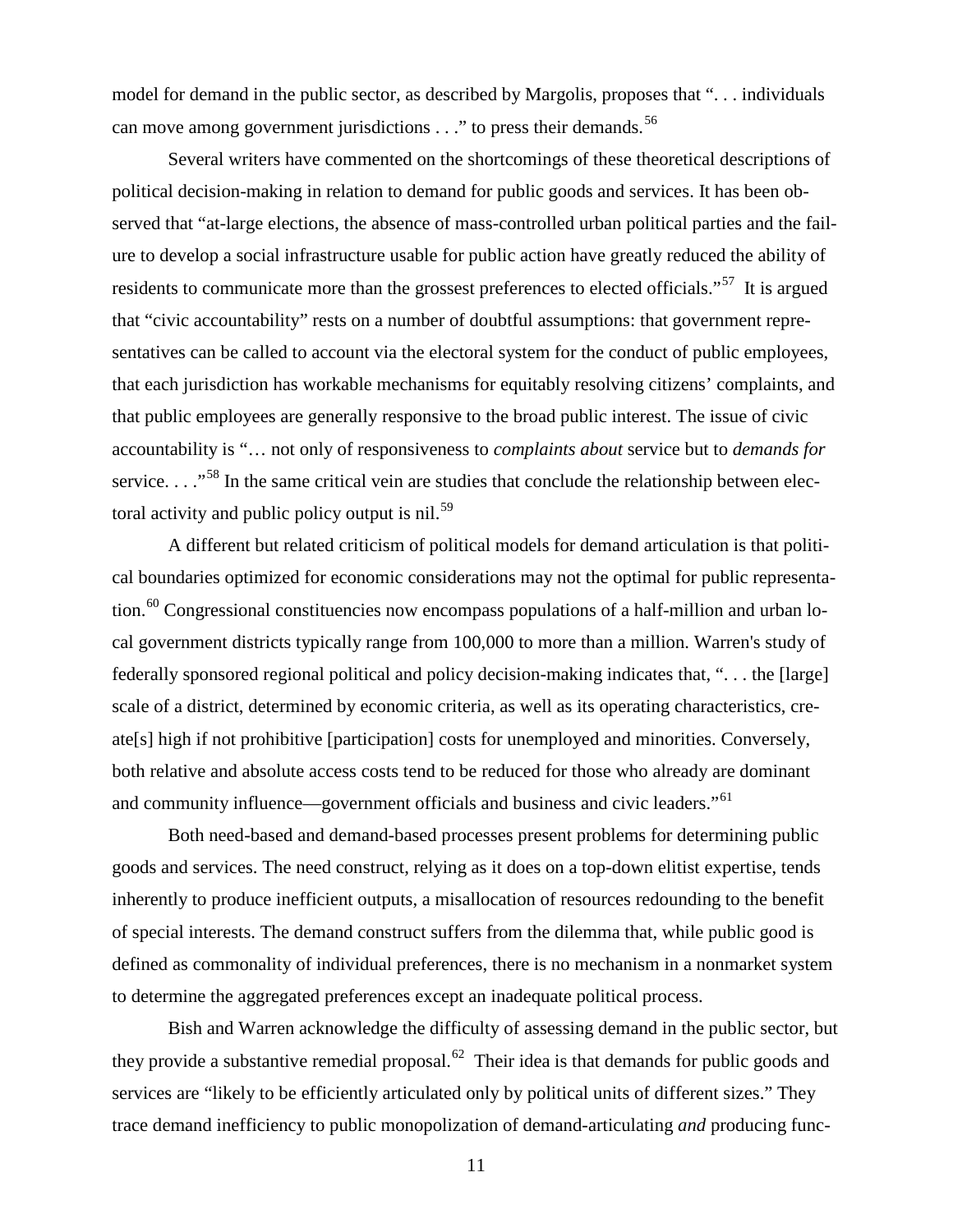tions, a circumstance that undermines quickness and accuracy of political responses to citizen demands. The result is a misdirection of resources. The remedy is for political jurisdictions of various sizes to buy and sell goods and services from one another, thereby introducing price competition in the public sector: ". . . the [public] producer must [then] measure and cost out his production and provide a price to the consumer, provide an amount and quality of goods determined by an *independently organized* consumer, and keep his costs and prices below that of potential competitors. . . ."[63](#page-55-0) (Emphasis added.) Bish and Warren conclude that, ". . . a variety of sizes of [government] organizations, not necessarily with the same boundaries, is likely to be needed for the efficient production of goods and services in metropolitan areas."<sup>[64](#page-55-1)</sup>

Process definitions for establishing a public good are limited to normative need types and political-economic demand types. The former may be rejected for inefficiency stemming from its top-down definition of need. The latter approach is plagued by the economic demand dilemma, an oblique commentary on the inadequacy of pluralistic models of political decision-making. One remedial strategy has been suggested which involves creating a range of demandarticulating public jurisdictions that would serve to separate demand from production (supply) functions and introduce price competition to the public sector. This political-economic remedy, whether suitable or not by other criteria, is congenial to proposals for establishing vills.

#### 4. Economies of Scale

The economic issue most often raised about small-scale government is economy of scale. Scale economies are present "... when the unit cost of producing a commodity decreases as more units of that commodity are produced per period." Factors thought to be responsible for cost reductions include: indivisible production inputs, division and specialization of labor and capital, and bulk purchasing of inputs.<sup>[65](#page-55-2)</sup> Internal scale economies are related to savings realized through technical innovations in large-scale production, usually the adoption of assembly lines and computers.<sup>[66](#page-55-3)</sup> And economies are often linked directly to standardization.<sup>[67](#page-55-4)</sup> Politicaleconomic theory and "common sense" maintain that "small-unit governments are poorly equipped to take advantage of economies of scale and technological innovations. . . . "<sup>[68](#page-55-5)</sup> Empirically grounded studies, however, lead to other conclusions.

Musgrave indirectly suggests a first principle of scale economy. He identifies three generic government budgeting aims: allocation, distribution, and stabilization. While stabilization and distribution efforts refer to government economic regulation and income transfer activities more suitable for state and federal jurisdictions, allocation of goods and services is an appropriate local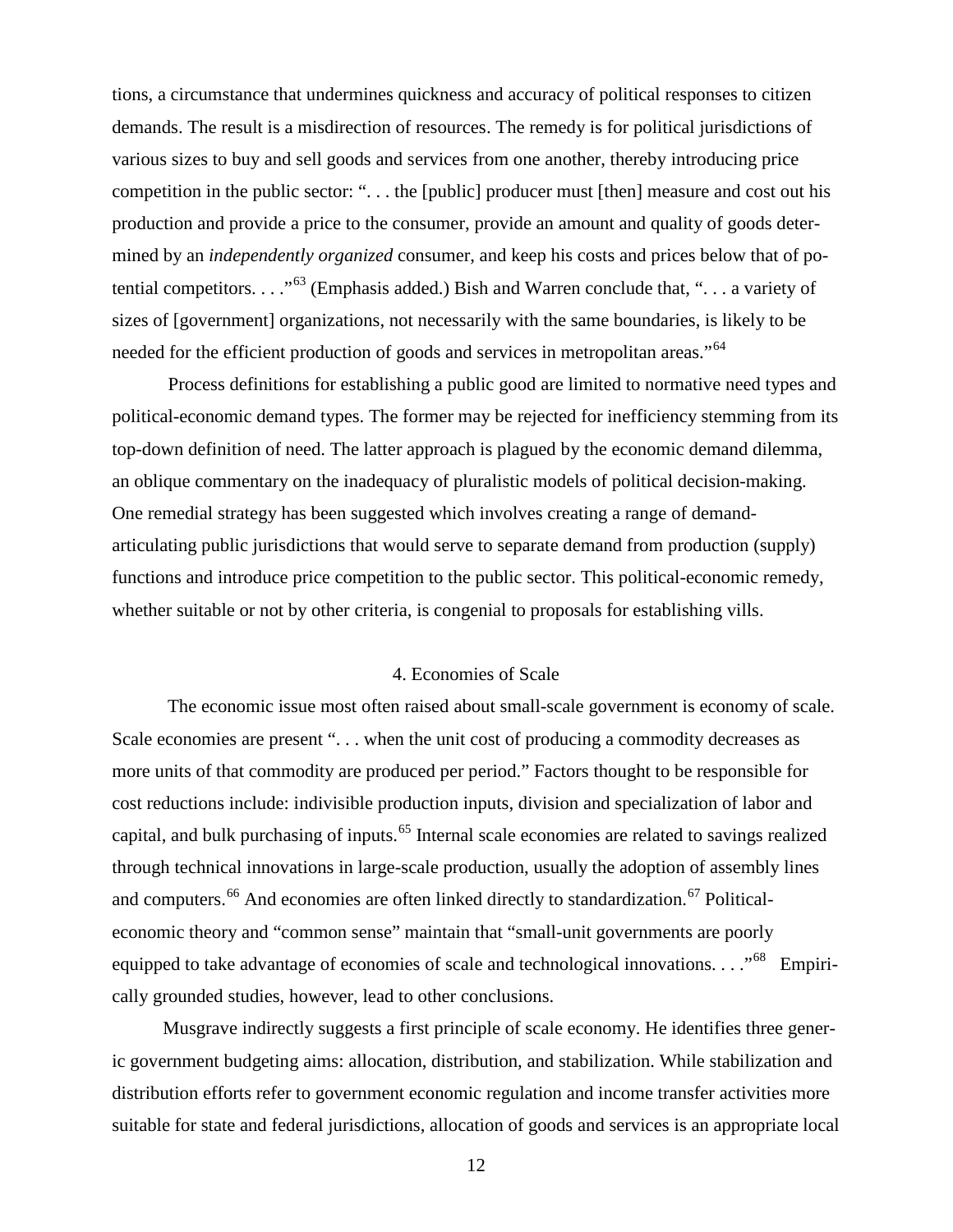function.<sup>[69](#page-56-0)</sup> Hawkins pinpoints capital-intensive services and goods as the exception to "the general finding of a number of studies using different methodologies . . . that there are few, if any, economies of scale in the production of local government services."[70](#page-56-1) He also observes that while standardization reduces costs, it also diminishes consumer choices and options. Regardless of demand or development stage, every community is compelled to "enjoy" a higher or lower level of service—because of standardization—than its requirements or preferences would dictate. $71$ 

Emerson and Lamphear state that "numerous studies . . . have found public costs to be minimum somewhere between 10,000 and 250,000 population." While they do not in fact cite scale economy studies, they maintain that the range of constituents needed by public jurisdictions for "self-sustaining growth" is from a few thousand to more than a million.<sup>[72](#page-56-3)</sup> Henderson and Ledebur claim that significant scale economies are associated with community growth from small to intermediate size. They note, additionally, little opportunity for scale economies in school expenditures, except for administration, and ". . . little, if any, economies of scale in the provision of conventional water supply and sewage operations.  $\ldots$ <sup>[73](#page-56-4)</sup>

Hirsch provides a particularly useful general formulation of scale economy principles based on a distinction between horizontal, vertical, and circular integration of service. Horizontal services are those that provide coverage through plant replication, each unit producing the same service, as with fire protection or district health centers; vertical service integration exists when there are successive steps in service production, as with water or electric power production and distribution; and circular integration involves different units combining to provide complementary services under a unitary plan, for example, a multi-level transportation system. Hirsch reviews a wide sample of cost-benefit literature, focusing on scale economies, and concludes that the relationship between costs and scale are complex. Nonetheless, he indicates that economies of scale are not present or are at best "uncertain" or "very minor" in horizontally integrated ser-vices such as police, education, waste collection, fire, etc.<sup>[74](#page-56-5)</sup>

To reiterate, Bish and Warren, and Heilbrun, contend that economies of scale are possible for small-scale governments when the demand-articulating jurisdiction and the producing (or supplying) jurisdiction are not the same. They propose, too, that smaller jurisdictions may purchase or contract services from larger public or private vendors, and can thereby ". . . remain small without sacrificing the possible advantages of economies of scale.  $\ldots$ <sup>[75,](#page-56-6)[76](#page-56-7)</sup>

Relying on a review of professional standards, Hallman proposes minimum feasible scales for a range of public sector services. The standards reflect top-down conceptions of need as well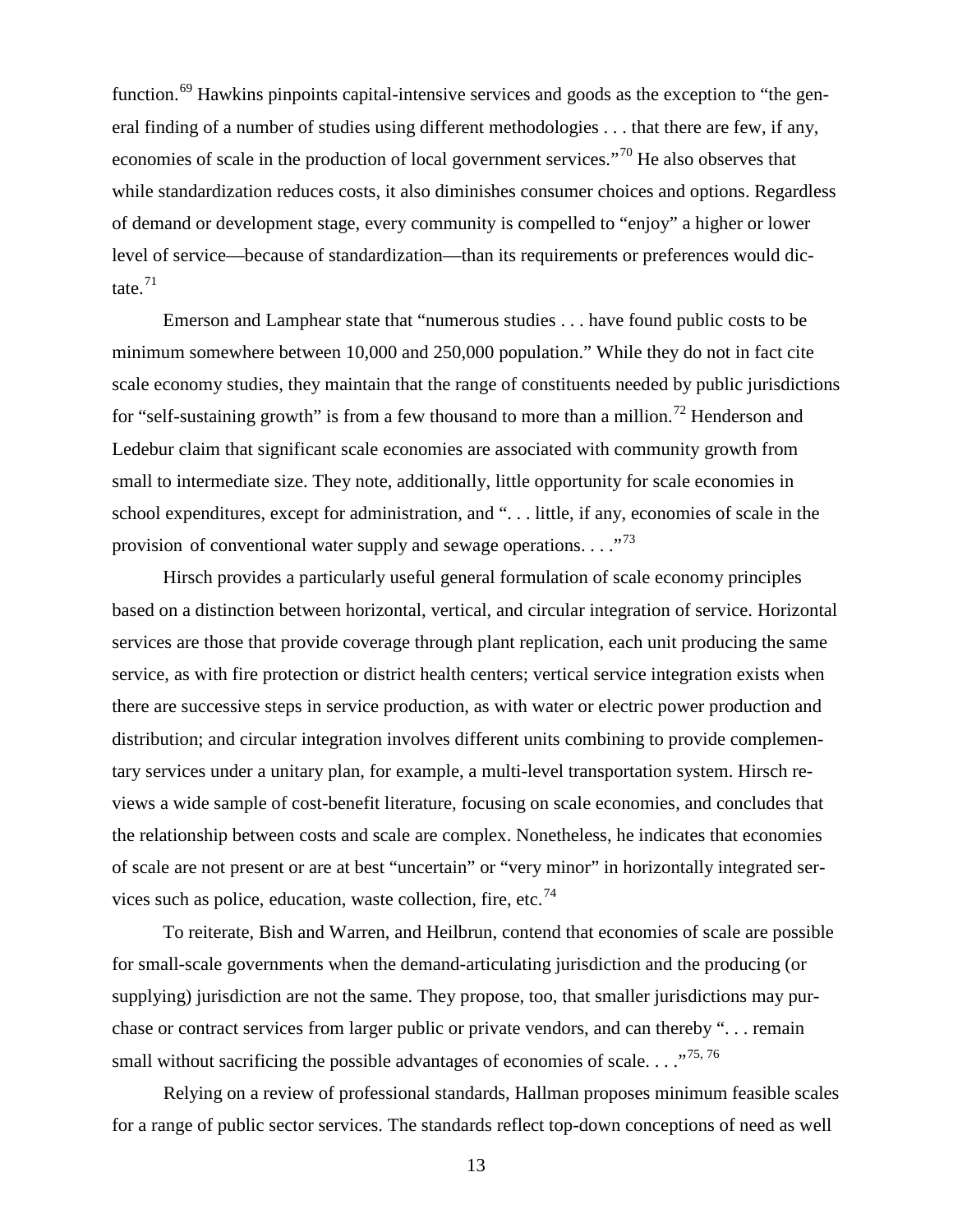as economic efficiency. A population of 7,500 to 10,000 can justify a police force of the "effective minimum size." A minimum urban fire district, serving one-story residential dwellings, is feasible with a population of 5,000; while inclusion of a ladder truck expands district size to 15,000 or 20,000. Minimum population for street maintenance is 10,000. *Full-service* neighborhood health centers should serve 25,000 to 35,000 people. Park programs are feasible for populations as small as two to three thousand, while library service minimums are about  $12,000$ .<sup>[77](#page-57-0)</sup>

General statements that categorically accept the principle of scale economies are misleading at best and mistaken at worst. The principle is not apt for horizontally integrated and laborintensive services, and it ignores the potential for small units to enjoy scale economies by contracting for services. These conclusions are confirmed by studies of service delivery costs for special districts. Studies by the California Local Government Reform Task Force show no "significant" cost differences between small-scale special districts and other jurisdictions. Another study demonstrated ". . . consistent diseconomies of scale in school systems with student populations of over 2,500."[78](#page-57-1) Hawkins concludes that "existing *evidence* warrants the assertion that the small-scale special districts are just as capable of realizing efficient operations as are [larger] units of general purpose government."<sup>[79](#page-57-2)</sup> It is apparent that economies may be realized over a wide range of scales, given that certain principles are recognized and respected; and that rejection of neighborhood-level government because of scale inefficiencies is not justified.

#### 5. Externalities and Spillovers

Externalities and spillovers comprise another problem-dimension for examining the economic viability of vills. The externality or spillover ". . . is an indirect side effect . . . which results from an allocation decision. Not typically considered a direct benefit or cost, externalities either inflict harm on someone without compensating him for it, or confer gain on someone without demanding payment."<sup>[80](#page-57-3)</sup> Externalities are often related to population movement from one area to another. They also result from the technical service character of ". . . infrastructure, envi-ronmental control, and research and development activities. . . . "<sup>[81](#page-57-4)</sup> The proposed Bay Bridge fare hike to subsidize BART is an example of a spillover burden; while the free use of locally financed roads may be seen as an unpaid-for benefit to out-of-state drivers. Technical services that are especially susceptible to spillovers include sewage treatment and disposal, air pollution control, transportation, water supply, and arterial streets. In human and social services, education is considered to have major spillovers, welfare is uncertain, and parks, libraries, and police have few or none. $82$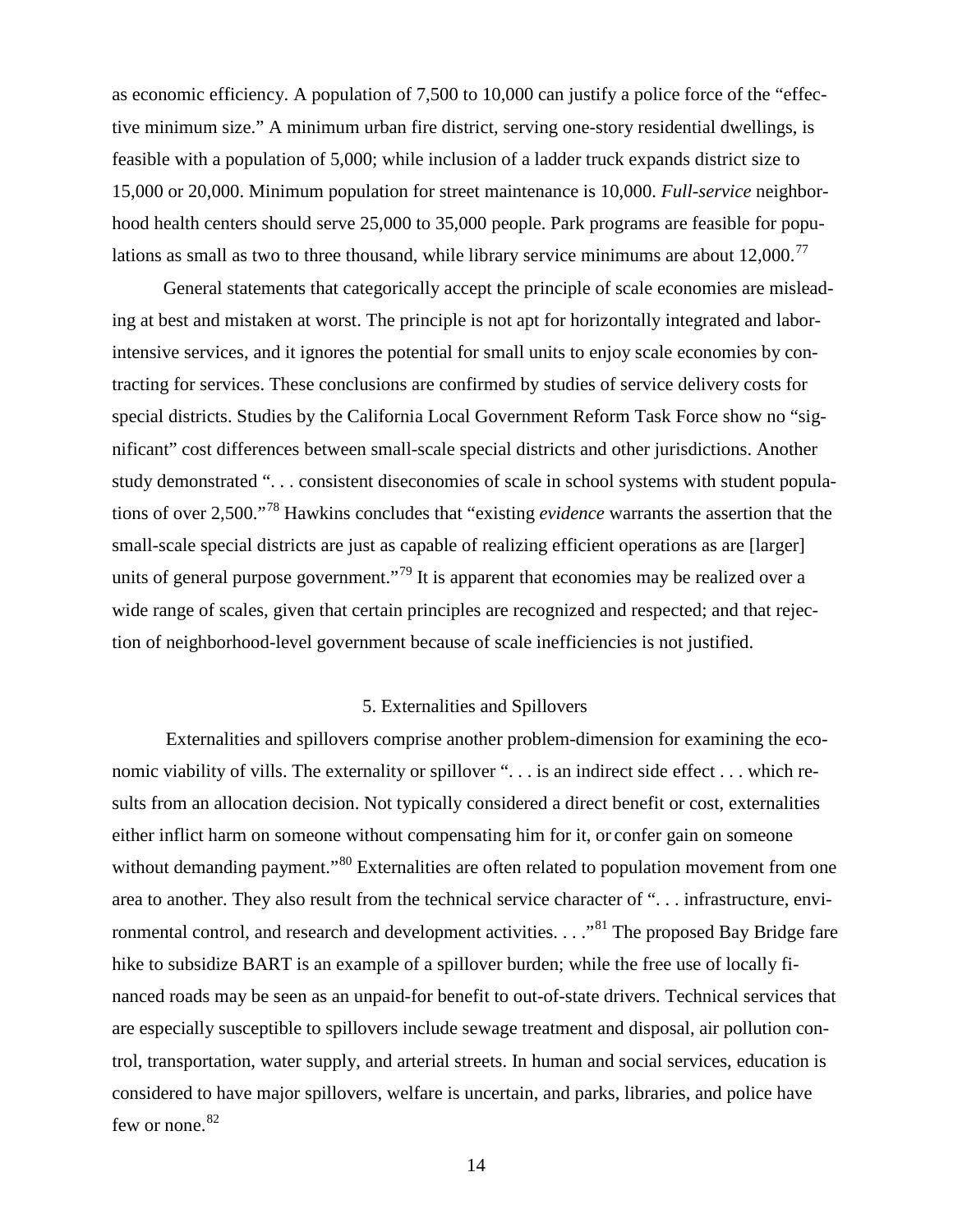All public services have externalities. The issue is "... the ratio of external to internal benefits. . . . .<sup>[83](#page-58-0)</sup> Different public goods and services have different boundaries for spillovers. Water pollution control externalities follow boundaries related to "waterflows" and air pollution control to "airsheds."<sup>[84](#page-58-1)</sup> Several writers posit a direct relationship between the ratio of internal to external benefits and the utility of local decision-making. When the ratio is high, that is, in cases of large benefit spillovers, ". . . expenditure decisions will clearly be inefficient unless made at the local level."<sup>[85](#page-58-2)</sup> The principle is as follows:

. . . if the boundaries of the political body are not roughly congruent with the boundaries over which the external benefits or costs prevail, decisions will be biased and inefficient. If the affected area is too small, important benefits or costs will be ignored. If the area is too large, excessive centralization and the associated inefficiencies will result.<sup>[86](#page-58-3)</sup>

The structural solutions proposed to minimize externalities are centralization (via regional government) and decentralization (via neighborhood government). The centralizing strategy controls spillovers by an areawide government that can formulate special rules and tax policies.<sup>[87](#page-58-4)</sup> The view is directly contradicted by writers who feel that government services should be allocated over a range of jurisdictional levels to minimize "unequal spillovers . . . done by a larger cen-tral government."<sup>[88](#page-58-5)</sup> A middle ground approach is to shift upward both functional and fiscal responsibility while simultaneously providing "optimizing" grants to lower-level servicedelivering entities. Netzer suggests that within this framework ". . . there is a theoretical case for the existence of a multiplicity of small governmental jurisdictions to provide and finance allocation branch activities without important externalities, even within such closely connected regions as metropolitan areas."[89](#page-58-6)

The spillover solution strategy of special interest here is creation of independent smallscale governments. In this vein, Schultze suggests that the solution to varying boundaries may be the special district.<sup>[90](#page-58-7)</sup> A criticism of special districts germane to the central theme of this paper is that they are economically inefficient. As already noted, however, recent studies confirm that a statistically significant correlation does not exist between the number of government jurisdic-tions and total costs of local government.<sup>[91](#page-58-8)</sup>

It is clear that government goods and services of various kinds have differing spillover boundaries which require corresponding political jurisdictional lines to avoid externality inefficiencies. Remedies fall on a centralizing-decentralizing continuum. Decentralization proposals range from (1) creating multiple small-scale units *within* a regional entity to (2) establishing nu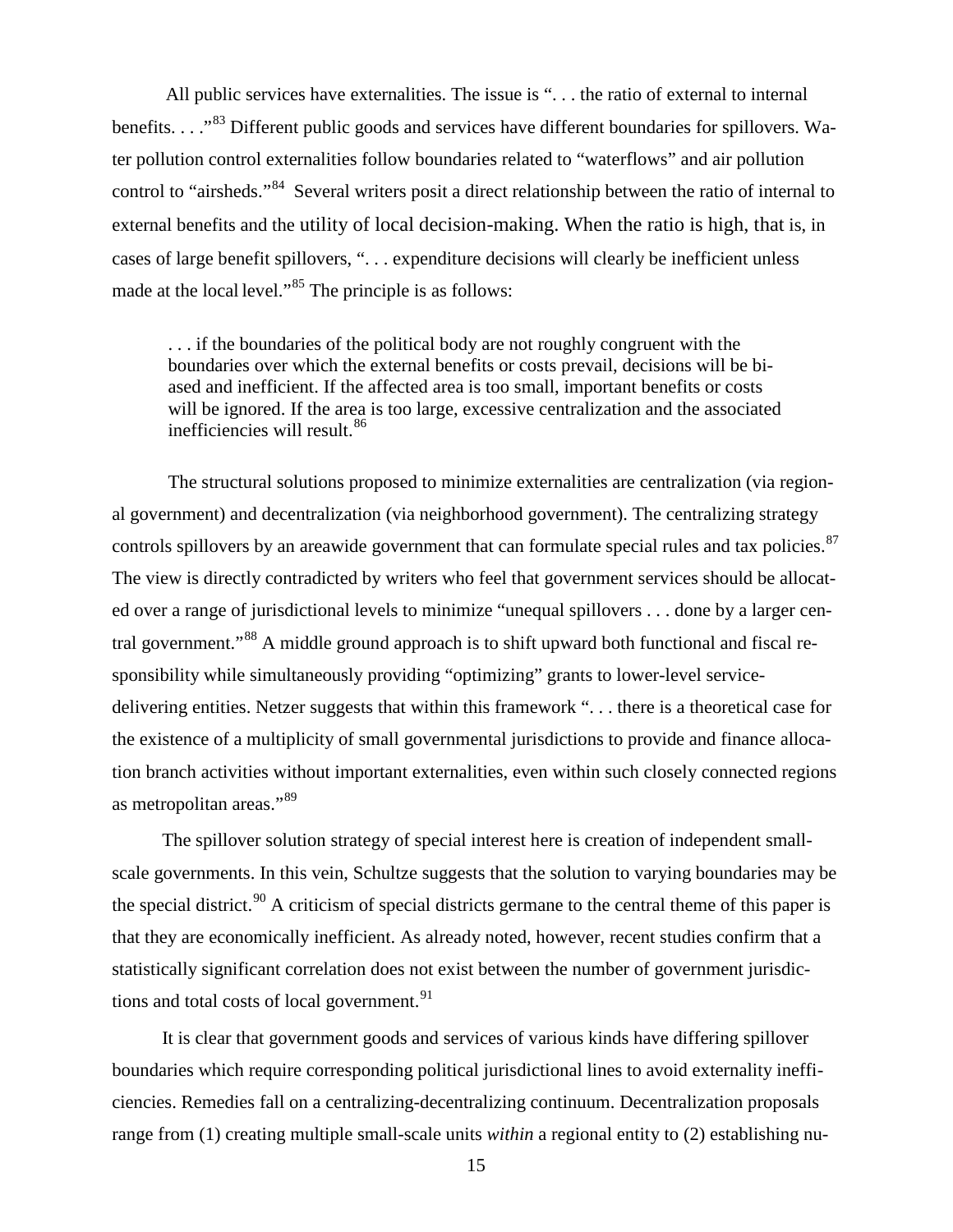merous separate small-scale jurisdictions. The main objection to small-scale government has been grounded in "efficiency" arguments, but several recent cost studies do not confirm this view. Vills may be an appropriate response, then, to spillovers in the public sector provision of goods and services.

#### 6. Political Fragmentation

The heart of criticism leveled at plans for introducing urban vills is conveyed by predictions of economic inefficiencies caused by "political fragmentation." A less biased characterization to denote decentralizing proposals is scale reduction (or scale expansion for centralizing proposals). The top-down-sponsored ideology of scale expansion acknowledges the value of local political control—"maximum citizen participation"—but argues that scale reduction un-dermines economies, resulting in "... an inadequate and expensive public service system..."<sup>[92](#page-59-0)</sup> Efficiency in this view is defined as coordination, consistency, and integration. The cornerstone is the idea that scale reduction in government has ". . . led to a separation of resources from needs."<sup>[93](#page-59-1)</sup> Another perspective on the problem of separation between needs and resources is that the antidote is not eliminating small-scale jurisdictions but rather a selective upward shift of taxing and allocation functions for services subject to extensive spillovers. Current trends in this direction include state takeover of education costs through statewide property taxes and federal assumption of welfare costs.

Proponents of vills point out that small-scale units are often "... the direct result of inaction on the part of cities and counties following demands for public goods and services by smaller communities of citizens."[94](#page-59-2) Efficiency in this ideological set is defined as direct but autonomous citizen engagement in the responsive exercise of public power. Scale expansion is seen as responsible for creating massive constituencies that block widespread access to and influence on political officeholders. The principal argument seems to be that proponents of scale expansion rely on ideologically biased policy *theory* rather than empirical studies, particularly the "reform theory" that so-called fragmentation is "inefficient, ineffective, unresponsive, unplanned, and uncoordinated."<sup>[95](#page-59-3)</sup> As mentioned earlier, Hawkins presents persuasive evidence to the contrary.

#### 7. Summary

The economic viability of vills has been considered from a number of viewpoints. The main theme in discussion of the economy is whether government, generally, can play a constructive role in the overall market economy. Positive and negative potentials are apparent, but the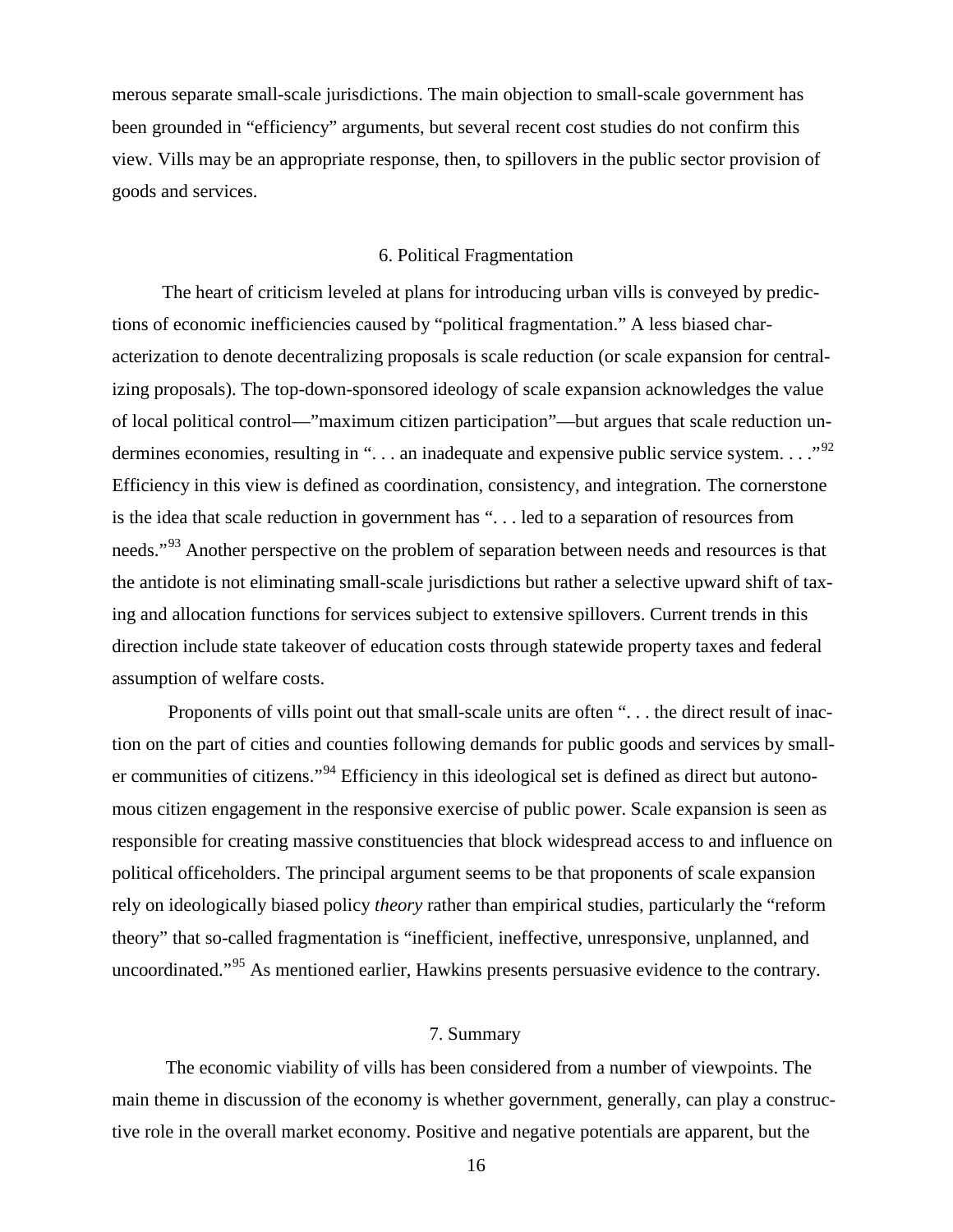latter may be fairly interpreted as cautions rather than absolute disqualifications. The logic of collective action suggests the need for government sanctioning power, probably taxation, or other compensatory devices to ensure full participation in sharing the costs for collective goods and services. And while capital-intensive goods and services require a larger tax base, eliminating public bads may be the forte of small-scale jurisdictions where face-to-face relations are dominant.

Several economic inefficiencies have been identified in relation to the *processes* for determining a public good. The only substantive remedy found in the literature is to separate demand from production functions by introducing a range of demand-articulating jurisdictions. Inefficiencies related to scale, when examined carefully, can be tied to a number of principles that allow for economies of large and small scale. Finally, it is suggested that externality inefficiencies may be amenable to a strategy that relies on small-scale governments to match spillover boundaries with political jurisdictional lines.

All of the foregoing discussion has aimed to identify economic issues related to the introduction of vills. Given opposing interests and thus the way in which the literature is cast, reduction versus expansion in government scale becomes the framework for analyses. The characteristic most common to reduction and expansion ideologies is the tendency to see categories of public service as indivisible totalities that must be the exclusive responsibility of a single level of government, fire and police to municipalities, transportation to regional authorities, health care to the federal government, and so on. The point is not that exclusive assignments actually exist in most cases, but that they are advocated, oftentimes by proponents of both scale reduction and expansion.

An alternative approach leads to accommodation between reductionists and expansionists by projecting logical divisions in categories of urban services, separation related to various levels of government. This approach can be formulated in general and specific terms. A number of general situations can be specified where small-scale jurisdictions are especially appropriate. These include instances where problem boundaries do not match boundaries of general purpose jurisdictions; where important communities of interest do not correspond to local government boundaries; where general purpose government does not meet citizen preferences for service; where new and complex government functions involve large quantities of decision-making information to ensure good results; where neighborhoods within large urban areas do not receive the kind or quantities of service from large bureaucracies that are attempting to satisfy the most common denominator in massive constituencies; where smaller districts offer access to fiscal re-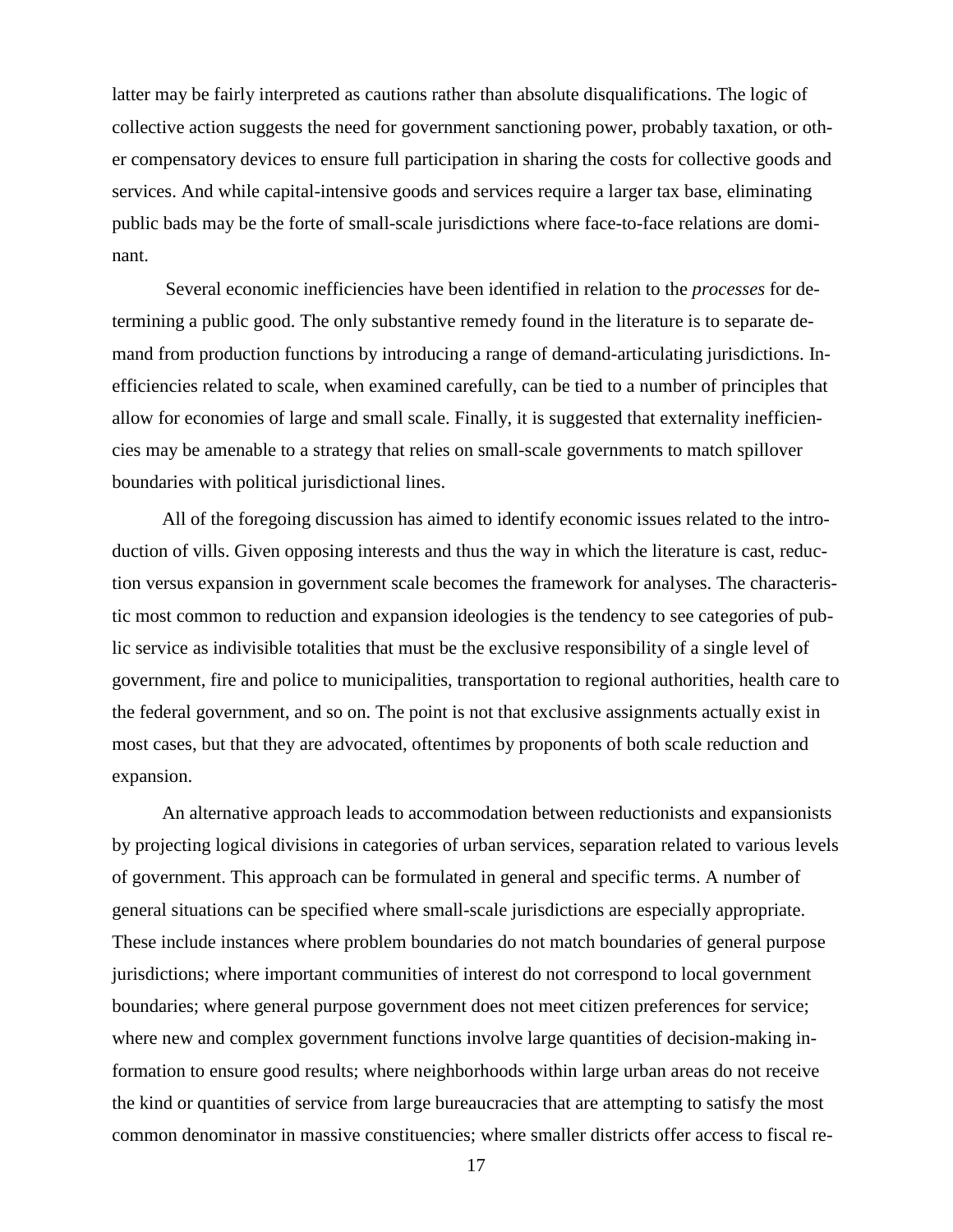sources; and more.<sup>[96](#page-60-0)</sup>

Goodman proposes some parallel principles for scale expansion. Central authority is considered appropriate "where there are no district limits and something positive must be done, as in epidemic control or smog control; or when an arbitrary decision is required and there is no time for reflection, as in traffic control; or when we have to set arbitrary standards for a whole field, but the particular standard is indifferent, e.g., weights and measures or money." For Goodman, centralization of authority may also be necessary to deal with emergencies.<sup>[97](#page-60-1)</sup>

Divisibility of *particular* services may be considered within this general framework. It has been suggested, for example, that the urban police function may be divided into logical, feasible categories related to different levels of government. Specifically, the division proposed is between maintaining order (traffic control, mediating domestic disputes, etc.) and fighting crime, the first undertaken by neighborhood-level governments and the second by regional authorities.<sup>[98](#page-60-2)</sup> Benefits would accrue in the form of neighborhood foot-patrol beats and freeing up highly trained personnel for more specialized or dangerous duties.<sup>99</sup> It is difficult upon reflection not to agree that sound arguments for service divisibility, realized in part through the introduction of vills, can also be made for education, judicial administration, social service, transportation, and other areas.[100](#page-60-4)

It is difficult also to avoid the conclusion that there are sufficient theoretical indications that vills are not inherently inefficient means for institutionalizing small-scale political communities and associations.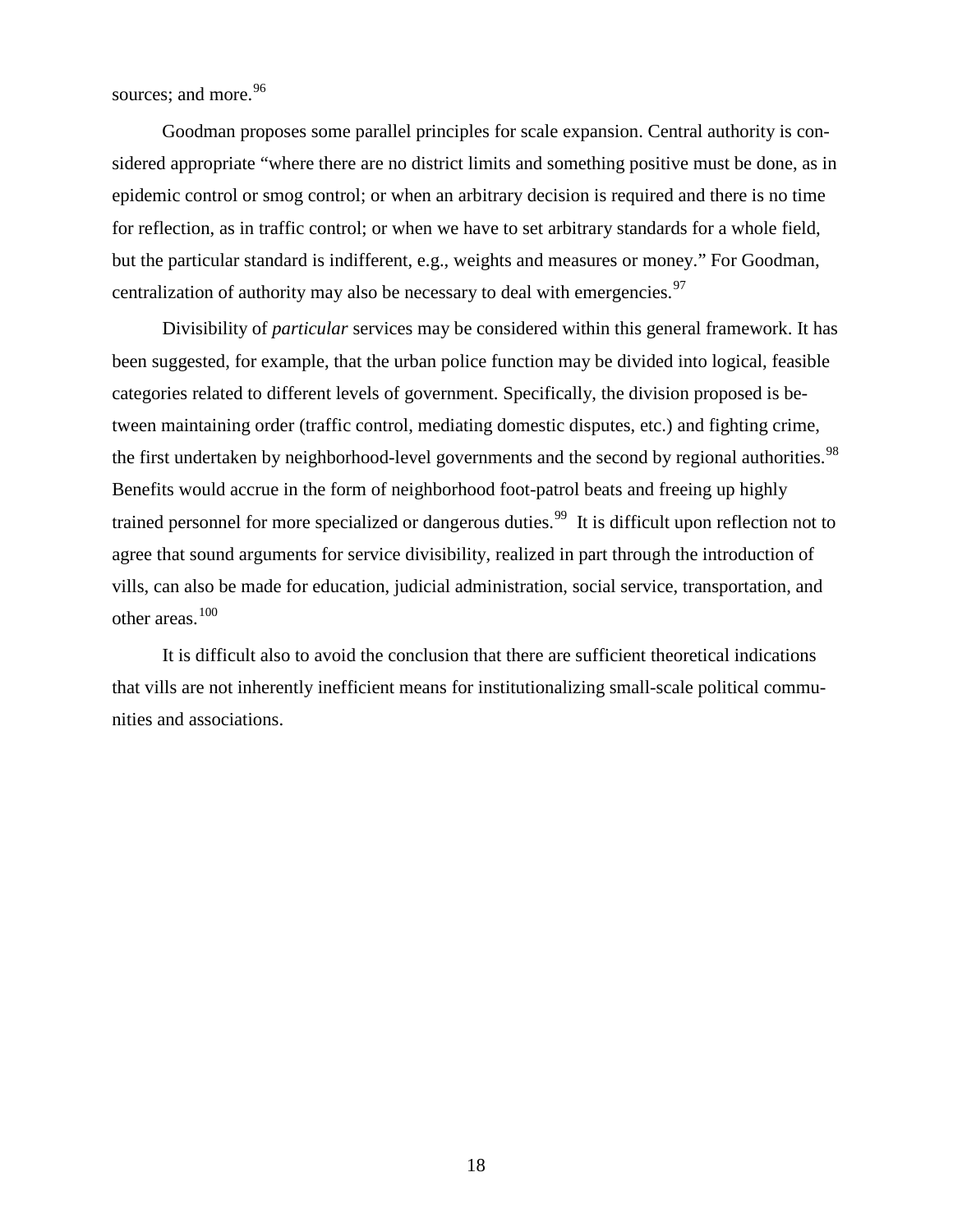#### PRECURSORY EXPERIMENTS

#### 1. Introduction

It may not be unreasonable to conclude that small-scale government is, in the abstract, a viable economic proposition. Yet, it is another matter entirely to practically demonstrate that conclusion without actually creating such governments. In lieu of such an ideal demonstration, this section presents findings from several studies by two investigative teams that surveyed a wide range of "decentralization experiments." The observations, analyses, and conclusions pre-sented by Hallman<sup>[101](#page-60-5)</sup> and Yin and Yates<sup>[102](#page-60-6)</sup> are cited to shed additional light on the *economics* of vills.<sup>[103](#page-60-7)</sup>

The various organizational experiments reviewed are not replicas of an ideal type of vill. They are at best precursory examples of programs and problems, characteristic situations that may be associated with small-scale government; at worst they are simply irrelevant. They cannot be held as definitive precursors. Thus while it may be argued that their successes are not a certain prospectus for neighborhood-level government, the same argument must carry for their problems and failures. It may be more useful to think of them as a common class of locality-based endeavors, among which are the institutional antecedents for vills. These experiments are the seedbeds.

#### 2. Field Studies

Hallman observed 30 community organizations that had various degrees of autonomy and power. These projects did not have grassroots origins; they were the result of "socially concerned, progressive leadership. ..." Governance was typically via a "coalition board," with political, agency, and grassroots organization representatives. Neighborhood representation, often not required, was token in many cases.<sup>[104](#page-60-8)</sup> The range of organizations surveyed went from ECCO (East Central Citizens Organization of Columbus, Ohio), serving a neighborhood of 6,500, to New York City community corporations with service area populations of 75,000 to 300,000.

The New York corporations, functioning as planning-coordinating entities, are said to have "... produced mixed results." While unity and competent staff are factors linked with suc-cess, the corporations were problem-ridden in their roles as funding agencies.<sup>[105](#page-60-9)</sup> Neighborhood centers operated by the corporations are poorly rated, ostensibly a reflection of ". . . the precari-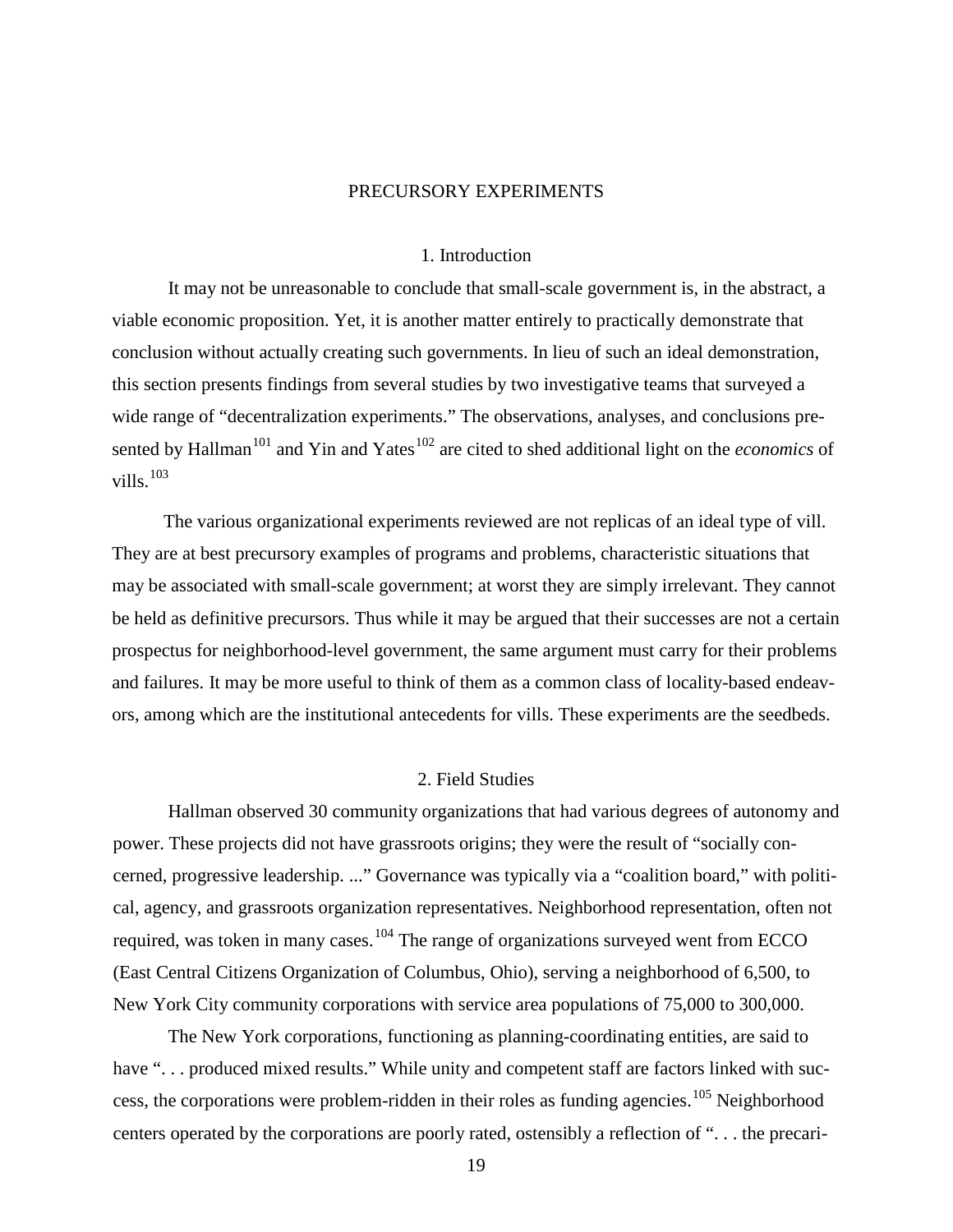ous position of the corporations in the institutional structure [which] has made them weak in-struments for coordinating the work of other agencies.<sup>[106](#page-60-10)</sup>

"Unlike the New York corporations, ECCO governance is by direct assembly, open to all residents over the age of 16. The first ECCO project was the operation of a settlement house. The organization was able to obtain outside funding for a "youth civic center" and multipurpose neighborhood center offering educational, social, medical, legal, employment, recreational, and welfare services. By 1968, three years after formation, the organization began to develop a strategy for achieving economic self-sufficiency in response to financial pressures. A profit-making stock corporation was formed in anticipation of the purchase and operation of two grocery stores. Hallman rates the ECCO service programs as "average," but the demise of several service activities no doubt prompted his statement, "I am skeptical of . . . [ECCO's] ability to gain com-plete self-sufficiency for enterprises it runs or controls.<sup>[107](#page-60-11)</sup>

Hallman concludes that these decentralization experiments have achieved significant results. He adds that projects controlled by neighborhood residents "... with one or two exceptions  $\ldots$  are doing no worse than related decentralized operations without resident control.<sup>[108](#page-60-12)</sup>

#### 3. Enclave Cities

In a second major publication, Hallman writes that "enclave cities" (with populations from 6,000 to 35,000) are able to finance and manage police and fire services and a range of pub-lic works activities.<sup>[109](#page-60-13)</sup> Safety services, however, are supplemented by mutual assistance pacts with nearby jurisdictions. All of the enclave cities studied operated waste collection, street maintenance, and parks and recreation services. These small-scale municipalities were limited in their capacities to undertake specialized police services (crime laboratory, training, sophisticated investigation, etc.), refuse disposal, sewage treatment, hospitals, and comprehensive public health services. Hallman concludes that, "different aspects of neighborhood government are practicable because they are now being accomplished." He also notes that ". . . it is possible for an urban administrative unit serving 5,000 people to conduct several kinds of activities. However, a population of approximately 10,000 might be a more desirable minimum because it would widen the range of services."<sup>[110](#page-60-14)</sup>

#### 4. Case Studies

The combined works of Yin and Yates encompass surveys of several hundred decentrali-zation-experiment cases in the literature.<sup>[111](#page-60-15)</sup> Yates identifies some of the political-economic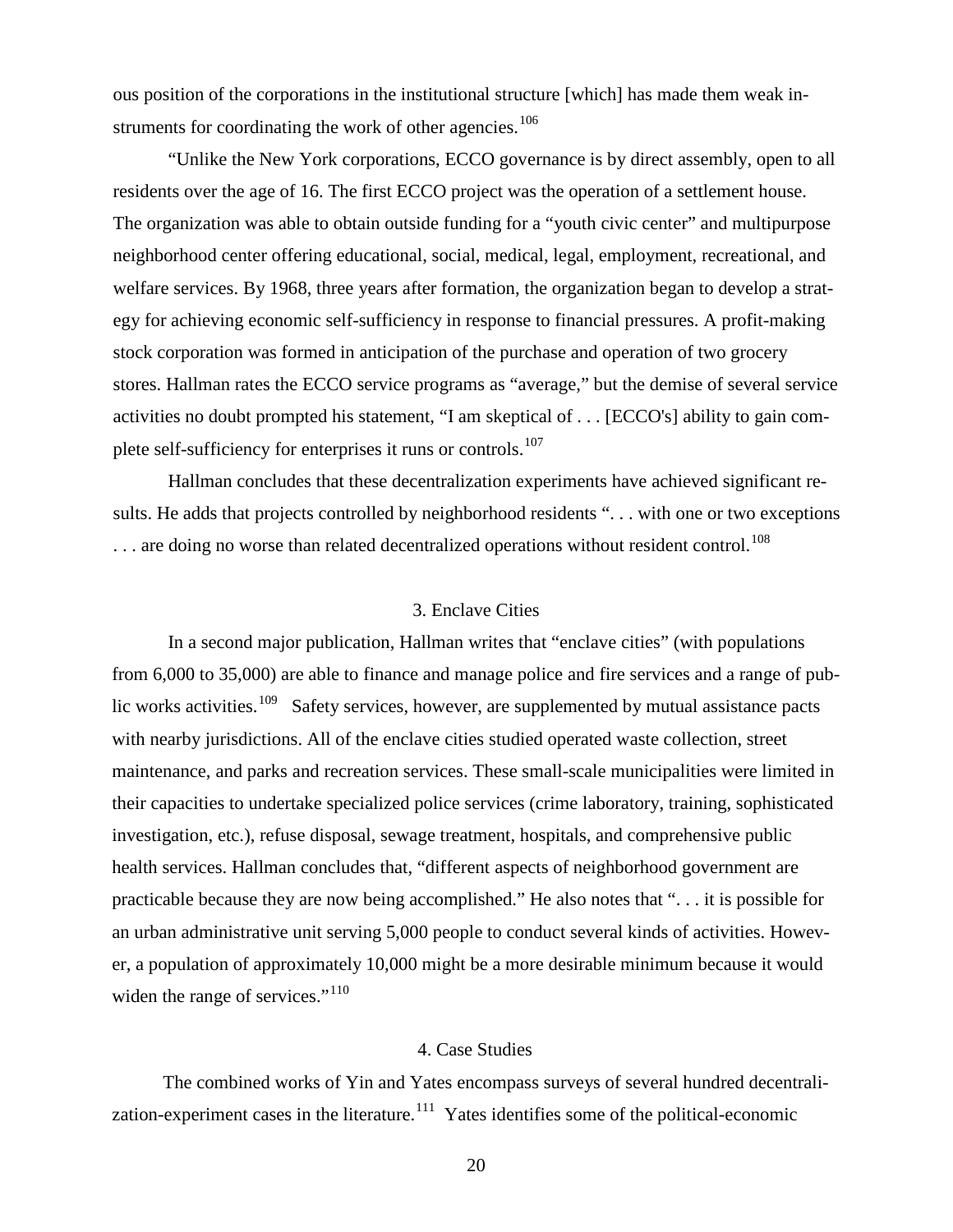foundations for scale reduction demands: the failure to integrate public schools, development of community organizations and protest groups, decay of urban political machines, failure local government representation, centralization and fragmentation of urban government, and the char-acter of urban public services.<sup>[112](#page-60-16)</sup> Yates also identifies nine different forms of decentralization: self-help groups, advisory boards, agency field offices and little city halls, ombudsmen, multiservice centers, Model Cities programs, community corporations, neighborhood health corporations, and community school boards. $113$ 

Yin and Yates characterize the two main dimensions of decentralization as (1) devolution (top-down transfer) of responsibility and power to citizen groups and (2) expansion of govern-ment resource allocations to small geographic areas.<sup>[114](#page-60-18)</sup> Within this framework, six decentralization strategies—from weak to strong—are recognized: "community relations," "physical redeployment," "administrative decentralization," "employment of neighborhood residents," "new neighborhood institutions" (federally-funded health centers), and "political decentraliza-tion."<sup>114, [115](#page-60-19)</sup> Decentralization outcomes were evaluated by four criteria: improvements in communication, attitudes of servers, attitudes of citizens, and citizen control. Two-thirds of the studies reported a positive relationship between scale reduction and better service and information flow. Agency and client attitude improvements were observed respectively in only 12.6 and 24.7 percent of the studies.<sup>[116](#page-60-20)</sup>

In relating decentralization strategies to outcomes, Yin and Yates found that "... there is a tendency . . . for the first four /or weaker/ strategies to be associated with higher frequencies of increased information, and for the last three [or stronger] strategies to be associated with higher frequencies of both improved services and increased control."[117](#page-60-21) The explanation offered is that stronger strategies gave citizens and service deliverers more political and economic resources, enabling them to reshape their relationships. $118$ 

Decentralization outcomes are related to two other factors. Yin and Yates point out that "smaller-sized populations [under 10,000] are associated with the highest frequency of increased citizen control, whereas moderate-sized populations [10,000 to 50,000] are associated with the highest frequency of improved services.<sup>[119](#page-60-23)</sup> Service improvements following decentralization are related to "degree of professionalism" and "scope, of bureaucratic control" inherent in the ser-vice. These characteristics are negatively correlated with openness to client influence.<sup>[120](#page-60-24)</sup>

Several other findings and conclusions from the Yin and Yates surveys are noteworthy for the purposes of this paper. Block associations, the best examples of face-to-face directdemocracy surveyed, demonstrate more flexible agenda, increased options in selecting winnable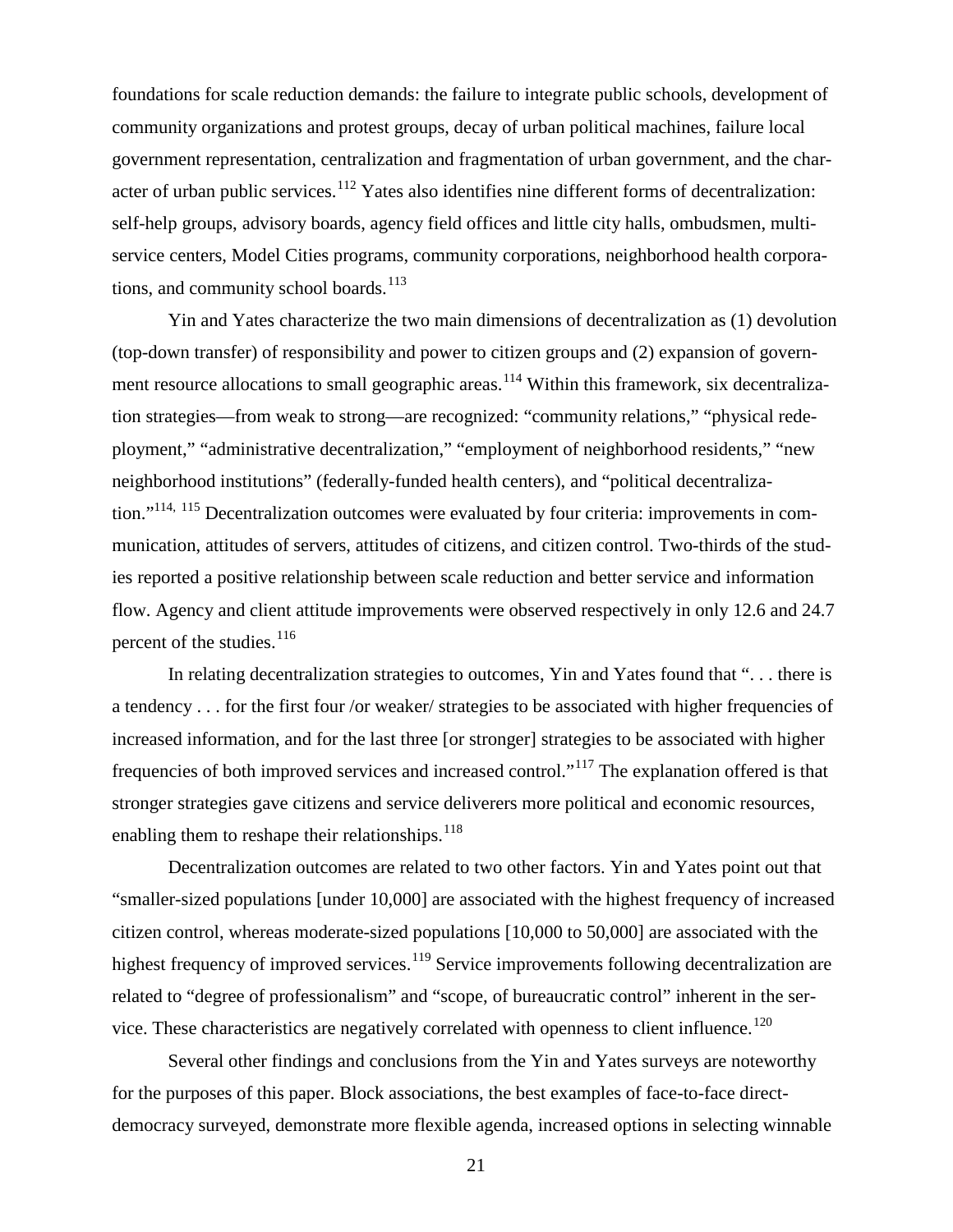issues and tasks, and thus are rated as better mechanisms of demand-articulation. The smallerscale experiments generally exhibited economies in that fewer ". . . conflicts and cleavages are likely to arise.  $\dots$ <sup>[121](#page-60-25)</sup> Decentralization, then, " $\dots$  increases pluralism in urban democracy. In promoting 'local solutions' to neighborhood problems, decentralization permits the articulation of more diverse preferences and interests and thus enhances local self-determination."<sup>[122](#page-60-26)</sup> The Yin and Yates surveys show that decentralization impact on "responsiveness" problems is high and on "resource" problems, nil.<sup>[123](#page-60-27), [124](#page-60-28)</sup> The caveat is that while decentralization experiments improve citizen capacity to articulate demands, they apparently do so by ". . . strengthening of existing interests [which] constrains the development of under-represented and unrepresented inter-ests."<sup>[125](#page-60-29)</sup>

#### 5. Decentralization Dilemmas

Possibly of greatest concern are two dilemmas suggested by the surveys of decentralization experiments. First is the conflict between "equal treatment and social justice." The problem can be illustrated by imagining an urban landscape overlaid with vills. The difficulty is that if resources are equally accessible to and divided among all jurisdictions, ". . . the goal of equal treatment is advanced, but the desire for social justice which recognizes the special needs of poor nonwhite neighborhoods is not furthered." The second dilemma is that decentralization experiments may also potentiate the tension between "quest for community and the desire for racial integration."<sup>[126](#page-60-30)</sup>

#### 6. Summary

Hallman's research indicates that small-scale, neighborhood-based services meet average standards and can be operated successfully under resident control. His review of small municipalities suggests that public services may be provided efficiently to populations as small as 5,000 to 10,000.

Yin and Yates conclude that scale reduction improves services and communications between servers and served. The improvements are most closely connected to the decentralization strategy employed: stronger strategies, forms of "political decentralization," resulted in greater citizen control and service improvements. Their overall findings show that decentralization enhances government responsiveness but has little effect on limited or maldistributed resources.

Yin and Yates identify two fundamental dilemmas inherent in proposals for a new layer of small-scale urban government: the conflicts between equal treatment and social justice, and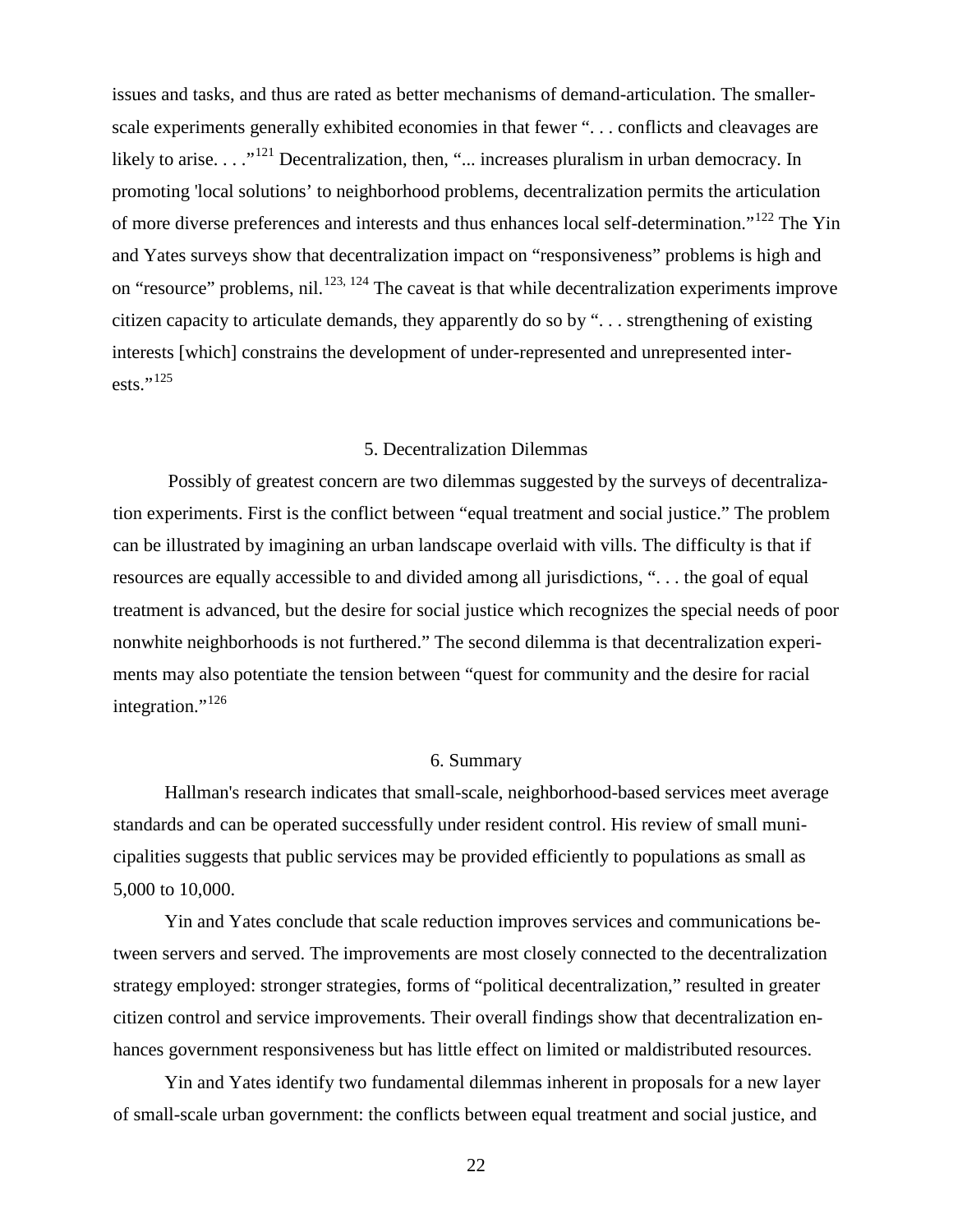between quest for community and desire for racial integration.

The surveys of decentralization experiments do not provide certain answers about the economic viability of vills. They do, however, tend to confirm the general economic principles discussed in relation to scale economies, demand articulation, and the need for government sanctioning power to overcome the logic of collective action. The decentralization experiments implicitly confirm the service divisibility approach to scale reduction: The experiments rarely aim to provide comprehensive service packages. As locality-based organizations, their practice is to provide gap-filling, supplemental services that have, in part, been identified and given high priority by local citizens.

The two dilemmas identified by Yin and Yates must be admitted as the most troubling byproducts of attempts to engage citizens directly in the exercise of public power through neighborhood-based organizations. Of less concern but still troubling is the finding that decentralization experiments had little or no effect on resource problems. While it is not possible to treat these issues in any depth here, their importance is recognized and directions for further consideration are outlined.

In respect to the two dilemmas, the legal structure of urban vills vis-à-vis other levels of government is an appropriate focus for additional study. The aim would be to identify the potential for intervening legal sanctions and grants by higher levels of government that would offset the destructive provincial effects of small scale. The failure of decentralization experiments to remedy resource problems indicates the absence of a power lever, a *compelling* strategic device, such as the labor strike. While the potential of tax resistance has been identified and exercised in recent decades, it has been viewed as a tactic for individuals of conscience rather than a lever for organized neighborhoods to deal with higher levels of government. An area for future exploration, then, one with crucial political-economic implications for small-scale urban government, is the feasibility of incorporating the tax resistance power lever in the vill.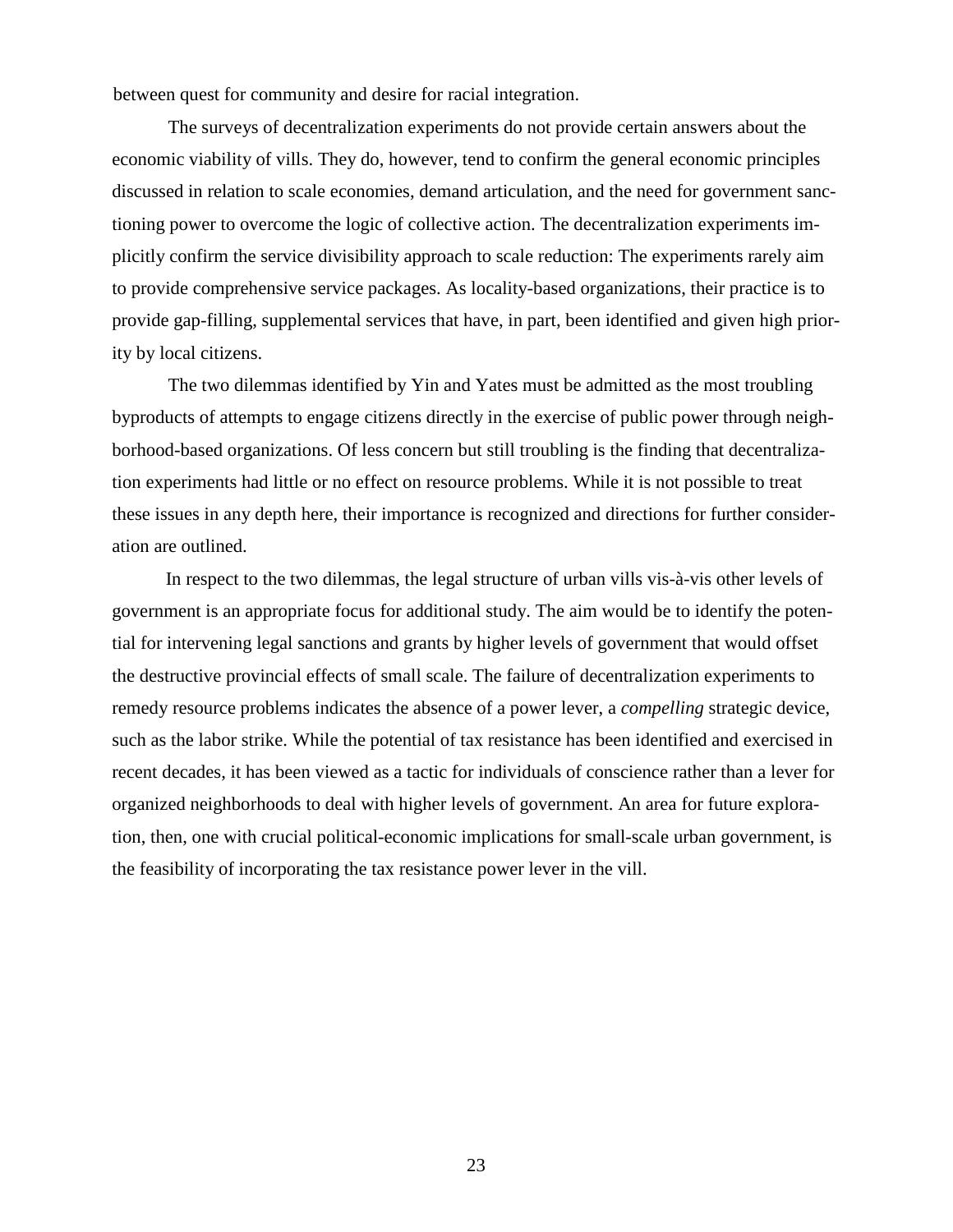#### VILL-SPONSORED HEALTH CARE

#### 1. Introduction

To this point we have identified and considered the main economic concepts related to small-scale political institutions, and reviewed findings from surveys of precursory experiments in "neighborhood government." The aim of this final section is to consider whether vills can play an economically useful role in meeting a critical service need for health care. By way of introduction, the section begins with some perspectives on what is wrong with the U.S. health care system, why, and how it can be improved.

Following the discussion of U.S. health care service delivery problems, a conceptual framework for their solution, and some reform strategies that have already been proposed, brief case histories are presented of three past efforts in this country to reduce the scale of health care. The cases cited are the Cincinnati Social Unit Organization, the National Maritime Union-United Seaman's Service project, and the federally funded Neighborhood Health Centers. The main issues of political economy that emerge from these demonstrations are intimately linked to employment of citizens in policymaking and as treatment agents in the health care system. The experience of Neighborhood Health Centers is considered in some detail as an example of citizen policy-making in top-down sponsored and funded public agencies; and current practices as well as future prospects for greater use of paraprofessionals and allied professionals are considered. The discussion of vill-sponsored health care is concluded with an overview of the health care system in the People's Republic of China, which has many characteristics that might be incorporated in a U.S. neighborhood-based system.

The need for reform necessarily follows a specification of the problems to be remedied. In the U.S. health care system several can be readily identified: high cost in general, but particularly for hospital-based care; lack of accessibility to care (primarily for political-economic reasons) for low-income populations; inadequate growth of service delivery capacity; nearly exclusive allocation of resources for crisis management at the expense of large-scale prevention efforts; increasing demands on physicians for "non-medical" services and a parallel lack of citizen participation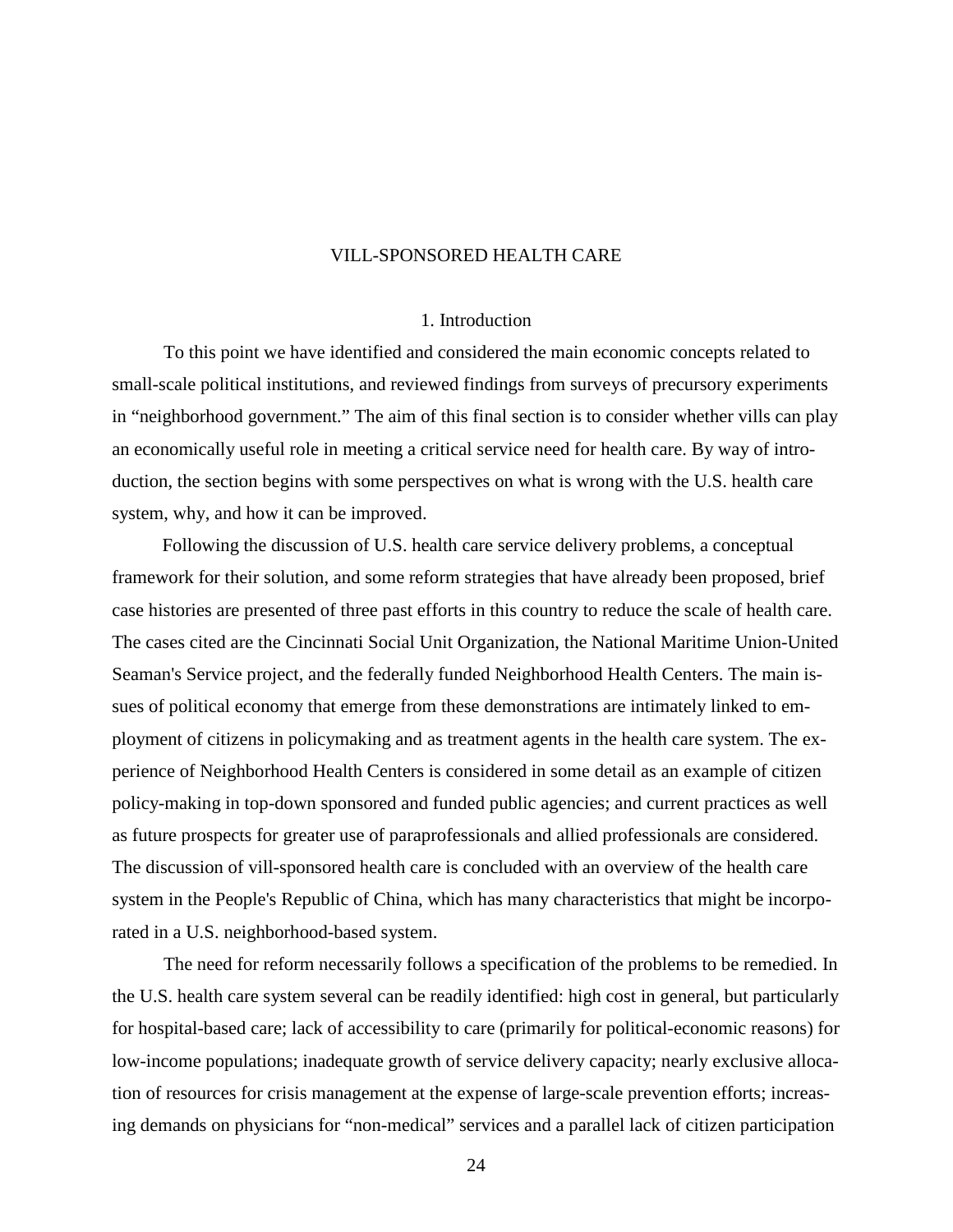in their own health care; and lack of screening-referral mechanisms using low-cost, non-hospital-based organizations on the input side of the system.<sup>[127](#page-60-31)</sup>

#### 2. Conceptual Framework

Beyond specifying specific problems, theoretical and analytical frameworks are useful to conceptualize complex systems. Alford's study of twenty investigative reports on the New York City health care system, from 1950 to 1971, provides a coherent overview of the need for and obstructions to health care system reform. He identifies "market" and "bureaucratic" reformers, ". . . each pointing to the other as the cause [of health care service delivery problems] and itself as the solution." The market viewpoint places culpability on '"bureaucratic interference," while the bureaucratic perspective blames market competition. The market reform program is to have the public sector assume the cost of ". . . expand[ing] the diversity of facilities available, the number of physicians. . . ." They want more competition (read less bureaucratic regulation) and better private insurance programs. Fee-for-service and physician control of hospitals and practice would remain unchanged. The bureaucratic reform program puts physicians under the control of hospital-based boards and administrators. The goals are coordination, planning, and public funding. $128$ 

Alford argues that the so-called health care crisis (now at least two decades old) does not result from pluralist competition or bureaucratic inefficiency. His position is that the failure of health care planning ". . . sustains the unresponsiveness of the separate market-oriented units." His point is that, "powerful interests benefit from the health care system precisely as it is . . ."; and that planners and providers, bureaucratic and market reformers, have a cozy arrangement because none of the reform proposals ". . . challenge any of the institutional roots from which the power of *structural* interests derives."[129](#page-60-33) (Emphasis added.)

The main thesis, then, is that entrenched structural interests are the principal barriers to reform. They are classified into three categories: dominant, those that need not continuously organize to protect themselves because their institutional agents act on their behalf;  $^{130}$  $^{130}$  $^{130}$  challenging; and repressed. The professional medical monopoly is cited as the dominant structural interest.<sup>[131](#page-60-35)</sup>

Physicians have extracted an arbitrary subset from the array of skills and knowledge relevant to the maintenance of health in a population, have successfully defined these as their property to be sold for a price, and have managed to create legal mechanisms which enforce that monopoly and the social beliefs which have mystified the population about the appropriateness and desirability of that monopoly. The result of this professional monopoly by physicians has been the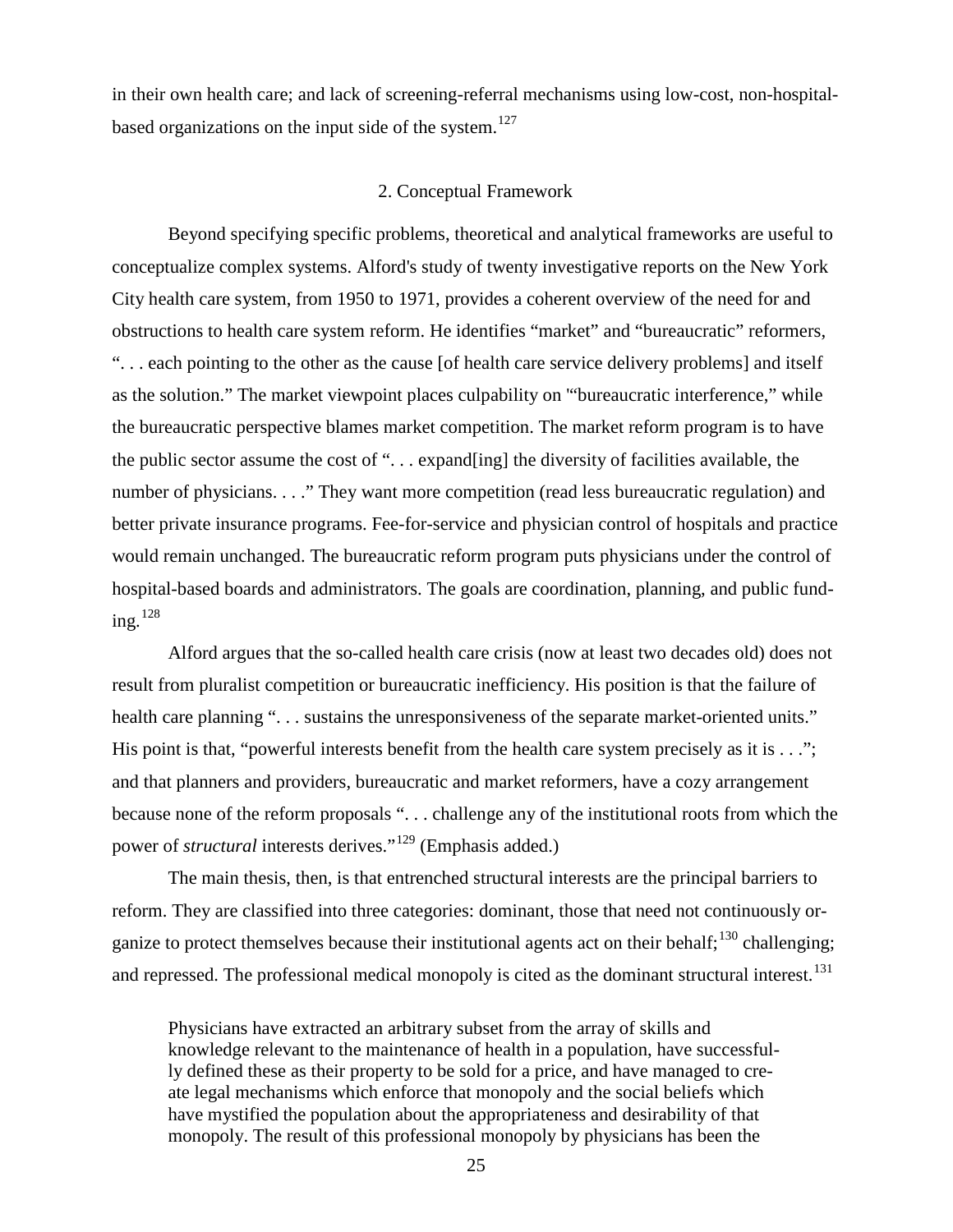definition of most health problems as "illness" requiring specific and immediate diagnosis and treatment.<sup>[132](#page-60-36)</sup>

Challenging interests, the "corporate rationalizers," seek to shape the system so as to maximize profits. The health care system is described by the Ehrenreichs as a multibillion-dollar business.<sup>[133](#page-60-37)</sup> They note that, "the drug, hospital supply, and hospital equipment industries have already begun to blur into a single 'health products' industry. Profit-making hospital chains are creating vertical chains including construction and supplies and equipment." The suppliers have a heavy stake in a centralized health care delivery system because larger service populations sustain the market for complex, sophisticated, and expensive hardware. They shape the system by developing hardware and software packages that are hospital-linked, thus promoting large-scale service over non-institutionalized health care. Writing at the end of the 1960s, the Ehrenreichs observe the development of health industry lobbying and other efforts to affect government policy. Industry representatives—insurance company officers, health corporation officials, computer manufacturer executives, etc.—continue to obtain key appointments on government panels and commissions. The industry is also able to influence public policy by employing hospital and medical school professionals as consultants.<sup>[134](#page-60-38)</sup>

Repressed structural interests are said to include neighborhoods and communities that are medically indigent or simply need more or better services. Their problem, however, is that they must marshal ". . . enormous political and organizational energies . . . to offset the intrinsic dis-advantages of their situation."<sup>[135](#page-60-39)</sup>

The role of government in this context of structural interests "... is not an independent power standing above and beyond the competing interest groups, but represents changing coalitions of elements drawn from various *structural* interests."<sup>[136](#page-60-40)</sup> (Emphasis added.) Government action has served to reinforce rather than disrupt private health care interests, a contradiction to the popular ideology that ". . . the private sector contracts when the public sector expands. . . ."<sup>[137](#page-60-41)</sup> Increasing federal assistance has improved care for low-income and older people, but left in its wake a compounding of systemic dysfunctions.<sup>[138](#page-60-42)</sup> Alford concludes that while conflict between structural interests may lead to internal efficiencies in the health care delivery system, "... the larger issues of preventive care, neighborhood outpatient clinics, and so forth, which cannot easily be organized in a humane way by corporate structures in a market society, will be ig-nored."<sup>[139](#page-60-43)</sup>

To summarize, then, the market-based antidote to problems in the health care system is a strong free-market approach underpinned by government-sponsored insurance subsidies and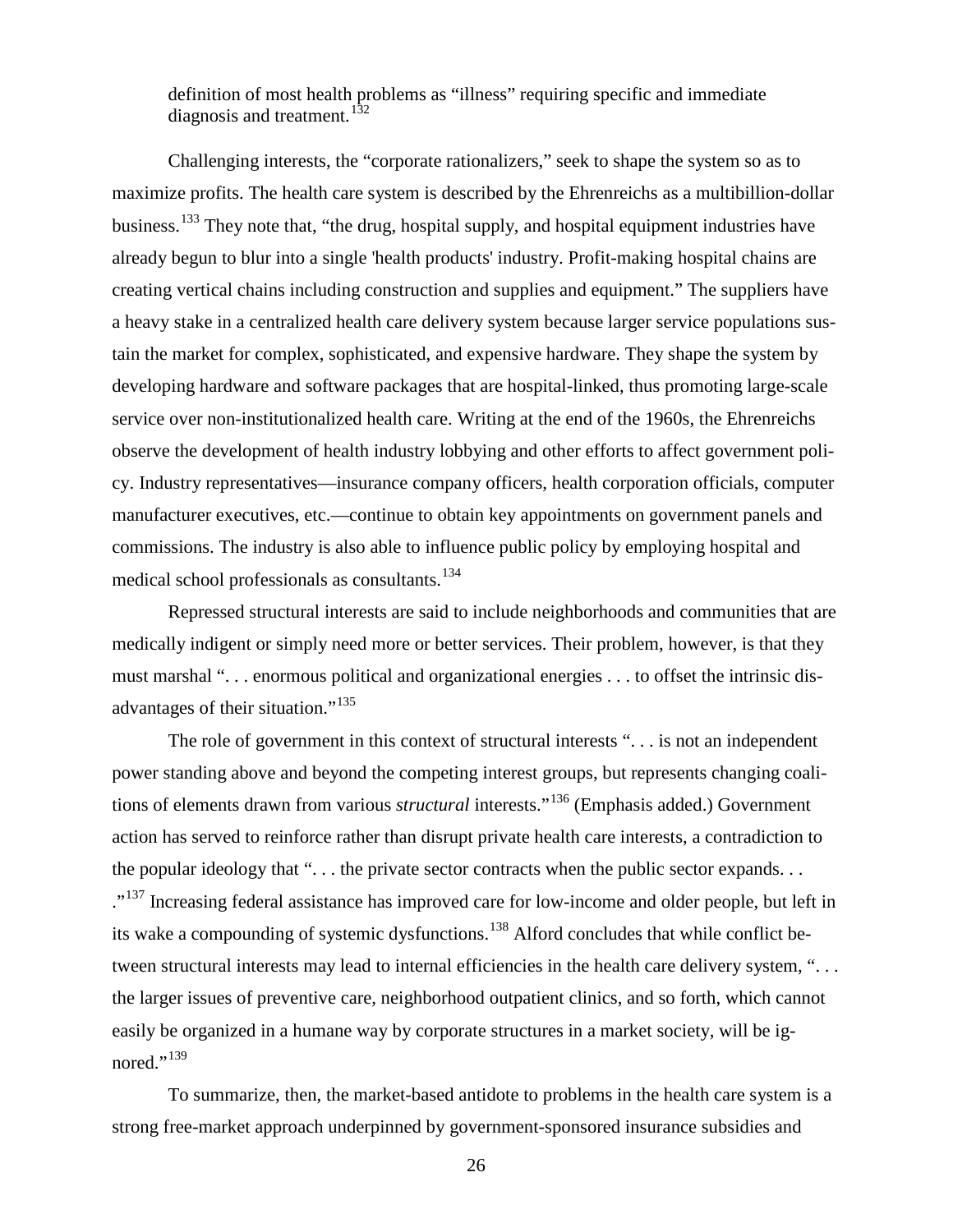maintenance of the institutional status quo. The bureaucratic prescription is for new forms of government-financed care, in addition to fee-for-service, all planned and coordinated by the public bureaucracy. A third, community-based reform strategy, initiated by repressed structural interests, rejects piecemeal reforms and the view of health care as a marketable commodity; and aims instead for institutional reconstruction.<sup>[140](#page-60-44)</sup> These reform strategies reflect two basically different assumptions: ". . . that America is a wealthy, democratic, egalitarian society . . . [or, alternatively, that] its democratic political institutions conceal a fundamental lack of access to deci-sion-making power by a large fraction of the population."<sup>[141](#page-60-45)</sup>

Many other writers provide useful if less comprehensive commentaries on the U.S. health care system. Fox suggests the notion of "medicalization," the tendency to overdependence on professional treatment of pain, sickness, and disease.<sup>[142](#page-60-46)</sup> He contends the result is that behavior once considered sinful or criminal is now socially defined as sickness, appropriate grist for an already overburdened medical mill. For Fox, the medicalization process is closely tied to the professional monopoly on health and sickness, as well as biotechnical advances and the scale of expenditures for health and medical services. He also argues that medicalization is being offset in impact by growing trends to demedicalization.

#### 3. Reform Strategies

Analyses of the health care system often produce quite different reform strategies. Ginzberg concludes that because health care is labor-intensive; improvements will require major increases in expenditure levels and thus "cost constraint is not a realistic goal."[143](#page-60-47) Reinhardt points out, however, that additional funding for medical care would increase demand and ". . . place an added burden on the nation's already strained health care provider system."<sup>[144](#page-60-48)</sup> Anderson, on another tack, points to group practice, comprehensive preventive care, and prepayment as prerequi-sites for meaningful reform.<sup>[145](#page-60-13)</sup> And Mechanic, like Reinhardt, argues against additional funding per se, and likewise rejects group practice, health centers, and prepaid care as solutions.<sup>[146](#page-60-49)</sup>

Mechanic proposes that models for the future must develop "... entirely new types of workers, whose prime concerns will be the continuity of health care, the health education of the patient, and the coordination of the technical and social aspects of health care service."<sup>[147](#page-60-50)</sup> The goal is to substantively improve health care through much greater utilization of paraprofessionals and allied health professionals. Reinhardt reaches a similar conclusion by a different route. His inquiries are directed to finding means of increasing system productivity. He states that, notwithstanding existing legal and professional restrictions, major productivity increases—from 40 to 75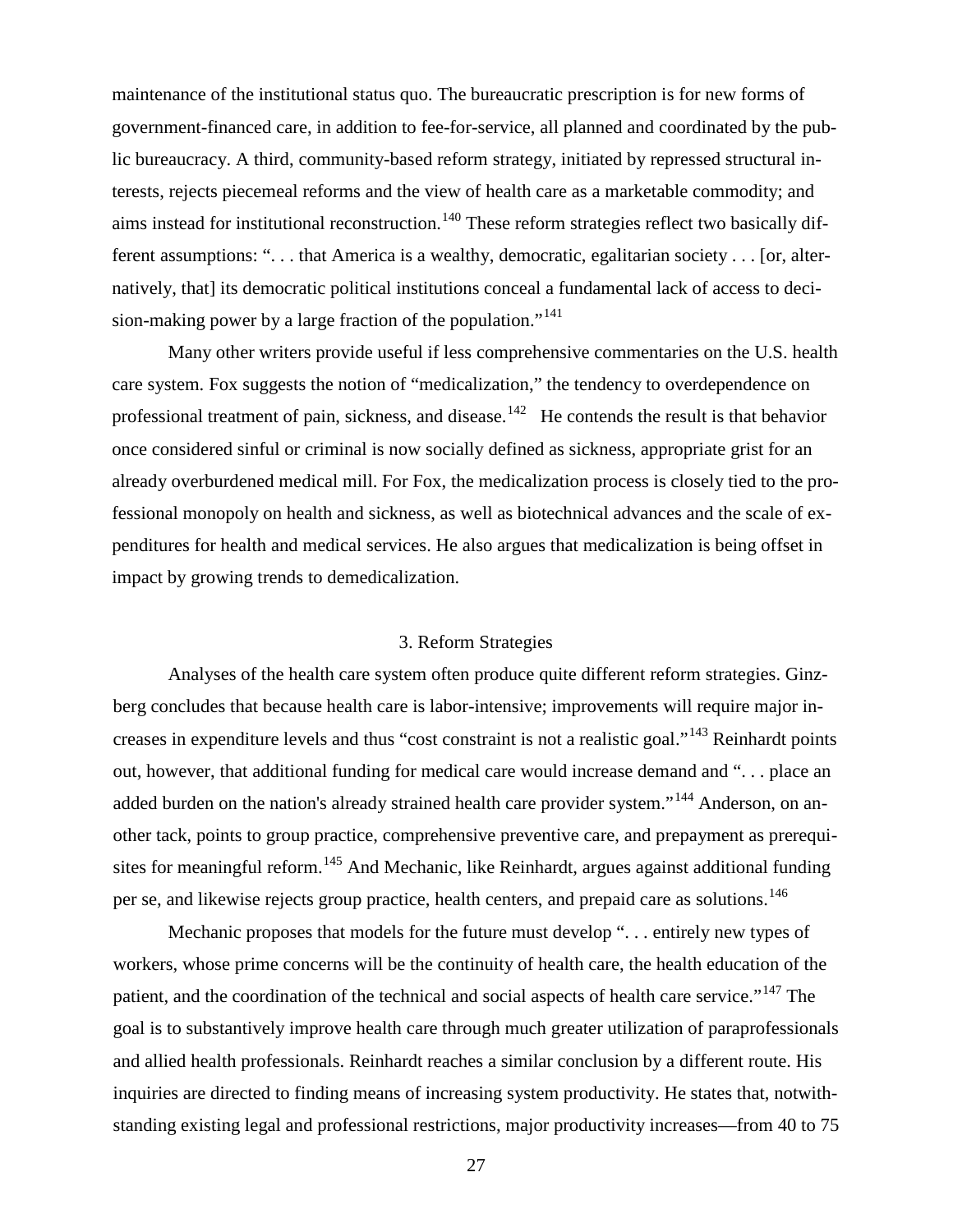percent—are possible by optimizing use of physician aides, nurse practitioners, technicians, as-sistants, and other health and medical workers.<sup>[148](#page-60-51)</sup> Reinhardt's rationale for more efficient utilization of non-physician health workers is not prevention oriented. To show their potential as primary treatment agents, he cites testimony to the U.S. Senate Health Subcommittee by Professor William B. Schwartz, Chief of Medicine at the Tufts University medical school:

. . . if we undertake a rigorous analysis of what the doctor does, we will almost certainly find that a substantial number of his tasks, now considered sacrosanct, could be done instead by skilled technicians who could be quickly trained for single specialized tasks: for example, to diagnose and treat simple fractures, remove an appendix, strip varicose veins, carry out therapeutic abortions, or perform nee-dle biopsies on the kidney and liver.<sup>[149](#page-60-52)</sup>

Views vary widely about the efficacy of preventive health care programs. Lewis argues that preventive medicine offers little prospect for more than minor improvements in health care.<sup>150</sup> Knowles, however, makes a more persuasive case for the contrary position—that "we have developed an acute, curative, hospital-based system that favors older people. . . . made all the more serious by the lack of emphasis on the detection and prevention of disease."<sup>[151](#page-60-54)</sup> He iden-tifies a strong anti-prevention bias among medical educators and teaching hospitals.<sup>[152](#page-60-55)</sup>

Knowles sees a wide range of possibilities for preventive health care: Heart disease, cancer, and strokes, the chronic diseases of middle and old age, are prime candidates for preventive programs.[153](#page-60-56) Immunization levels in the U.S. are, in many cases, dangerously low. Officially reported cases of gonorrhea and syphilis totaled nearly one million in 1974, and unofficially the Public Health Service places the number at nearly three times that figure. There were nearly 600,000 "unplanned and unwanted" births to teenagers in 1974. Preventive mental health care potentials exist through genetic counseling for Tay-Sachs disease, Down's syndrome, and PKU (phenylketonuria). Knowles states that "30 percent of severe forms of mental retardation could be avoided in the United States if all currently available scientific information were utilized, namely, identification of parents carrying recessive genes, birth control, amniocentesis and in-duced abortion, screening and treatment at birth. . . . "<sup>[154](#page-60-57)</sup>

In another brief for preventive health care, Somers maintains that "lifestyle" is one of the country's major problems; that is, drug addiction, car accidents, venereal disease, heart disease, alcoholism, and other problems are mainly the result of ". . . living conditions, ignorance, or irresponsibility of the patient—not susceptible to additional expenditures for medical service deliv-ery or reorganization of the delivery system."<sup>[155](#page-60-58)</sup> Somers suggests a two-part solution strategy: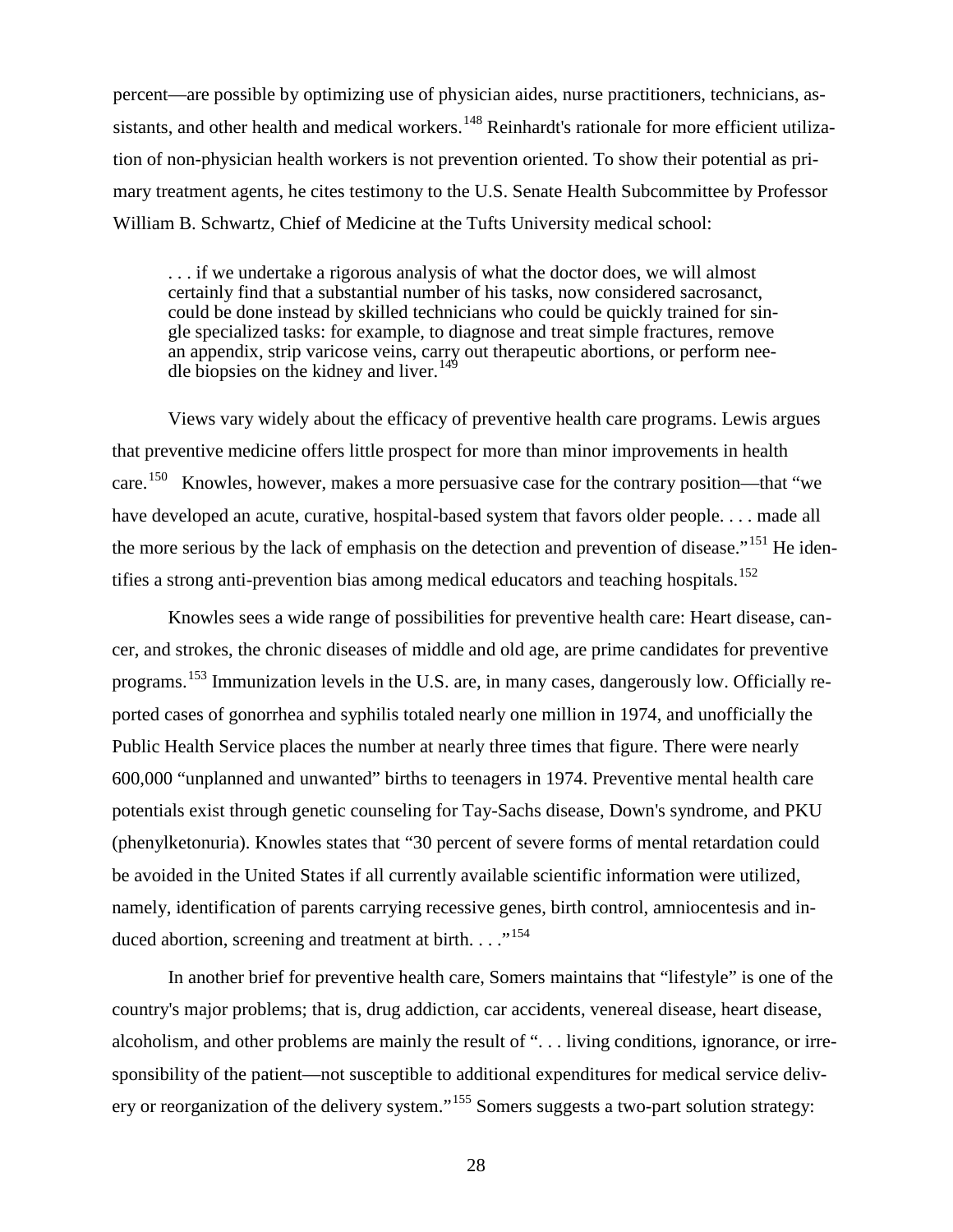first, nationwide health education and preventive care programs. She recognizes that this proposal may be difficult to implement, however, because of opposition from certain industries, such as tobacco and alcohol. Secondly, Somers proposes that new allied professionals may make it possible ". . . to shift . . . primary attention from crisis intervention to lifetime prevention of disease and health maintenance."<sup>[156](#page-60-59)</sup>

#### 4. Past Scale-Reduction Reform Programs

Top-down-sponsored efforts to decentralize or reduce the scale of health system delivery units are not new. Both public and private sector interests initiated plans for neighborhood-based health care in the past; and probably without exception, they have shared the goal of increasing citizen action or participation in policy-making and treatment activities. These attempts at health care reform also share a commitment to expanded employment of paraprofessionals.

An early private sector attempt to enhance citizen participation in government activity and provide neighborhood-based health care was begun under the auspices of the Cincinnati Social Unit Organization (CSUO). The social unit plan that served as the base for the organization was drafted in 1914-15. The origins of the plan were in the experiences of Wilbur and Elsie Phillips' neighborhood work in Milwaukee. They developed a child health center and district medicalnursing committee. According to Shaffer,

they became convinced that developing programs in a single district and then expanding district by district was the soundest approach to introducing new services. ... As they saw neighborhood residents identifying with the health center as a "part of their neighborhood," they became convinced that the notion of a "cooper-ative commonwealth" was indeed feasible.<sup>[157](#page-60-60)</sup>

The Phillips believed that genuine democracy must be based on nonpartisan government, ". . . with the block as the basic political unit." Their plan was to ". . . introduce democratic social units, on a neighborhood basis, focusing on block development, coordination of expert re-sources, and a community council."<sup>[158](#page-60-61)</sup>

The National Social Unit Organization (NSUO) was launched with approximately \$100,000 in contributions from prominent philanthropists. The national organization was to provide funding and technical assistance to the first local affiliate, in Cincinnati, which was to be an independent, democratically organized entity for self-help and service coordination. The CSUO was initiated at the beginning of 1917. The first objective was to organize 31 block councils. Each council would elect a block worker to the citizens' council which would be responsible for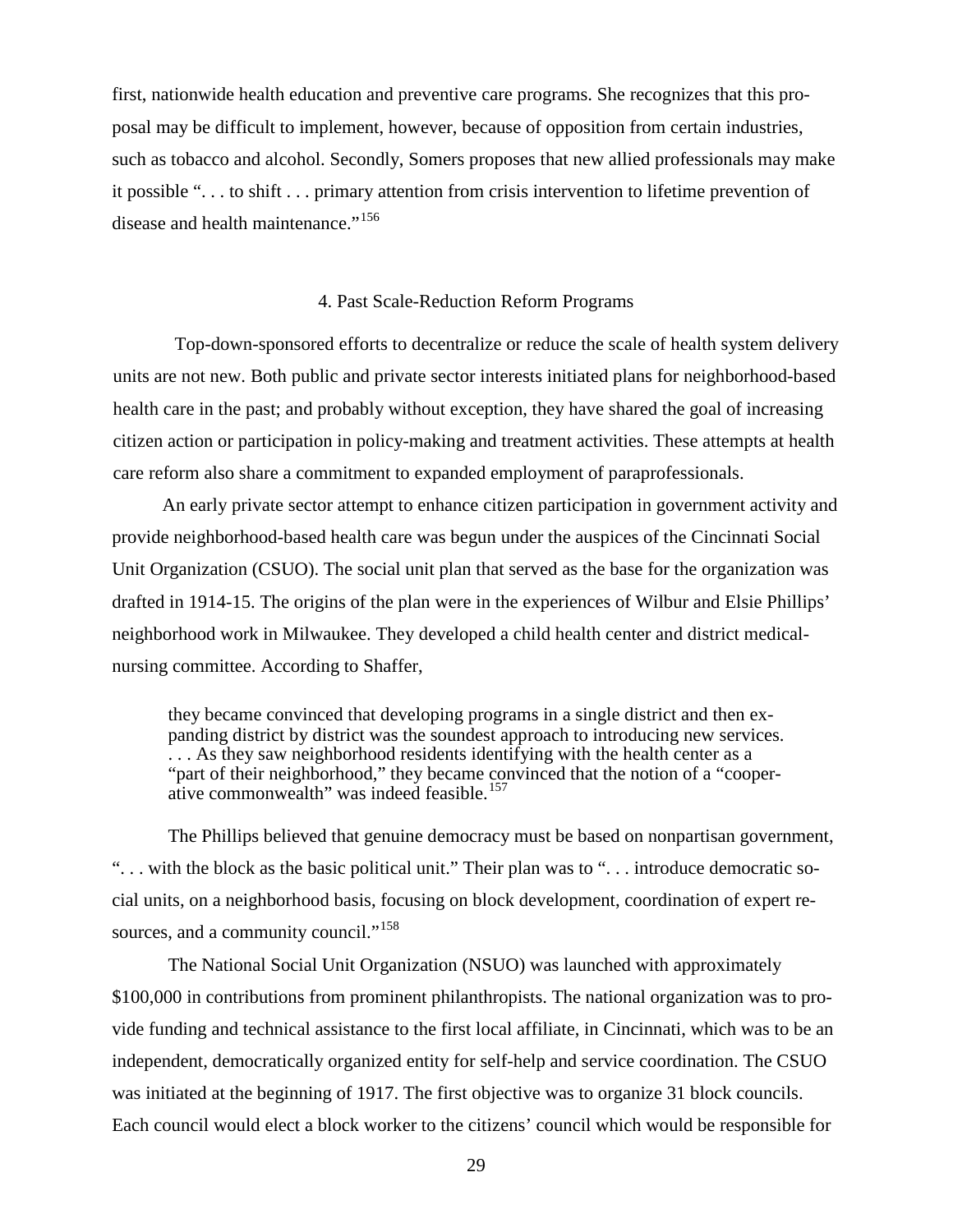". . . uncovering the needs of the total district and guaranteeing that plans and programs were de-veloped to meet these needs."<sup>[159](#page-60-62)</sup> "Occupational councils," comprised of workers from different occupational groups, were also organized, each with a representative on the district council. Both councils meeting together made up the "general council" that was responsible for overall policymaking and budgeting.  $160$ 

A child health center offering medical and preventive health care services was the first CSUO project. Shaffer describes the center's accomplishments:

The health center, with only four nurses, provided nursing care to one-half of the district population, gave complete medical examinations to 90 percent of the children under six years of age, provided nursing care to all the infants and preschool children found to be in poor health, achieved a fourfold increase in tuberculosis supervision and a fivefold increase in the care of sick children and adults, gave prenatal services to 45 percent of the expectant mothers, established the first special clinic for examination and treatment of persons convalescing from influenza, and provided information on symptoms and treatment of influenza within twenty-four hours of receiving such requests from public health officials.<sup>[161](#page-60-64)</sup>

The beginning of CSUO's demise came in March of 1919 when Cincinnati's mayor attacked the program as "socialist," the first chink in what had been uniform local support. Next, the city's Council of Social Agencies withdrew its support in response to threats from its own prominent contributors. By 1921 the CSUO was defunct and the NSUO had been placed in receivership, victims of antagonism from influential members of the community. Shaffer concludes that, despite the vulnerability of the organizations to powerful community interests, ". . . the social unit approach [was] tested and shown workable. . . ."<sup>[162](#page-60-65)</sup> Presumably, his reference is not to top-down sponsorship but the prospect for operational efficiency in decentralized health care service delivery.

Reynolds chronicles a small-scale cooperative social services undertaking between the National Maritime Union and the United Seaman's Service (a USO-type organization). In part, the aim of this wartime project (circa 1943) was to use contract private agency services ". . . to see how a group employed in one industry would respond to a social agency which was not public, but which they could think of as their own." The seamen who used the service in this arrangement were themselves the sponsors, and it was located in their union hall. This fact had several implications: Caseworkers were responsible to the union membership, which represented both policy-making authority and consumer interests. For the union members, "not only do . . . [they] belong in the agency when they first come, without having to be selected for its benefits, but the relationship is a continuing one."<sup>[163](#page-60-13)</sup>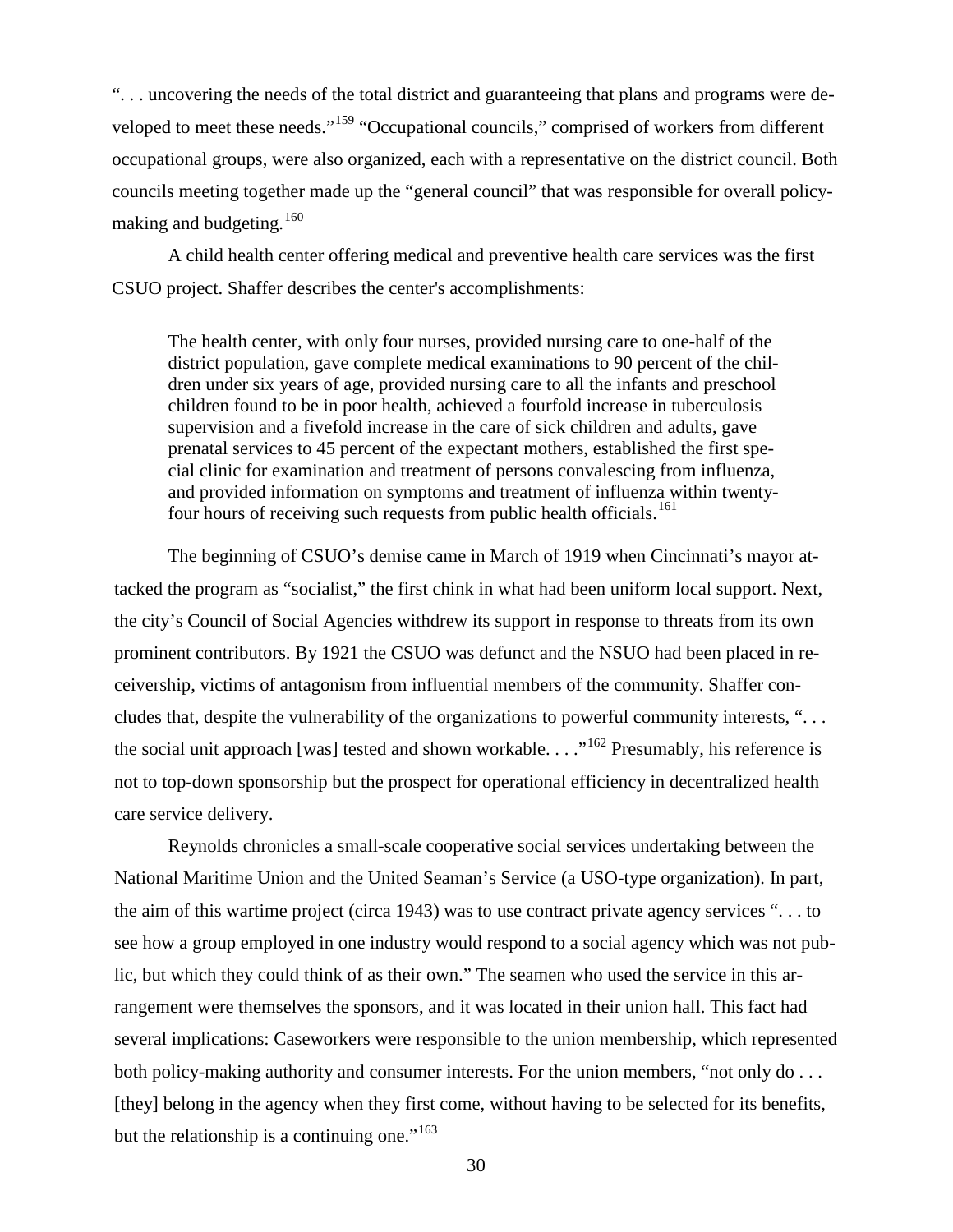Reynolds suggests that the character of the Maritime Union project accounts for its success in overcoming common consumer resistance to accepting services from traditional social work agencies. Union members had an important role in policy-making and thus a genuine sense of program "ownership." The practice of offering service within the union hall itself significantly diminished the social work tendencies to deny clients' adult status and dismiss their judgment and honesty out of hand. The organization of the project also served to eliminate "the criterion of having a recognized capacity to pay . . ." and was able to convey in practice the principle "that help must be what it looks to be."<sup>[164](#page-60-0)</sup>

The development of Neighborhood Health Centers (NHCs), financed by the federal government in the 1960s, is thought to have been a response to the medical indigence of low-income populations, mainly urban and Black. Declining municipal hospitals and fewer doctors practicing in inner-city neighborhoods compounded their medical problems. At the outset of the program, the Office of Economic Opportunity (OEO) received "scores of applications" to allocate funds for "fragmentary" health services. They rejected the majority of these proposals in favor of supporting comprehensive projects.<sup>[165](#page-60-1)</sup> About 100 neighborhood health centers and other comprehensive health services projects were begun with OEO support between 1965 and 1971. Approximately \$400 million was expended to provide service to about three million people. Most of the projects have been "free-standing" health care centers.<sup>[166](#page-60-66)</sup>

NHC service populations range from  $6,000$  to  $50,000$ .<sup>[167](#page-60-67)</sup> Typically, one-half of the NHC employees are neighborhood residents.<sup>[168](#page-60-68)</sup> While the model incorporates a prevention component, preventive efforts appear to be limited to minor attempts at early case-finding rather than large-scale education designed to promote lifestyle changes.<sup>[169](#page-60-69)</sup> A case in point, the Montefiore Medical Group demonstration was designed to encompass immunizations, annual physical exams, "emotional support," and health education. The expectation of professional staff was that "presumably, the very existence of a health team would encourage the early use of its members for problems and difficulties, and therefore act as a preventive measure."<sup>[170](#page-60-70)</sup> The demonstration also included a lifestyle-change component. This was an office-based program, extended for the most part to patients being seen for other reasons. It included attempts to modify family childrearing practices (from autocratic to democratic) and eating habits. Most of the instruction took place in small group meetings, in which attendance is described as "limited and rather selec-tive."<sup>[171](#page-60-71)</sup>

Staff analysis of low participation in prevention programs focused on other activities and interests that might compete for an urban resident's time and energy, plus economic factors such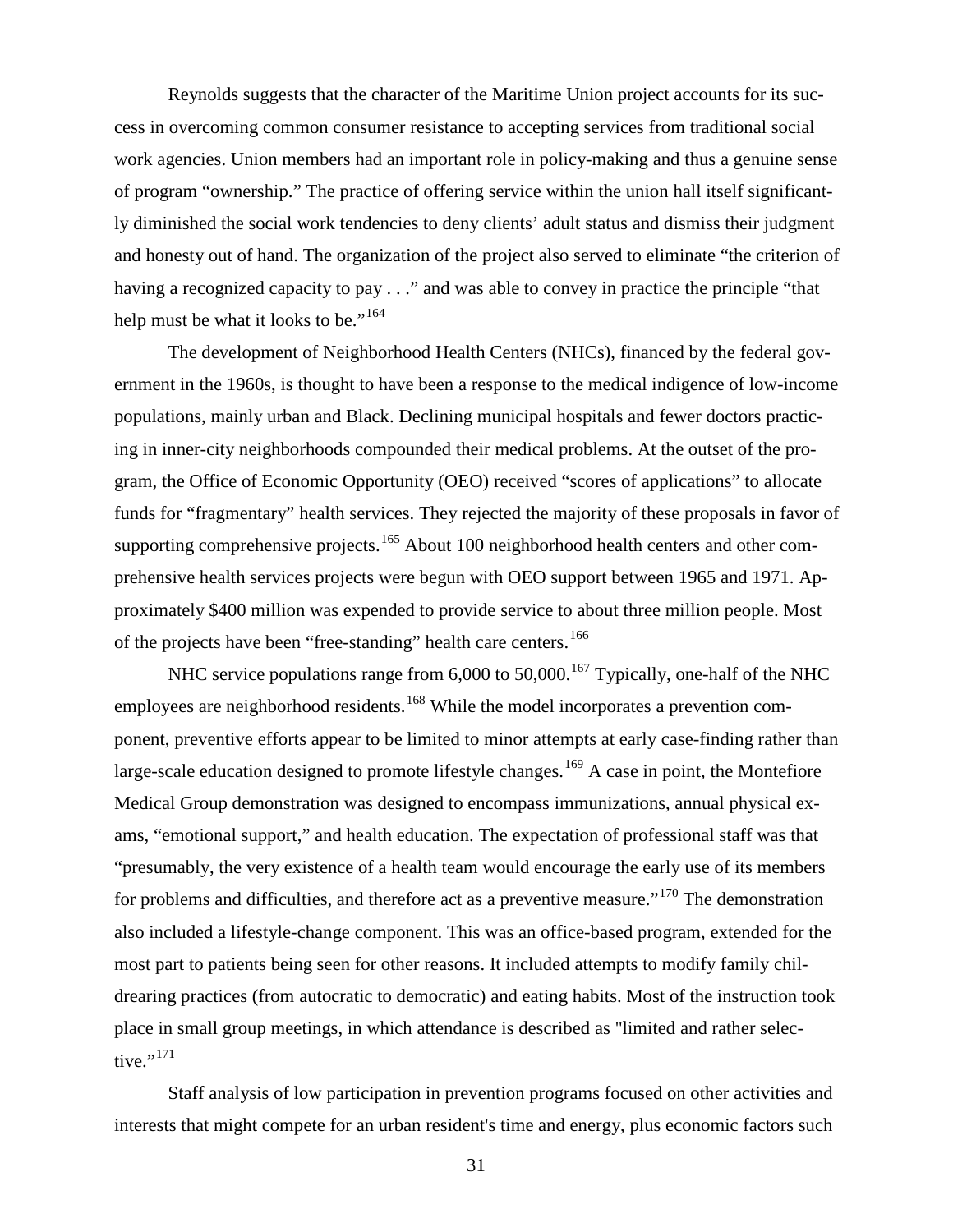as babysitter costs, two-job parents, etc.<sup>[172](#page-60-57)</sup> It was also noted that the demonstration did not draw together people with a common basis for action:

Our families had no community relationship with each other and did not depend on one another for guidance or leadership or diffusion of ideas. The influence structure and community power network that determine use of a community ser-vice like the Demonstration could not be tapped.<sup>[173](#page-60-72)</sup>

The Montefiore group used two approaches to prevention, early case-finding and health education to promote lifestyle changes, but neither with much success. While successful early case-finding holds out the hope of improving individual care by early intervention that limits the course of disease, it also presents the promise of increasing the demand for service and thus the burden on the delivery system. On the other hand, large-scale health education aimed to produce lifestyle changes must—as the Montefiore experience shows—engage substantial citizen participation in the actual prevention activity.

A significant influence on the course of federally funded health centers is that they have been sponsored as demonstrations.<sup>[174](#page-60-73)</sup> Writing in 1972, Howard observed, NHCs are on notice ". . . that they must . . . find ways of becoming self-financing."[175](#page-60-74) One explanation for this situation is that Congress intended that the health initiatives of the 1960s "not impinge on the practice of medicine. . . . [but] buy care from the private sector without interfering with it."<sup>[176](#page-60-75)</sup> A less compelling explanation for declining federal support is that NHCs are not economically efficient. Klarman's view is that they are generally competitive with other delivery systems; however, their use of "registered" rather than "enrolled" population counts, and certain allocation-of-overhead practices, tend to understate per capita costs.<sup>[177](#page-60-76)</sup> Sparer and Anderson conducted a two-year study of six OEO-funded NHCs and concluded they are competitive with other providers.<sup>[178](#page-60-63)</sup>

Wildavsky describes the transition of federal funding from NHCs to Health Maintenance Organizations (HMOs):

As neighborhood health centers phased out, the health-maintenance organizations phased in. If the idea behind the NHCs was to bring service to the people, the idea behind the HMOs is to bring the people to the services. If a rationale for NHCs was to exert lay control over doctors, the rationale for HMOs is to exert medical control over costs.<sup>[179](#page-60-77)</sup>

HMOs are a market approach to health care service delivery. Like NHCs, they too are designed to provide a total package of health and medical care, short of satisfying inpatient and major surgical needs directly. They provide comprehensive services under contract for a fixed premium.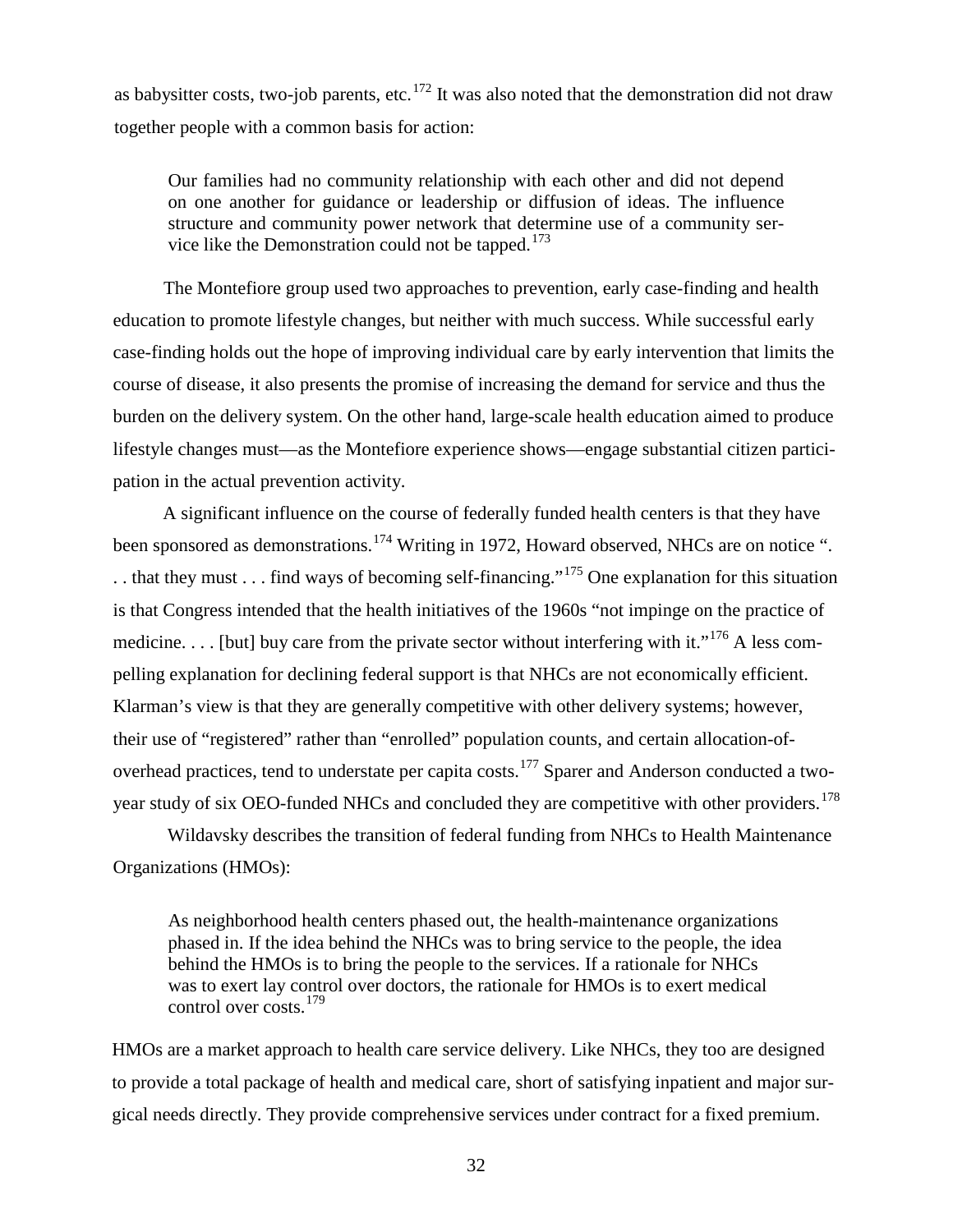They may be proprietary or nonprofit, and organizationally structured as a group practice, medical foundation (association of solo practitioners), or in some other form. Their claim to bring about competition seems mainly rhetorical given the "exclusivity of franchise" granted to each individual  $HMO<sub>180</sub>$  $HMO<sub>180</sub>$  $HMO<sub>180</sub>$ 

#### 5. Citizens as Co-Directors

A number of questions have been raised about citizen engagement in neighborhood-based health services, not as patients or clients, bus as co-directors of administration and treatment activities: Should patients or funding agencies determine needs? Should community programs be accountable to government agencies or the public at large? Should government agencies or community groups determine program priorities? Who speaks for the community and how is that determined? Can community participation be meaningful without control?<sup>[181](#page-60-14)</sup> Two related issues emerge from these questions: the role of citizens in policy-making and their employment as staff.

As top-down-sponsored enterprises, NHCs are the "... focus of a number of [professional] reform ideas in health care.  $\ldots$ <sup>[182](#page-60-78)</sup> They are operationally controlled by agencies and organizations not primarily based in the community served, such as public health departments, medical schools and associations, and *citywide* antipoverty agencies.<sup>[183](#page-60-79)</sup> Zwick states that health agency professionals organized most NHC projects.<sup>[184](#page-60-80)</sup>

Citizen participation on NHC advisory and governing boards is estimated to range from a low of one percent to just over 30 percent "... in a few cases where massive efforts were made to turn out service populations. . . .<sup>[185](#page-60-81)</sup> Participation has been described as an "energizing force" or "related to the selection of key staff," but these characterizations nearly always include oblique references to conflicts between citizen-controlled boards and administrators ". . . as to appropriate divisions of power."[186](#page-60-82) One observer suggests that while citizen boards frequently want program control, they have neither "... the mandate nor the machinery to carry out this im-portant function."<sup>[187](#page-60-83)</sup>

The experience of the Lincoln Community Mental Health Center in the Bronx, New York, is an example of how a top-down- sponsored health care organization accommodates consumer demands for citizen engagement in policy-making. Community protests had resulted in a ". . . complete stoppage of services" when the center's management decided to establish a "central community board," an advisory group comprised of elected representatives from three of the main community organizations in the area. The advisory board is credited by the center's managers with having played a praiseworthy role in staff selection, programming, and budgeting, but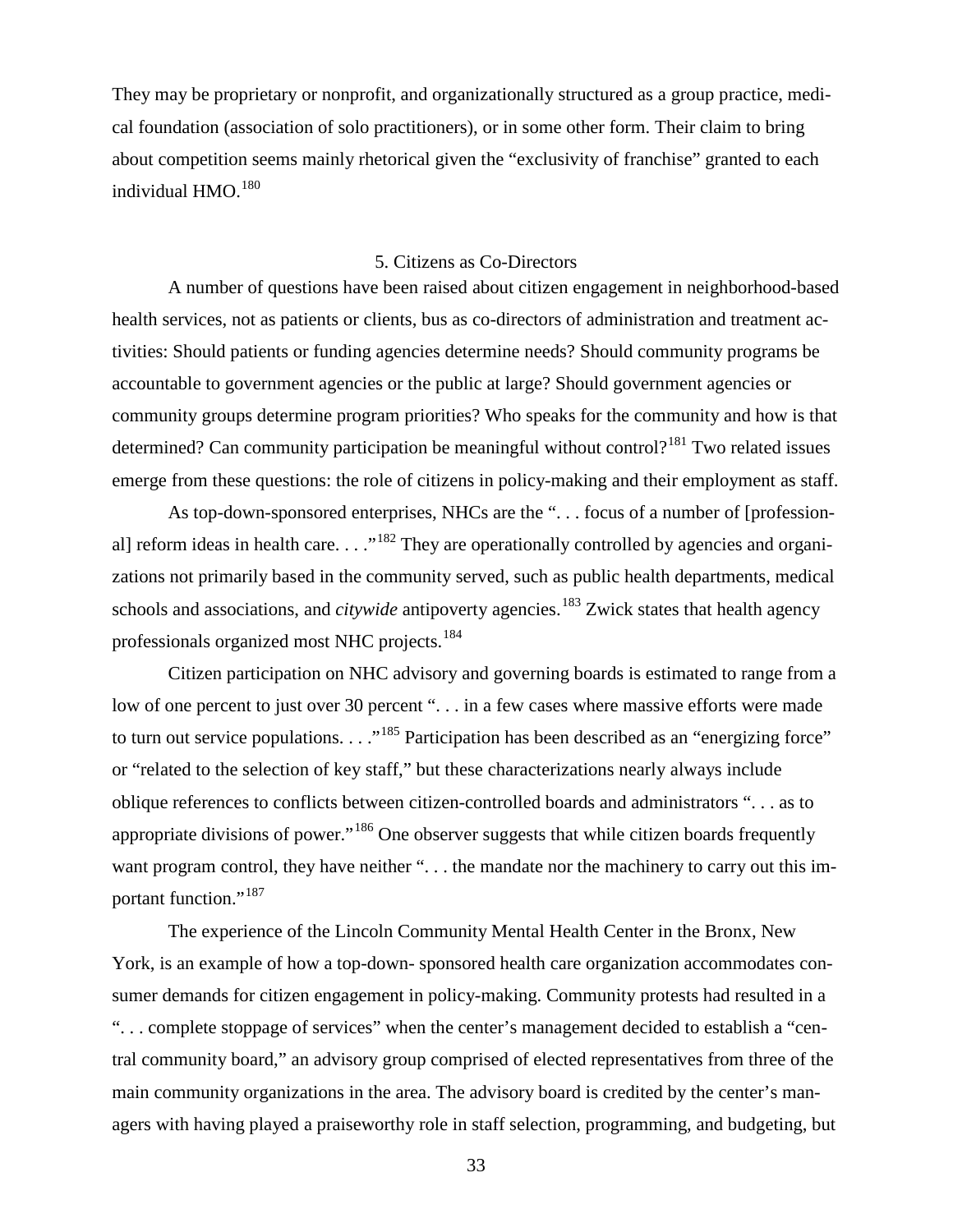it is noted that the citizen board "... recently decided to convene only when the need arises."<sup>[188](#page-60-84)</sup>

Tischler outlines the experience of the Hill-West Haven Division of the Connecticut Mental Health Center. The center's organizational model initially specified its mission as repre-senting a "working alliance between consumer and provider."<sup>[189](#page-60-85)</sup> [Original italicized.] After three years of "community development" activities, the center formalized citizen participation by recognizing community-designated consumer advisory boards to which the center "was to be accountable." Dreams of accountability notwithstanding, the effect of citizen participation is pictured as being limited to sensitizing administrative decision-makers to community-perceived priorities for services to children and the elderly. Also, community residents were hired to fill staff positions.[190](#page-60-86)

In reviewing NHCs developed under OEO and later sponsored by the Department of Health, Education, and Welfare, Howard contends that participatory conflict is closely related to the direction of sponsorship, whether top-down or bottom-up.<sup>[191](#page-60-87)</sup> By the early 1970s, government sponsorship of decentralized health care service delivery and accompanying participation ideology had begun to wane,  $192$  a circumstance intimately related to the conflicts engendered by these programs, which often eventuated into attacks on the government sponsor.<sup>[193](#page-60-89)</sup>

#### 6. Utilization of Non-Physician Health Workers

The second major theme to emerge from questions about citizen engagement in NHCs regards broader utilization of indigenous paraprofessionals and allied professionals in treatment activities, particularly as (1) intermediaries between patients and physicians, (2) educators, and (3) primary treatment agents. Reiff and Reissman spell out those tasks related to mental health services that are appropriate for "nonprofessionals." These include community action (canvassing and organizing), homemaking, childcare, parent education, interpreting (mediating between professional and lay people), negotiation and advocacy, public education, companionship, and counseling.[194](#page-60-90) Adding primary treatment functions can expand the list. It seems that most jobs for NHC employees, however, are limited to aides, advocates, and intermediaries.<sup>[195](#page-60-91)</sup>

The use of indigenous workers as lay-professional intermediaries involves the lowest degree of autonomy and independent responsibility. The Mount Carmel Guild Mental Health Center in Newark, New Jersey, for example, developed an ombudsman program. The success of the program has been credited to the use of nonprofessional personnel with close communication links to the community, making the center's caseload ". . . more representative of the communi-ty's racial and ethnic population. . . . "<sup>[196](#page-60-92)</sup> Pittsburgh's Mercy Hospital "health care expediter pro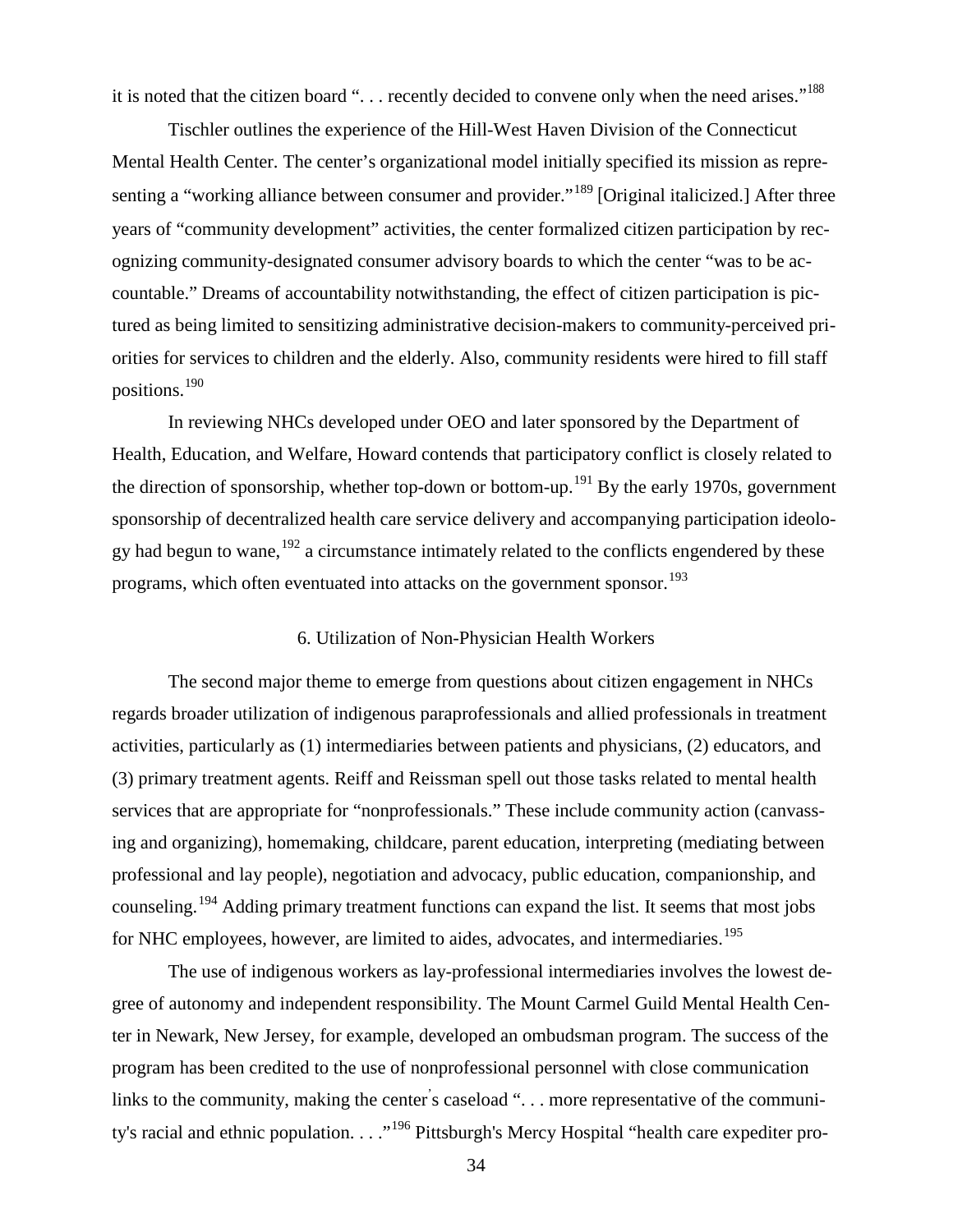gram" was designed as a ". . . liaison between . . . consumers and suppliers of health care." Mercy Hospital is located in a low-income urban area and relies on indigenous outreach workers. Tasks include follow-up on patients who have missed appointments, initiating contacts with community organizations and other agencies, and providing social service referrals. Expediters also share the responsibility for explaining test results to patients, interpreting staff instructions to them, and occasionally taking a low-key advocacy role on their behalf. They receive 15 weeks of training, combining classroom instruction and field experience.<sup>[197](#page-60-93)</sup>

The most common role for indigenous workers falls under the rubric of education. Although one program of "neighborhood representatives" is described as a vehicle for professionals to close the distance between themselves and low-income populations, the representatives act without direct supervision— to organize and conduct neighborhood health care information meetings. Training consists of a two-day orientation followed by ". . .a continuous problemoriented process . . . , not a structured program terminated at a certain point." The program is deemed successful in its "preventive" health care projects for expectant mothers and mothers with newborn infants.<sup>[198](#page-60-94)</sup>

The Contra Costa project was started in North Richmond, California, a minority community with the lowest family income in the county. The program goal was ". . . raising the level of knowledge and concern about immunization." Indigenous residents were employed as "health aides." They were recruited for their ". . . maturity, poise, and participation in community activities . . . ," rather than their educational achievements. Formal training classes were held daily, five days a week in four-hour sessions, for 17 days. The aides made door-to-door house-visits, collecting and disseminating immunization information. Tasks were incrementally expanded to include surveillance of families with non-acute health problems for which public health service nurses had been unable to make headway. In time, the aides assumed advocacy roles on behalf of these families. The Contra Costa project is thought to be successful on two counts: Twelve of 30 families being supervised took definite steps to alleviate their problems. And in a special measles inoculation program, the aides found 64 families with children susceptible to measles and eligible for a new vaccine being given. Of those identified, one-quarter appeared at the next scheduled clinic. $199$ 

The Harlem Rehabilitation Center program created a ". . . primary therapeutic agent role for community residents recruited from and indigenous to the community." New careerists at the Harlem center provide therapeutic counseling. Trainees do not meet formal educational requirements but must show ". . . potential for constructive self-criticism and personal growth, for help-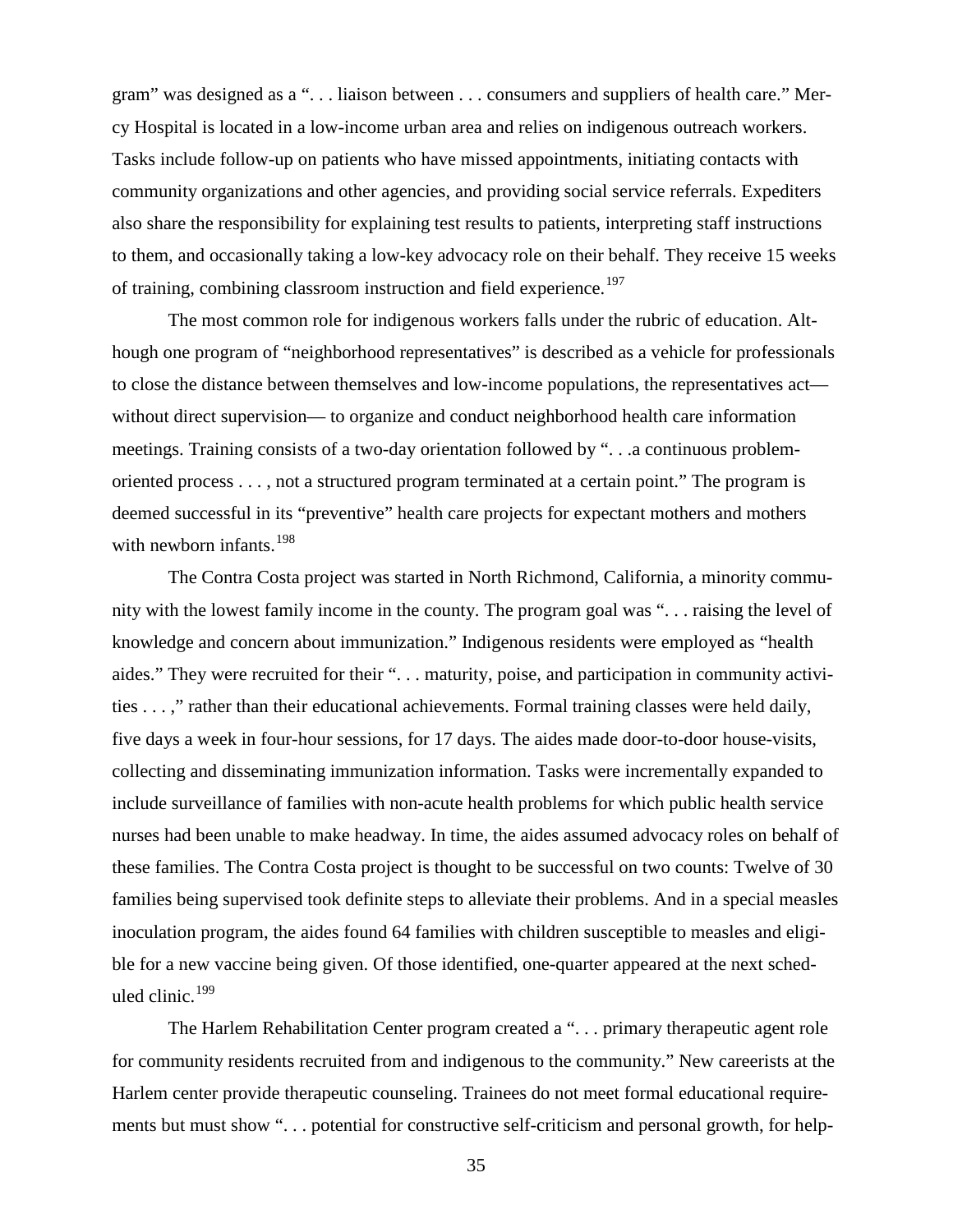ing relationships and communication with others, and for learning the principles and skills necessary. . . ." The program provides a career ladder with four grades: trainee, worker, senior worker, and technician; and four specialties: social health, socio-therapeutics, and vocational and educational services. Training includes basic and advanced on-site experiences, plus formal classes at local colleges and universities.<sup>[200](#page-60-95)</sup>

#### 7. Potential for Greater Reliance on Non-Physician Health Care Workers

As already suggested, the economic viability of health care service delivery through decentralized organizations is linked to utilization of non-physician health care workers. Thus, potentials for greater reliance these categories of workers are explored here.

In 17th century Russia, feldshers—middle-grade medical workers (MMWs)—emerged as military medics because of a paucity of doctors. They continued to be the medical mainstays of the Russian army into the 19th century. During this period, former military feldshers began to provide medical care for peasants in rural areas. Feldshers were originally trained through preceptorship, but in 1864 five two-year schools were opened to provide formal training. By the turn of the century there were 32 schools, and by 1913 there were 30,000 feldshers. For a time the new Soviet government tried to end feldsherism, but the effort was abandoned by the late 1920s in the face of growing medical care needs. $^{201}$  $^{201}$  $^{201}$ 

As middle or medium grade medical workers, feldshers are below physicians, who are university or institute graduates, and above personnel who receive only practical training.<sup>[202](#page-60-97)</sup> The profession is divided into four specialties: "general practitioners," sanitarians, laboratory technicians, and a few midwives. Today's feldshers are primarily *urban* health workers. Approximately 30,000 are graduated annually (compared to 28,000 physicians). Victor Sidel observed feldshers in urban settings, working ". . . directly under a physician's supervision, often within a medical team." He also notes, however, references in the Soviet literature that describe the feld-shers "... as practicing relatively independently of the physician in rural areas."<sup>[203](#page-60-98)</sup> Practicing in a feldshers-midwife station, MMW services include:

epidemic control measures; reduction of childhood morbidity and mortality; early case-finding, observation and medical service ("under the guidance and in accordance with the instructions of a doctor") for tuberculosis, malignant tumors, and other diseases; "timely provision of pre-doctor medical aid to the adults, women, and children, and the carrying out of therapeutic procedures described by the doctor"; "sanitary and hygienic measures to improve the living and working conditions of the people engaged in farm production"; and health education. . . . [204](#page-60-82)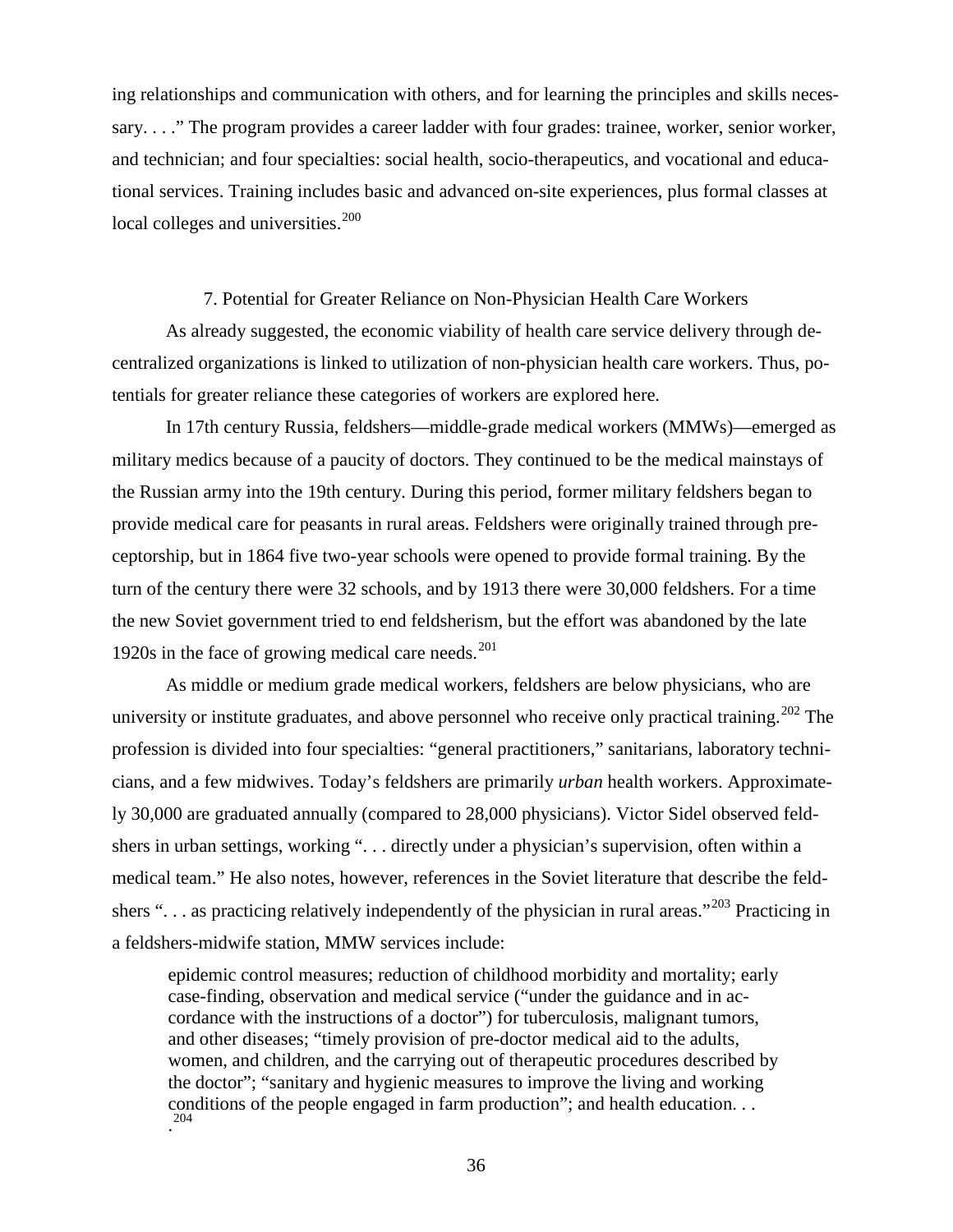The most serious criticism of feldsher practice by Soviet medical authorities revolves around diagnostic inadequacies, attributed in part to ". . . the lack of indispensable diagnostic apparatus and the absence of day-to-day control of the feldsher' s work." In some cases, carelessness and negligence are thought to be at fault. On the plus side, feldshers are singularly credited for disease prevention in rural areas, providing immunizations, health education, and accident prevention programs.[205](#page-60-99)

Nurse practitioners and physician assistants are the closest U.S. parallels to Soviet middle-grade medical workers. Pediatric nurse practitioners work mainly as associates of physicians in private practice. They provide medical evaluation and management of healthy children, as well as those with acute and chronic problems. They are often responsible for *total* well-child care, plus child-related health education and counseling. Pediatric nurse practitioners are not tied to office-based practice but also work from field stations. Physicians may be on-premises or may make station visits once or twice a week. The nurse practitioner, however, is always technically under the supervision of a physician, and a physician regularly sees all children. The nurses also make home visits to see newborn infants, a service not practicable for physicians.<sup>[206](#page-60-100)</sup>

Tighe cites a 1967-68 survey, conducted under the auspices of the American Academy of Pediatrics, that concludes, ". . . nurses might naturally assume many of the traditional tasks of the pediatrician." She refers to other studies that show nurse practitioners ". . . could care for about 75% of pediatric needs in a routine population" and that "82% of all children who came to a health station which was removed from any physician or medical facility were cared for by the nurse. . . ." Tighe also notes that high proportions of patients express satisfaction with nurse practitioner-pediatrician teams, more than half feeling the care was superior to that received from the pediatrician alone. $207$ 

In addition to pediatric nurse practitioners, family nurse practitioners, nurse midwives, and nurse anesthetists are assuming broader roles and receiving more intensive training and recognition.<sup>[208](#page-60-102)</sup> It appears there are not any insurmountable legal obstacles to broadening nurse practitioner roles. Legislative acts ". . . are conveniently vague with the particular functions which a nurse may perform not specifically delineated." The transfer of responsibility from doc-tors to nurses is expected to continue incrementally, at a slow but steady pace.<sup>[209](#page-60-103)</sup>

Physician assistants represent a relatively new middle grade medical worker. A 1971 conference report defined the assistant's role to encompass tasks previously performed by a doctor but now carried out by ". . . a skilled person . . . under the supervision and direction of a licensed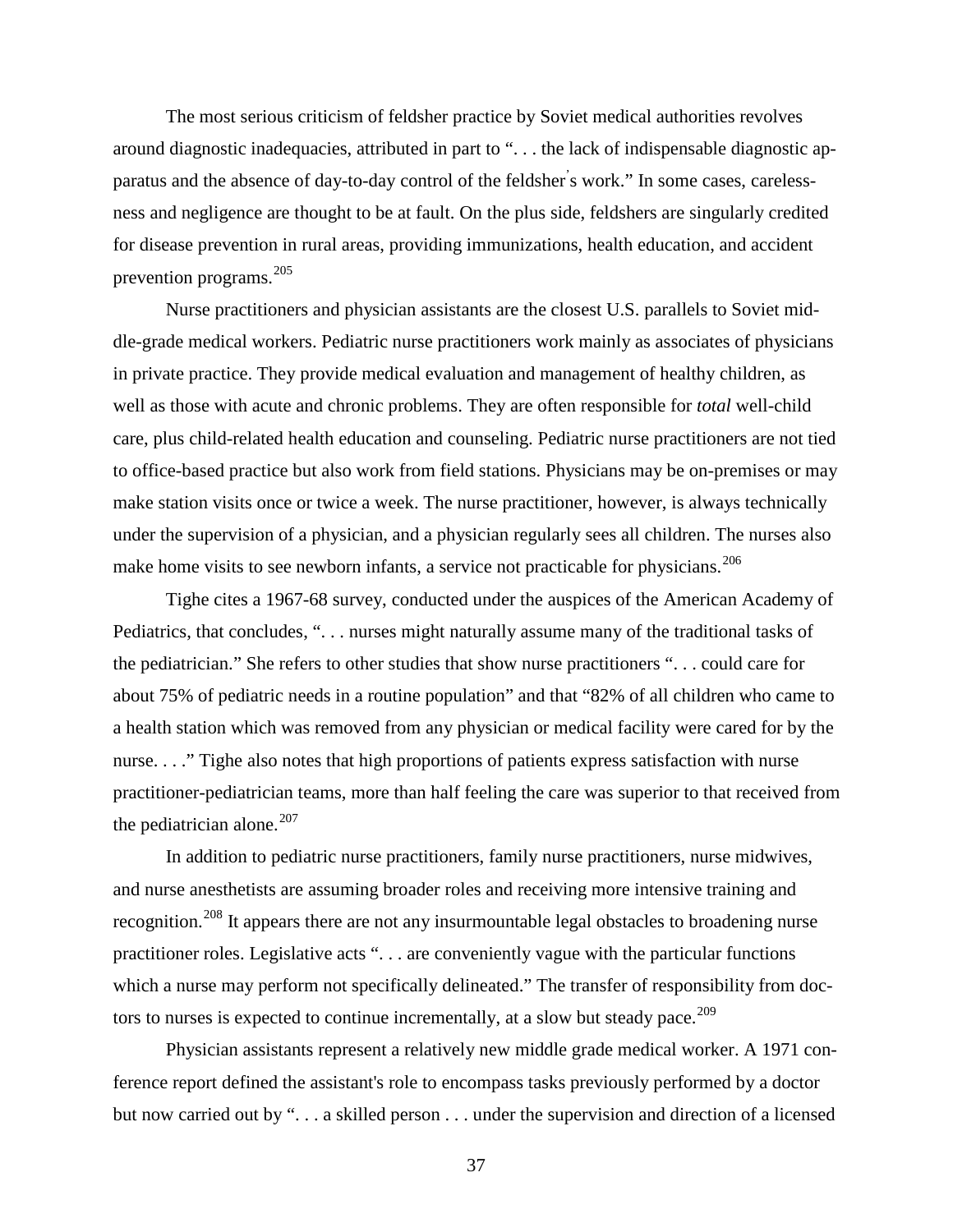physician who is responsible for the performance of that assistant."<sup>[210](#page-60-104)</sup> The Illinois guidelines for physician assistants specify the following tasks as appropriate: taking medical histories; providing individual and group health education, office- or clinic- and community-based; administering immunizations, prophylactic dental care, and therapeutic dietetics; symptomatic therapy for minor and chronic conditions; taking throat cultures, or ordering blood counts, urinalysis, x-ray, or electrocardiogram; and ongoing responsibility for managing selected clinic categories, such as well-baby, normal prenatal, etc. $^{211}$  $^{211}$  $^{211}$ 

The so-called exception statutes that permit physicians to delegate tasks to assistants working under their supervision generally do not require the "personal presence" of the doctor. It is normally considered sufficient if some "immediate method" of communication—usually telephone—is available between physician and assistant. Three types of supervision are allowed: "over-the-shoulder," "on-the-premises," and "remote with regular monitoring and review." It is well understood that "... physician assistants or nurse practitioners can work at substantial distance from the physician but still be legally 'dependent' because their actions are subject to con-tinuous medical review and direction."<sup>[212](#page-60-106)</sup>

California regulations require physicians to consult with their assistants "before and after the rendering of routine laboratory, screening, and therapeutic procedures."<sup>[213](#page-60-107)</sup> Physician assistant regulation in California, however, is in flux. Current committee deliberations in the Legislature include provision for physician supervisory overview on the basis of a "sampling of conditions." Autonomy may be further extended by allowing assistants to work under protocol: "if the assistant has done this step and this step and this step, then he can apply preset standards for diagnostic studies and treatment modalities." While the assistant is prohibited from writing pre-scriptions, it is permissible to issue a prescription under the physician's protocol.<sup>[214](#page-60-108)</sup>

Nearly 50 physician assistant-type training programs were operating in more than two-dozen states as of 1972.<sup>[215](#page-60-109)</sup> The Duke University program began in 1966. It is a two-year curriculum, 1,111 classroom hours. Formal instruction is followed by 14 months of supervised clinical experience, including two months each in inpatient, outpatient, and emergency departments. One month is spent in an intensive care unit and one in a health clinic, with the final two months of practicum under the supervision of a community-based physician. The Medical Services Associates Program of the Brooklyn-Cumberland Medical Center and Long Island University was started in 1970 and offers a two-year course. The University of Colorado Child Health Associate program is a three-year baccalaureate degree sequence.<sup>[216](#page-60-110)</sup>

In all cases of physician assistants and nurse practitioners, the doctor remains legally re-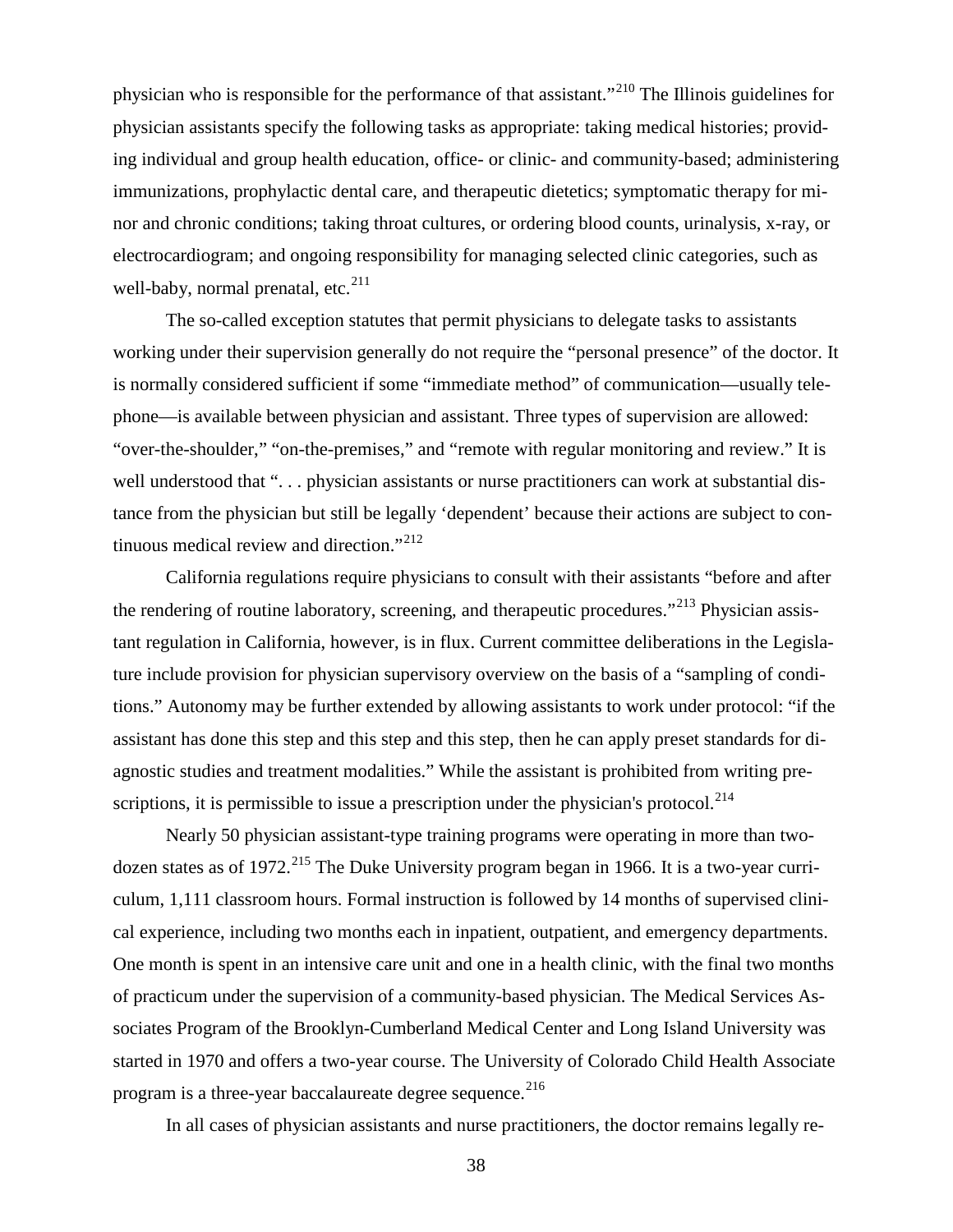sponsible for the patient's care. The consensus of conferees at the 1971 conference on physician assistants was that the growing utilization of these allied professionals would not aggravate medical malpractice insurance problems. It was thought, to the contrary, that as more assistants enter practice the basis for malpractice actions—communications breakdowns between patients and doctors—would be reduced.<sup>[217](#page-60-32)</sup> It is assumed that assistants will free up physicians for tasks only they can manage, the assistants will be able to devote more time for routine care, and communications with patients will be improved. The widely accepted view is that physician assistants do not create malpractice issues not already raised by the employment of nurses and other allied health professionals. $^{218}$  $^{218}$  $^{218}$ 

#### 8. Health Care in the People's Republic of China

The argument most frequently heard for neighborhood-based health service is that "... one's state of health is only in small part related to medical care and that it is significantly linked to behavior.  $\ldots$ <sup>[219](#page-60-0)</sup> Thus, the Chinese health care system is of particular interest in considering vill-sponsored health care. Integration of health work with mass social movement was one of four principles adopted by the Chinese National Health Congress in Peking in the early 1950s. The goal was to involve people in their own care. The outcome was that

during the first decade and a half of Communist rule. . . . cholera, plague, smallpox, and most nutritional illnesses disappeared; opium addiction was eliminated, largely through community-based efforts; venereal disease took somewhat longer, but through a combination of social and medical techniques was reportedly almost completely wiped out in most of China by the early  $1960$ 's.<sup>[220](#page-60-16)</sup>

The Chinese health care system rests on a nationally articulated ideological foundation: mutual help, self-reliance, and learning by doing are widely encouraged; health care must primarily serve working people, workers, peasants, and soldiers; preventive medicine has priority over curative medicine; traditional Chinese medicine must be united with Western practices; and, again, health work must be integrated with mass movements.<sup>[221](#page-60-17)</sup> It is also clear to observers that the valuation of practical experience and performance over education and degrees is an inte-gral part of China's health care transformation of the past three decades.<sup>[222](#page-60-112)</sup>

In an economic analysis of Chinese health care delivery, Teh-wei Hu describes the system as ". . . not centralized" and ". . . even less socialized than the Canadian system." He notes that neither the central ministry (our federal level) or district bureaus (our state authorities) are responsible for direct management of local hospitals or ambulatory health care: ". . . the major tasks of health care delivery and health services financing are left to the local political units."<sup>[223](#page-60-54)</sup>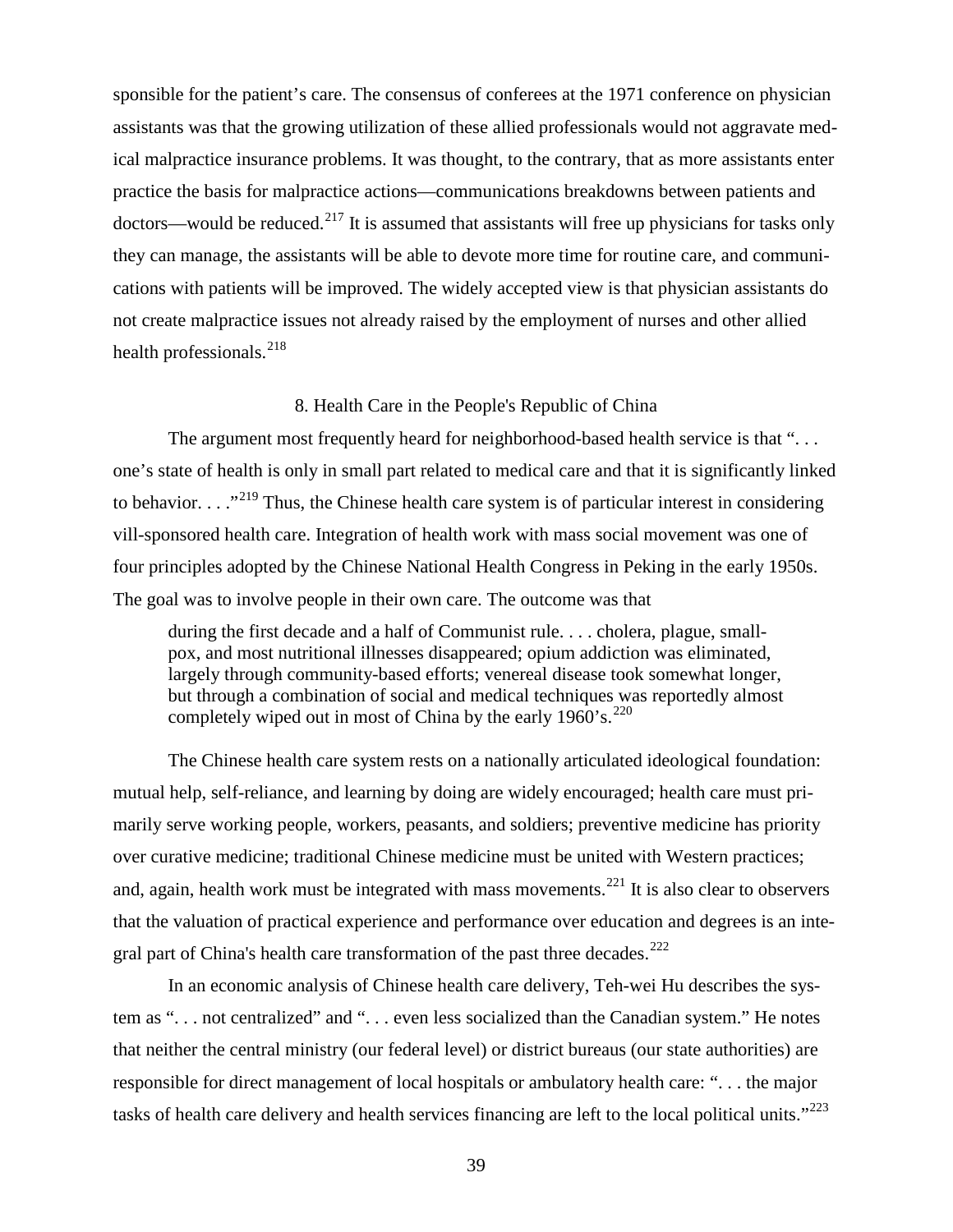Ruth Sidel confirms that although central bureaus establish "broad principles" of planning and programming, local committees develop unique service patterns and payment plans to meet their own needs.[224](#page-60-113) Dr. Joshua Horn, a long-time practicing physician in China, relates that

... the policy of the Chinese Communist Party is that ... unless the persons actually concerned have had an opportunity to debate problems *and formulate policy*, decisions handed down from above are likely to be wrong. Moreover, unless those who have to operate a policy are convinced of its correctness, it is likely to remain a policy on paper only. In the long run, the key to high working efficiency is to make correct decisions on the basis of unity of purpose, after a detailed examination of all the facts and a full democratic consultation of those involved, and to ensure that everyone understands and supports these decisions.<sup>[225](#page-60-70)</sup> [Emphasis added.]

The lowest level of urban Chinese government—run by "street committees"—serves populations of 40,000 to 70,000. These areas represent subdivisions of municipalities and districts, and they are, in turn, subdivided into "lanes," the lowest level of administrative decentralization and polity. Lane organizations provide health, department store, and grocery services to populations of 1,000 to 8,000. Each lane has a "revolutionary committee" mandated to organize and operate social services and study groups, and to mediate disputes.<sup>[226](#page-60-114)</sup> The urban health care delivery system operates on four levels: lane and neighborhood health stations, district hospitals, and municipal or specialized hospitals.

The lane health station specializes in health education and prevention programs, treat-ment of minor and chronic illness, and sanitation.<sup>[227](#page-60-115)</sup> Services include childcare, medical treatments, visiting nurse and homemaker assistance, foster care for orphaned children, and assistance to patients recently released from psychiatric hospitals.[228](#page-60-116) The most important *economic* function of the lane health station is as a low-cost portal of entry into the total health care system. The stations are staffed by low- to middle-grade medical workers, trained for about a month at neighborhood hospitals. A doctor from the neighborhood hospital may visit the station three times a week. The station may be open six hours a day and at other times health workers can be contacted at home.<sup>[229](#page-60-117)</sup>

The prevention activities of the lane health station are based on citizen and paraprofessional involvement. Part-time health workers, two to five or ten for each block, canvass monthly to survey residents on birth control practices and to provide education. These health workers are neighborhood residents; some are homemakers or retired, but most hold other jobs. $^{230}$  $^{230}$  $^{230}$ 

Since the cultural revolution, paraprofessionals have been trained in large numbers to provide health education and treatment of minor illness. The rural "barefoot doctors" and their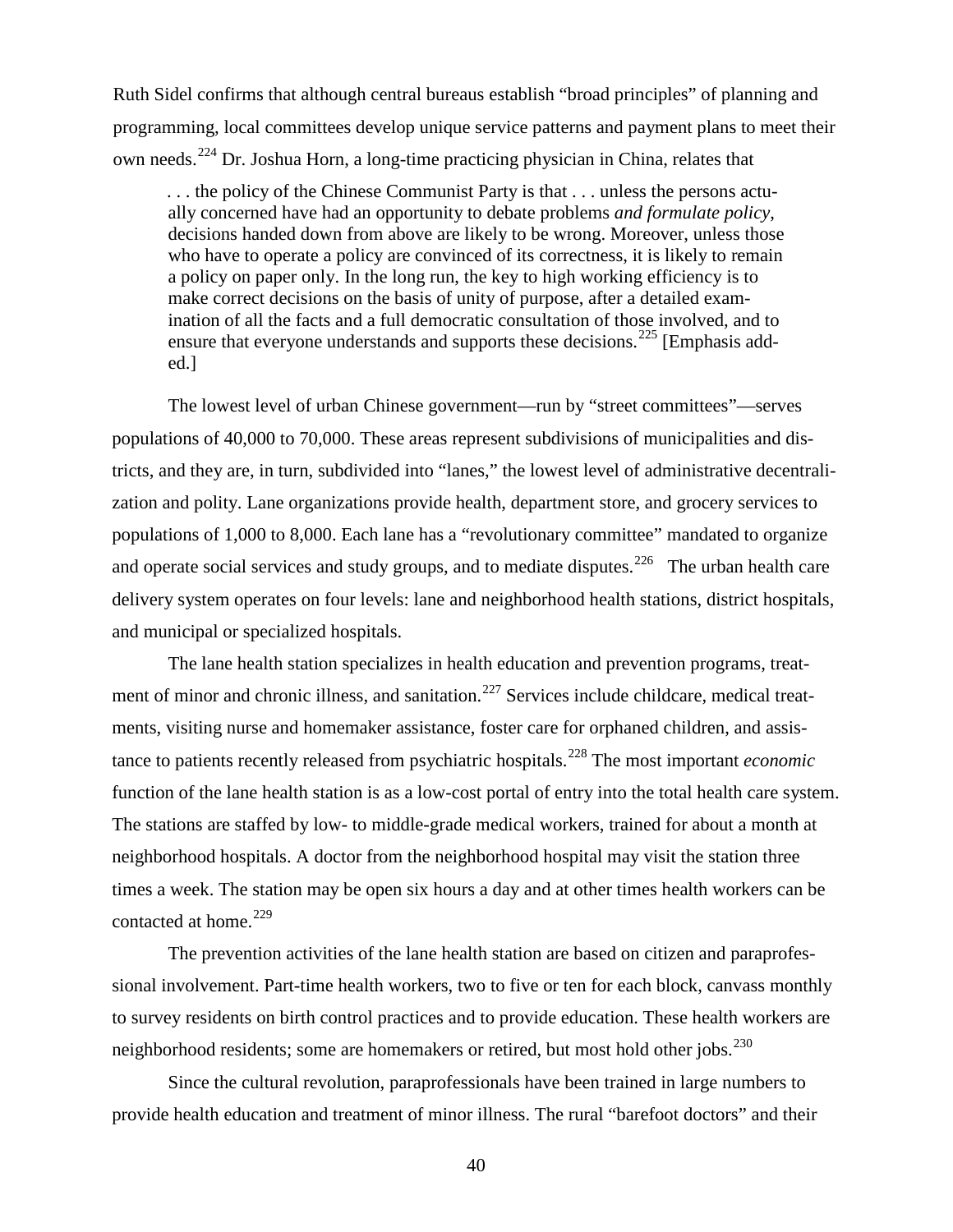"Red Guard" urban counterparts receive formal training for three to six months. They divide their time between agricultural or industrial work and health care service. "Worker doctors" receive training for one to three months and give unsupervised minor medical treatment. The health workers, who are the first-line agents for health information, immunizations, and minor treatments, are trained by and responsible to barefoot doctors or Red Guard doctors.<sup>[231](#page-60-119)</sup> Ruth Sidel observes that

Human services are provided at the lowest level of organization largely by nonprofessionals recruited from the communities in which they live. Social health workers are trained for brief periods of time in the hope of eliminating the alienation that occurs during extended educational experiences and in the hope of de-creasing the distance between the helper and the helped.<sup>[232](#page-60-120)</sup>

The "cooperative medical services" concept of decentralized health care financing was adopted in China to relieve from the central government the financial burden of national health care. Participation in the program is voluntary. Charges vary among communes and are based on expenditures for the previous year. The cost averages 1.5 percent of a family's disposable income, which is comparable to median expenditures in the U.S. and Western Europe. Each commune production team also makes a contribution for service to its members who subscribe to the program. In addition to subscription fees, there is a small charge (co-payment) for visits to the health station. When local treatment is not sufficient, the patient is referred to the next level in the system and the cooperative assumes part of the costs for x-rays, hospital care, or whatever is required. The patient's contribution varies according to the particular plan and a lay peer group reviews requests. Teh-wei Hu states that, "free medical services or unlimited amounts of medical finance are not feasible even in a socialized country." Financing by the national government is directed mainly to capital projects, hospitals and clinics. $233$ 

In considering the relevance of China's health care system for Western countries, Teh-wei Hu acknowledges that the Chinese are able to rely on unique political circumstances and social incentives, and an almost complete absence of licensing regulation of medical professionals. Nonetheless, he concludes that ". . . what other countries can learn from the PRC [People's Republic of China] experience is not necessarily the effectiveness of the Chinese *total* health care system, but some of the experiences they have revealed." He notes the following points: ". . . decentralization is an effective and economical approach to carrying out the health care plan"; an effective, economical delivery system requires a low-cost screening and referral mechanism, and organized local infrastructure is a ". . . ready-made link-up system for medical referral"; copayment is an appropriate means to limit over-utilization; and paramedical practitioners can be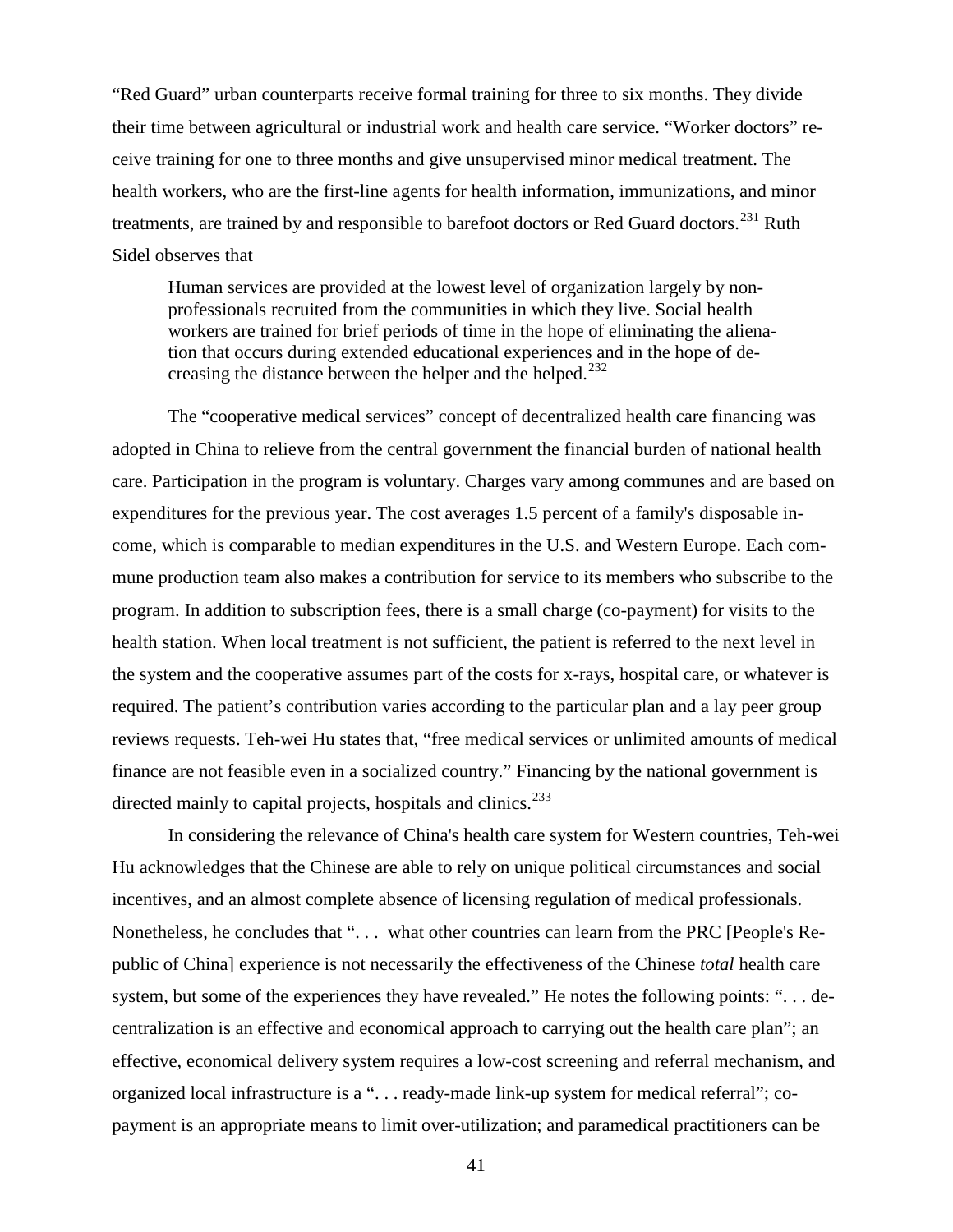used successfully on a large scale. $^{234}$  $^{234}$  $^{234}$ 

Victor Sidel "disputes" observers who say ". . . the Chinese experience is unique to Chi-

na. . . ." He lists as important lessons for the U.S.

increased emphasis on preventive medicine, particularly for "social illnesses" such as venereal disease and drug addiction, and for degenerative diseases such as lung cancer; decentralization of services to the most basic possible level, with increased accessibility to appropriate treatment for common and minor illnesses; standardized referral patterns for specialized care, so as to make optimal use of expensive and scarce resources; and involvement of people in the provision of their own services through community health education and community health work. $^{235}$  $^{235}$  $^{235}$ 

Ruth Sidel describes the use of indigenous paraprofessionals in China as "astonishing" from a social work perspective. She observes that Chinese paraprofessionals maintain their original work roles and tend not to be isolated from those they serve. Sidel contends that bureaucratized, institutionalized social service may, on balance, contribute to rather than relieve individual and social dysfunction.<sup>[236](#page-60-124)</sup> She suggests that in the U.S.

much of the social services performed by professionals in agencies might be accomplished far more effectively by neighborhood people helping each other. Perhaps rather than taking over services, the social work profession needs to activate local people to take over these functions themselves on a broader and more systematic scale than was tried during the War on Poverty. $237$ 

#### 9. Summary

This inquiry into prospects for economically efficient vill-sponsored health care has identified a number of problems in the U.S. health care system. Some of these are related to inadequate resources for production of services, while others—for example, inappropriate utilization of hospital-based services—suggest a failure to eliminate public bads.

Alford's conceptual framework gives an overview of the character of obstructions to reform. The perspective, adopted here, is that entrenched structural interests have a stake in the maintenance of a large number of market-oriented service units coupled with a centralized hospital-based service delivery system. Conflicts between dominant and challenging structural interests lead to internal efficiencies, but ignore systemic dysfunctions that price health care out of reach for the majority of low- and middle-income U.S. families.<sup>[238](#page-60-32)</sup> The government role has been to reinforce private health care interests and provide nominal improvements in care for lowincome and older people while avoiding institutional reform. Reform strategies that extend be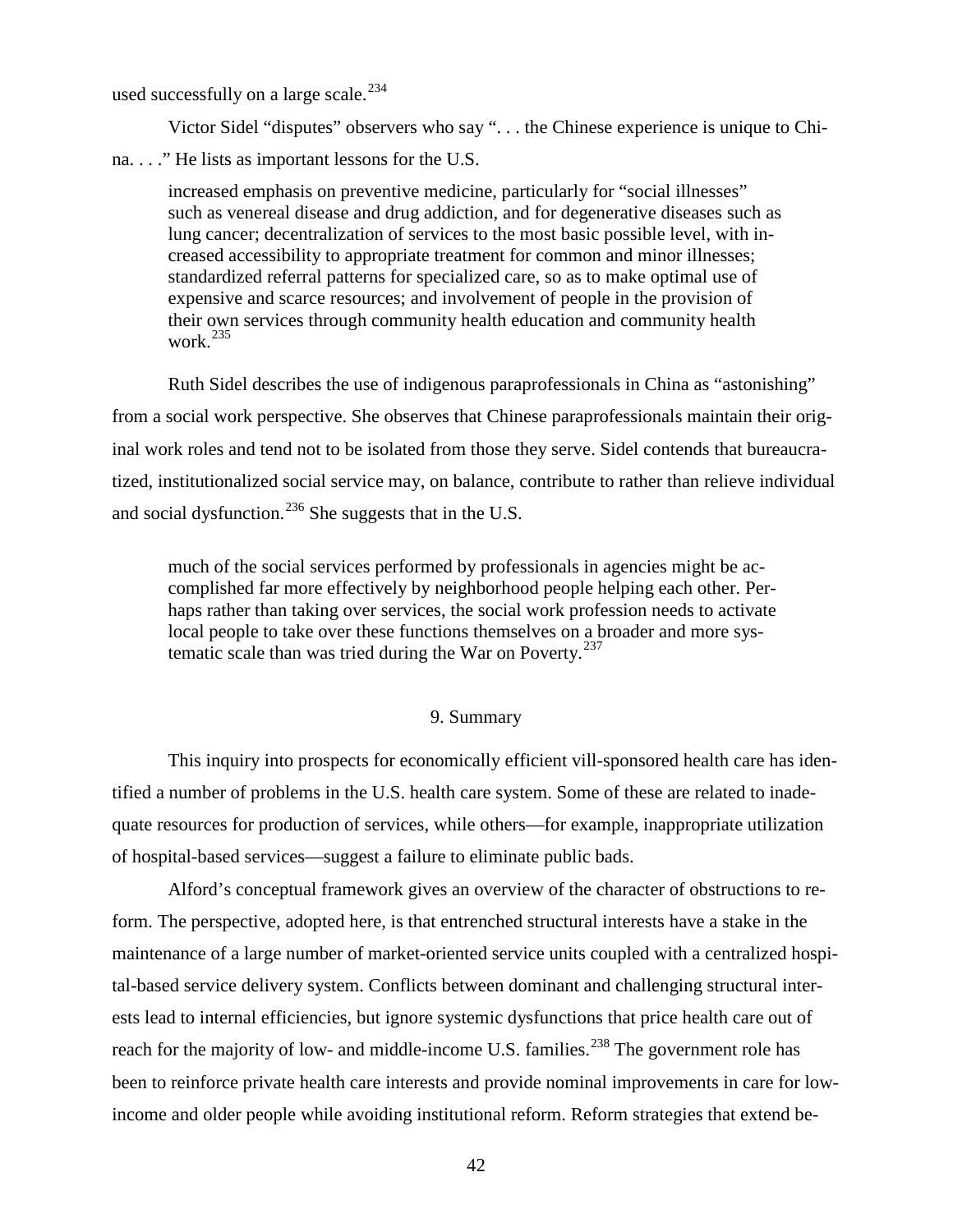yond increased government funding, prepayment, or some form of group practice, rely on comprehensive preventive care aimed at promoting lifestyle changes and much greater use of nonphysician health workers, neither of which has much appeal to market-oriented structural interests.

Past demonstration efforts to reduce the scale of health service delivery have produced a number of tentative findings relevant to vill-sponsored health care: The Cincinnati Social Unit Organization, while demonstrating the practical efficiency and usefulness of neighborhood-based health care, was ultimately vulnerable to withdrawal of top-down sponsorship and funding. The National Maritime Union-United Seaman's Service project suggests that approaches to scalereduction that rely on bottom-up funding and sponsorship—integrating policy-making and consumer functions—are likely to produce greater demand-articulation efficiency and less misallocation of resources. The federally-funded Neighborhood Health Center demonstrations (and Community Mental Health Centers) point up two critical and related aspects of all attempts to reduce the scale of health care service delivery: engagement of citizens in policymaking and treatment activities. The NHCs are not examples, however, of well-founded or successful lifestyle-changing prevention programs. Also, the failure of continued NHC program growth appears not to be an indication of underutilization or economic inefficiency but vulnerability to the political and bureaucratic vagaries of top-down sponsorship. Citizen participation in the topdown funded and sponsored NHCs did not extend to control but rather was limited to providing "input." NHCs, however, typically employ large numbers of indigenous residents in paraprofessional staff positions, usually as "interpreters," health educators, and rarely, as primary treatment agents, often with marked success.

The potential for increasing utilization of allied health professionals as primary treatment agents seems assured by present trends to incrementally expand nurse practitioner roles and the scope of training facilities for physician assistants. Although professional medical licensing and "exception" statutes place restrictions on the independent actions of non-physician health professionals and on the supervisory reach of physician-assistant working relationships, the allied professionals are not prohibited from providing treatment services while not in the presence of a physician.

The health care system of the People's Republic of China, although founded on an ideological consensus that is national in scope, is a largely decentralized system, both in service delivery and financing. It is, then, in some respects, a model for vill-sponsored health care. The Chinese system enjoys the cost-saving benefits of neighborhood-based outpatient clinics that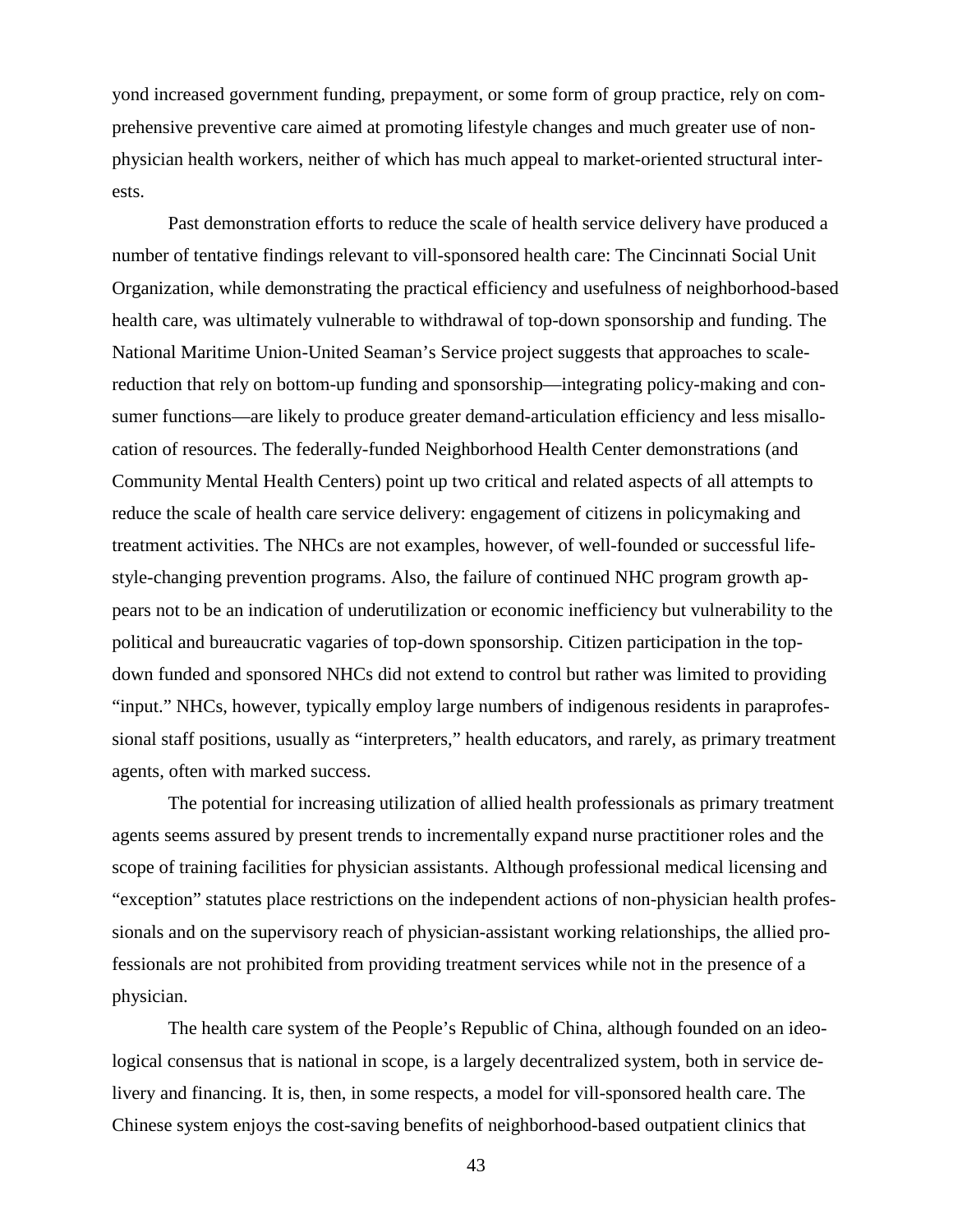serve as screening-referral portals of entry to more specialized (and expensive) hospital-based services. The lane health station is also the center of intensive lifestyle-changing prevention programs and direct treatment for minor and chronic problems, and relies almost exclusively on paraprofessionals and engagement of indigenous citizens. Western observers of the Chinese system generally agree that it provides several instructive lessons for U.S. health care reform, particularly in regard to decentralized screening-referral and minor treatment, emphasis on prevention, greater utilization of non-physician health care workers, and involvement of citizens in their own treatment and care.

This discussion began with the question of whether vills can play an economically useful role in responding to the critical U.S. deficiencies in health care. It is not a matter of whether every neighborhood can or should develop its own health care system, or whether the country's health care problems can be resolved by vill-sponsored health care adopted on a national scale. The issue is if one community that identifies a local need for improved health care can generate an efficient and useful response to that need.

Four main innovations or strategies have been associated with overdue health care reform: a decentralized screening-referral mechanism that provides for non-hospital-based portals of entry into the system; expanded use of non-physician health workers in treatment and prevention activities; community-based lifestyle-changing prevention programs; and engagement of citizens—as policy-makers and treatment agents—in their own health care.

The prospect for top-down adoption of these innovations on a large scale is uneven at best and unlikely at worst. Alford's framework suggests that powerful vested interests have stakes in the present system of market-oriented service units, both hospital-based and fee-forservice solo practitioners. The paradox for the medical profession to support prevention programs on a national scale is that doctors and hospitals would not be the principal beneficiaries of the resources expended, presumably an unacceptable outcome in their view and a plausible explanation for the absence of such programs. The likelihood also seems dim that "professional monopolists" and "corporate rationalizers" will initiate or support appropriation of resources for the development of local infrastructure to bring about widespread citizen action in health care delivery. It may be reasonable, however, to be hopeful that non-physician health care workers will continue to grow in number and responsibilities.

The implicit suggestion made throughout much of the discussion here has been that improvement in health care is mainly a political problem rather than a professional one. As Howard puts it, "health is an interest around which communities or neighborhoods can organize to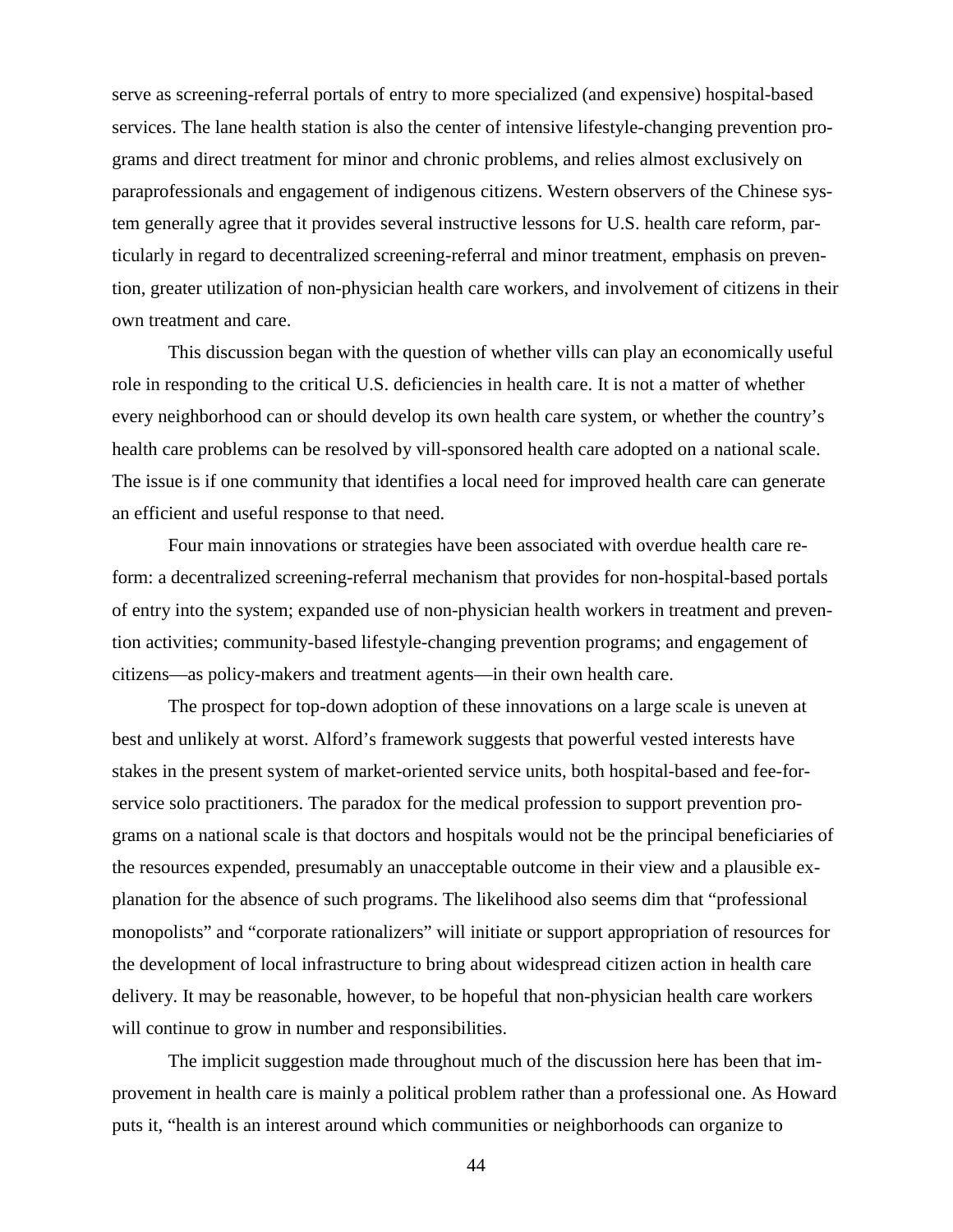achieve larger political objectives."[239](#page-60-126) And certainly, vills—small-scale neighborhood institutions of political infrastructure—are congenial to the reform innovations that have been identified in this review.

The Chinese health care system may be a model for the urban U.S. vill. It is almost within the bounds of present California law and regulations for physicians to operate neighborhood clinics staffed by a nurse practitioner or physician assistant. Vill-sponsorship of such clinics would create wider latitude for employment of practitioners and assistants. It is estimated that one full-time physician assistant in vill-sponsored health care service could handle approximately 80 percent of the presenting problems of 3,000 patients. In addition to direct treatment, the assistant's responsibilities would include designing and organizing prevention programs.<sup>[240](#page-60-127)</sup> Finally, although the fiscal implications of a plan for neighborhood-based health care service delivery require extensive independent consideration, vill sponsorship would open access to usertaxes and revenue-sharing funds to underwrite service costs.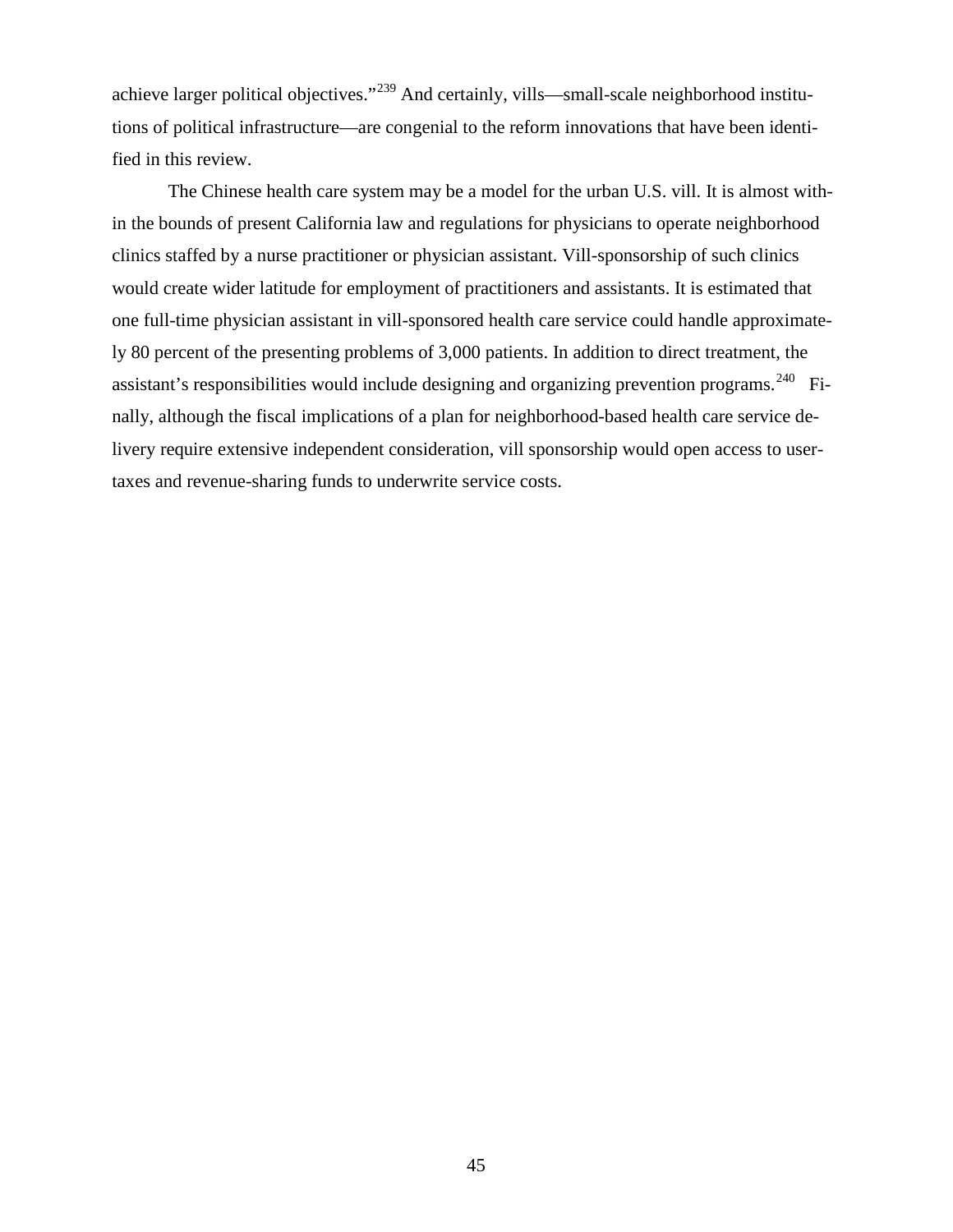# **CONCLUSIONS**

Conclusions? No doubt the reader who has come this far has already reached the most important one—whether or not vills are economically efficient. My own conclusions are these: There are endless lists of services and enterprises that small-scale governments may efficiently undertake if certain political-economic principles are respected. Neighborhood institutions may be neither the perfect nor even best platforms for providing public services, but they are unquestionably suitable and even advantageous in some respects. Lastly, there are cautions, dilemmas, even dangers that must be continuously acknowledged, explored, and compensated for.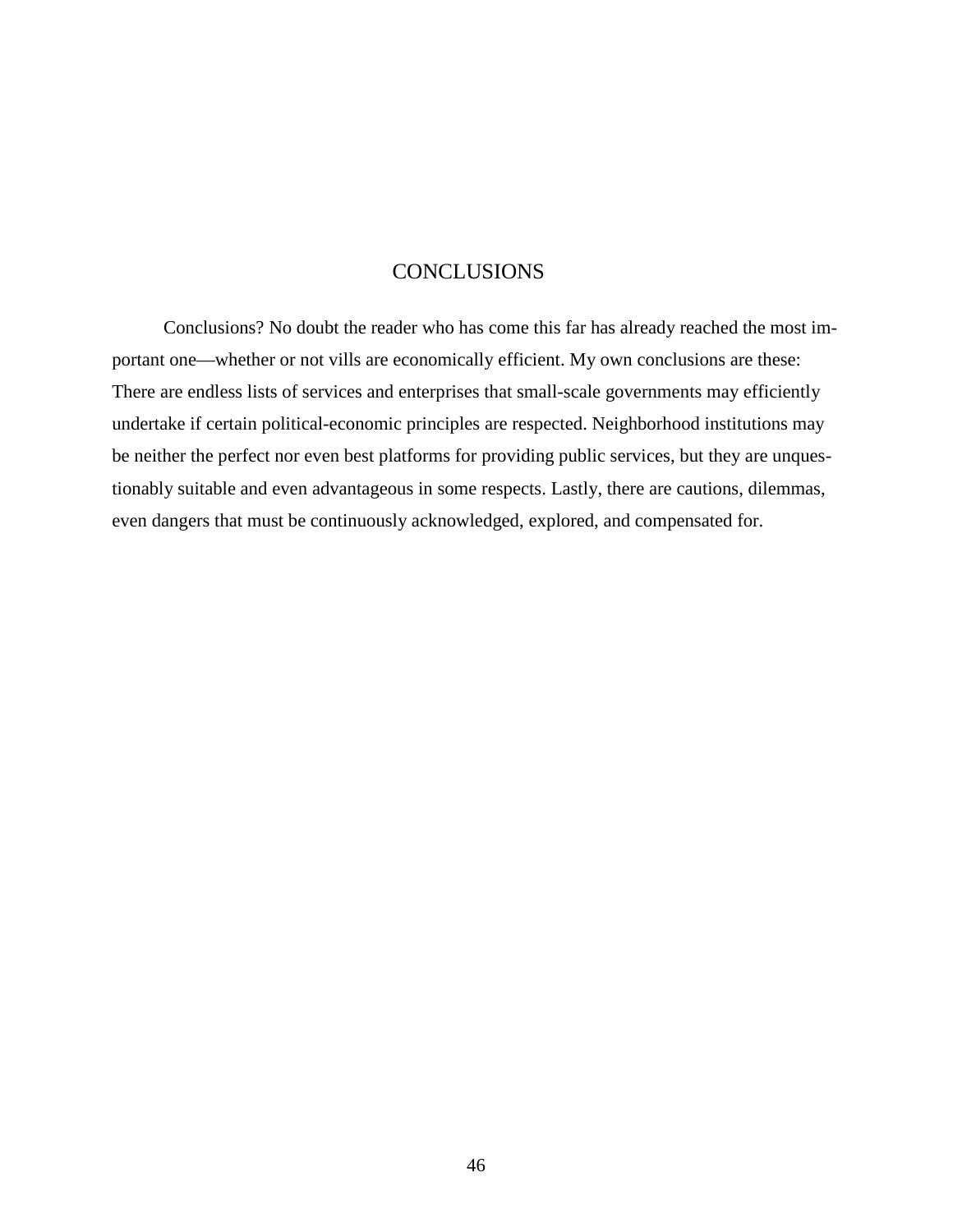## **NOTES**

<sup>2</sup> See George A. Hillary, *Communal Organizations, A Study of Local Societies* (Chicago: University of Chicago Press, 1968), pp. 64-72. The vill is a town or village, a small urban or rural community. Hillary proposes that, "the vill is a localized system integrated by means of families and cooperation" (p. 65). [Original italicized.] Cooperation in the vill may be through mutual aid (folk villages) or contracts (cities) (p. 66).

<sup>3</sup> See Ada W. Finifter and Paul R. Abramson, "City Size and Feelings of Political Competence," *Public Opinion Quarterly*, 39(2):189-198 (Summer 1975); Robert A. Dahl, *After the Revolution? Authority in a Good Society* (New Haven: Yale University Press, 1970); Alex Inkeles, "Participant Citizenship in Six Developing Countries," *American Political Science Review*, 63:1120-41 (1969), p. 1138.

<sup>4</sup> Gerald D. Suttles, *The Social Construction of Communities* (Chicago: University of Chicago Press, c. 1972, 1973), p. 78.

<sup>5</sup> Nicholas von Hoffman, *Finding and Making Leaders* (New York: Students for a Democratic Society, mimeograph, n.d.), p. 10.

<sup>6</sup> William Michael Kitzmiller and Richard Ottinger, *Citizen Action, Vital Force for Change* (Washington, D.C.: Center for a Voluntary Society, 1971), pp. 62-3.

 $^7$  Suttles, pp. 60-1.

<sup>8</sup> Janice E. Perlman, "Grassrooting the System," *Social Policy*, 7(2):4-20 (September/October 1976), p. 4.

 $9<sup>9</sup>$  For a brief history of the transformation of the Massachusetts Bay Company corporate charter to colonial government, see Milton Kotler, *Community Foundation Memorandum #3, From Colonial Company to Community Foundation; The Corporate Basis of Government* (Washington, D.C.: Institute for Policy Studies, mimeograph, n. d.).

<sup>10</sup> See Charles Hampden-Turner, *From Poverty to Dignity* (Garden City, New York: Anchor, 1975); Milton Kotler, *Community Foundation Memorandum #7, Community Organization in a Clientele Society*, Prepared for Washington Conference on the Returned Peace Corps Volunteers, State Department, March 6, 1965; mimeograph, n.d.

<sup>11</sup> For examples, see Richard P. Appelbaum, "Community Control in Isla Vista," *Working Papers*, l(2):16-28 (Summer 1973); Alan A. Altshuler, *Community Control: The Black Demand for Participation in Large American Cities* (Indianapolis: Pegasus, 1970); Milton Kotler, "Neighborhood Government," *Liberation*, 19(8/9): 119-125 (Spring 1976); David Morris and Karl Hess, *Neighborhood Power, The New Localism* (Boston: Beacon Press, c. 1975).

 $1$  For recent examples, see Charles McC. Mathias, Jr., "A Way to End the Remoteness of Government," *Los Angeles Times*, January 22, 1974; \_\_\_\_\_\_\_\_\_\_, "Bill Would Give Power to the People—Hatfield," *Los Angeles Times*, November 25, 1973. The idea, however, is not new to this country. In his letter of July 12, 1816, to Samuel Kercheval, Jefferson wrote, "divide the counties into wards of such size as that every citizen can attend, when called on, and act in person." See Merrill D. Peterson (ed.), *The Portable Thomas Jefferson* (New York: Viking Press, 1975), p.556.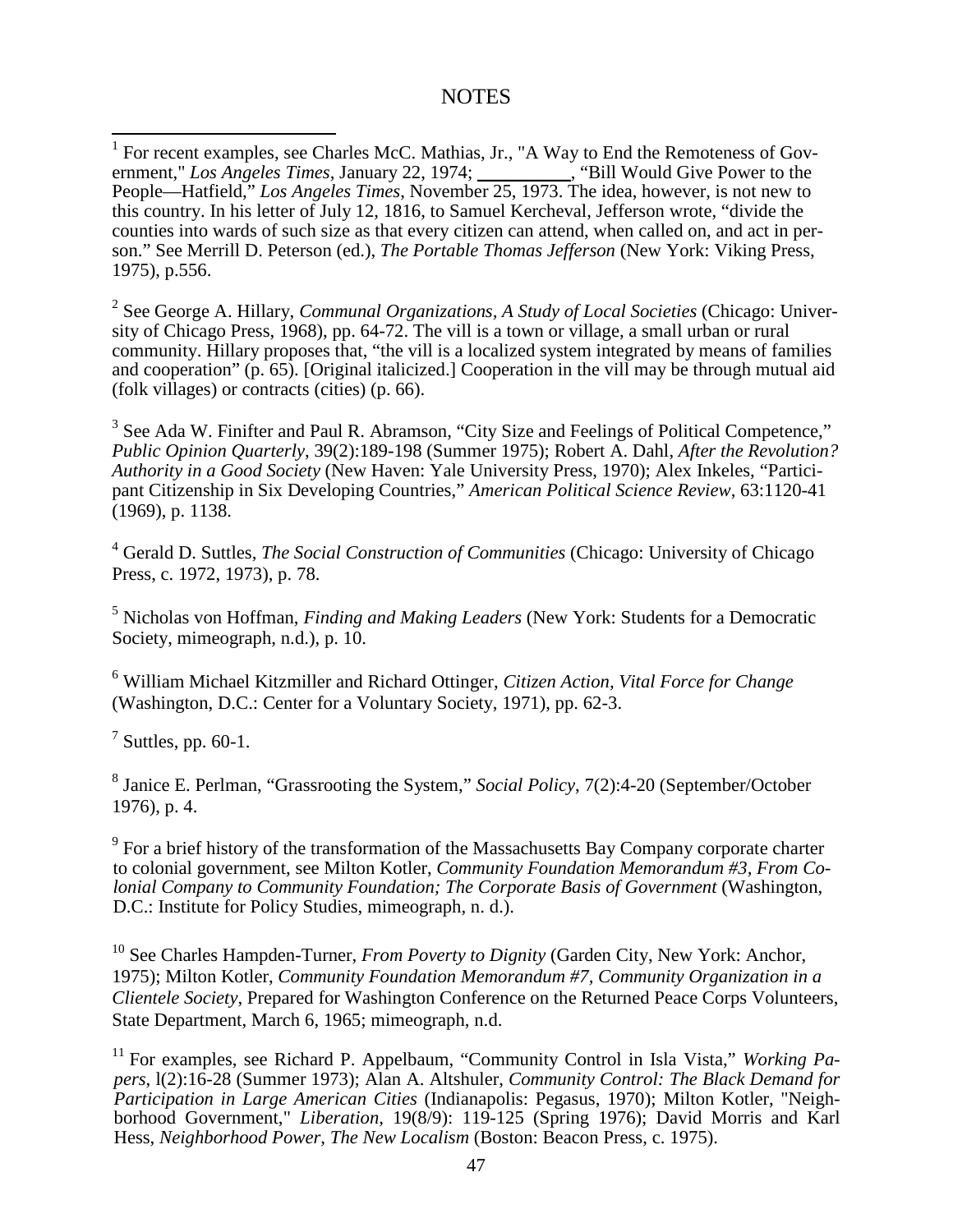<span id="page-47-0"></span><sup>12</sup> See Appelbaum; Robert B. Hawkins, Jr., "Special Districts and Urban Services," in (Elinor Ostrom, ed.) *The Delivery of Urban Services, Outcomes of Change*, Vol. 10, Urban Affairs Annual Reviews (Beverly Hills, Calif.: Sage, 1976), p. 172. For proposals on a larger scale, see State Study Commission for New York City, *The Neighborhoods, The City, and The Region: Working Papers on Jurisdiction and Structure* (New York: The Commission, 1973); New York/ State Study Commission for New York City, *Re-Structuring the Government of New York City* (New York: The Commission, 1972).

<span id="page-47-1"></span><sup>13</sup> Michael Parenti, *Democracy for the Few* (New York: St. Martin's Press, 1974), p. 4. Taxing and spending are identified as the two most important functions of government, the prerequisites for all other activities. In discussing the New York City decentralization plan to create districts of several hundred thousand population each, Moynihan suggests that, "if no taxing powers and responsibilities are to be given to the proposed local districts, decentralization will only accentuate the present irresponsibility of municipal government." See Daniel Patrick Moynihan, "Comments on Restructuring the Government of New York City," in State Study Commission for New York City, p. 13.

<span id="page-47-2"></span> $14$  Parenti, p. 280.

 $\overline{a}$ 

<span id="page-47-3"></span><sup>15</sup> Eli Ginsberg, Dale L. Hiestand, and Beatrice G. Reubens, *The Pluralistic Economy* (New York: McGraw-Hill, 1965), pp. 5-6.

<span id="page-47-4"></span><sup>16</sup> Grants rose from three to 13 percent of the G.N.P. between 1910 and 1969. See Kenneth E. Boulding, "The Grants Economy," in *Collected Papers, Volume Two: Economics* (Boulder, Colorado: Colorado Associated University Press, 1971), p. 477. In *The Economy of Love and Fear* (Belmont, Calif.: Wadsworth, 1973), Boulding estimates that 20 to 50 percent of the U.S. economy is organized by grants rather than exchange (pp. 1-2).

<span id="page-47-5"></span> $17$  Ginzberg, Hiestand, and Reubens, pp. 8-9.

<span id="page-47-6"></span> $18$  The definition does not preclude reciprocation with intangibles.

<span id="page-47-7"></span><sup>19</sup> Boulding, *The Economy of Love and Fear*, p. 15.

<span id="page-47-8"></span><sup>20</sup> Boulding, "The Grants Economy," pp. 478-9.

<sup>21</sup> Boulding, *The Economy of Love and Fear*, p. 8.

<sup>22</sup> Boulding, "The Grants Economy," pp. 480-1.

<span id="page-47-9"></span> $23$  Ginzberg, Hiestand, and Reubens, p. 197.

 $24$  Boulding, "The Grants Economy," pp. 482-4.

 $25$  Ibid., p. 479.

<sup>26</sup> Peter F. Drucker, "On Managing the Public Service Institution," *The Public Interest*, 33:43-60 (Fall 1973), pp. 46-50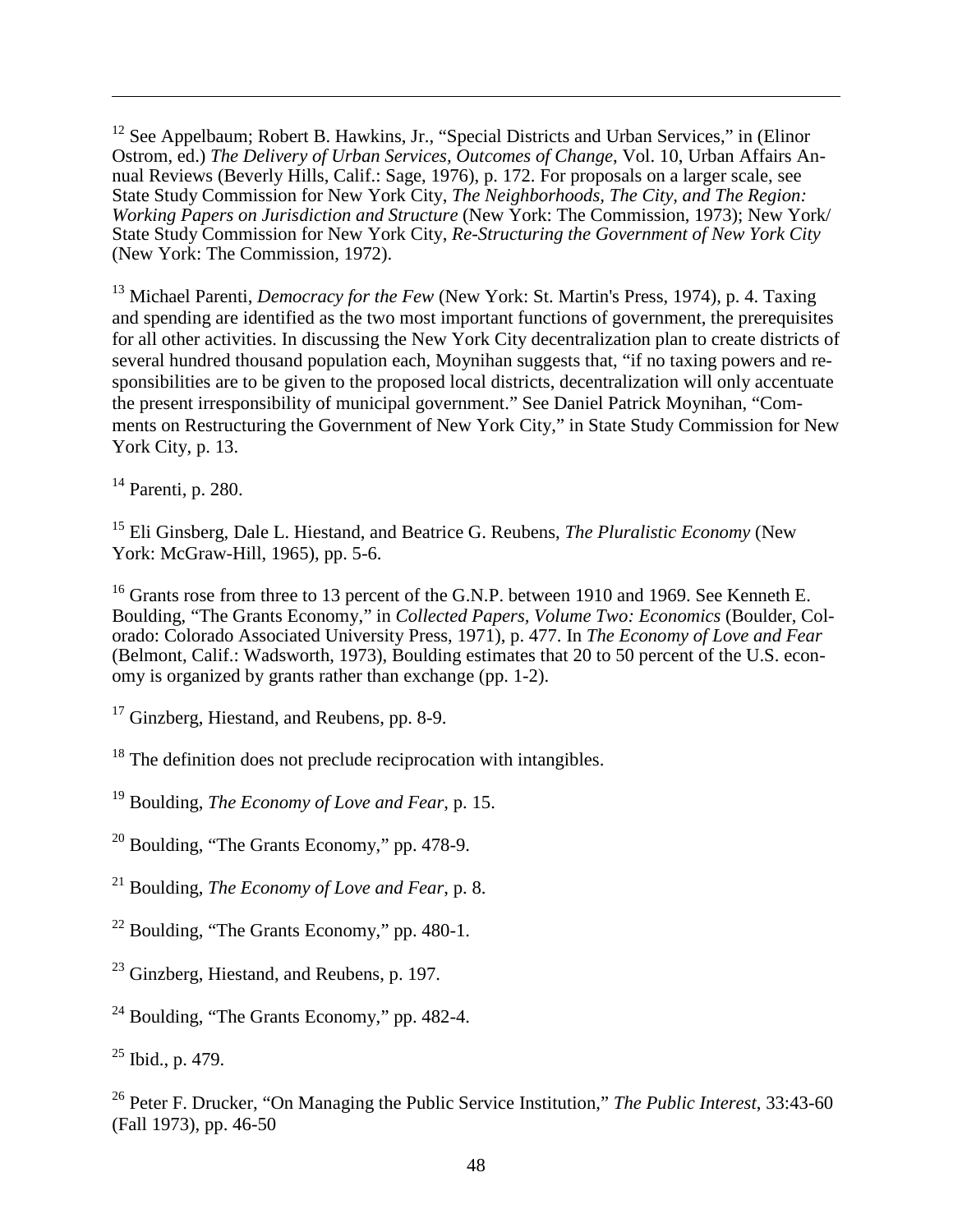<span id="page-48-1"></span> $27$  Ibid., pp. 51-2.

 $\overline{a}$ 

 $28$  For firsthand descriptions of contemporary New England town meetings, see Jane J. Mansbridge, "Town Meeting Democracy," *Working Papers*, 1(2):5-15 (Summer 1973); "Conflict in a New England Town Meeting," *The Massachusetts Review*, 17(4):631-63 (Winter 1976).

<sup>29</sup> Herbert E. Klarman, "Syphilis Control Programs," in (Robert Dorfman, ed.) *Measuring Benefits of Government Investments* (Washington, D.C.: Brookings Institution, 1965), pp. 23, 26.

<span id="page-48-2"></span><sup>30</sup> M. Jarvin Emerson and F. Charles Lamphear, *Urban and Regional Economics* (Boston: Allyn and Bacon, 1975), pp. 210-11.

<sup>31</sup> Peter 0. Steiner, "The Public Sector and the Public Interest," in (Robert H. Haveman and Julius Margolis, eds.) *Public Expenditures and Policy Analysis* (Chicago: Markham, 1970), p. 31.

<sup>32</sup> See Hawkins, p. 173; Stanley Scott and John C. Bollens, *Governing a Metropolitan Region: The San Francisco Bay Area* (Berkeley: Institute of Governmental Studies, University of California, 1968), pp. 72-3.

<span id="page-48-3"></span><sup>33</sup> Mancur Olson, Jr., *The Logic of Collective Action, Public Goods and the Theory of Groups* (Cambridge: Harvard University Press, 1965), p. 14n.

 $34$  Steiner, p. 25.

 $35$  Olson.

 $36$  Ibid., pp. 15-16.

 $37$  Ibid., pp. 22-36, 43.

<sup>38</sup> David J. O'Brien, "The Public Goods Dilemma and the 'Apathy' of the Poor Toward Neighborhood Organization," *Social Service Review*, 48(2):229-44 (June 1974). O'Brien, however, rejects small-scale government as a remedy.

<sup>39</sup> James M. Buchanan, "Public Goods and Public Bads," in (John R. Crecine, ed.) *Financing the Metropolis, Public Policy in Urban Economics*, Vol. 4, Urban Affairs Annual Reviews (Beverly Hills, Calif.: Sage, 1970), p. 51.

 $40$  Ibid., p. 52.

 $41$  Ibid., p. 69.

 $42$  Ibid., p. 52.

<span id="page-48-0"></span><sup>43</sup> Julius Margolis, "The Demand for Urban Public Services," in (Harvey S. Perloff and Lowdon Wingo, Jr., eds.) *Issues in Urban Economics* (Baltimore: Resources for the Future, Johns Hopkins, 1968), pp. 536-7.

<sup>44</sup> For a review of health-oriented models, see Nancy W. Veeder, "Health Services Utilization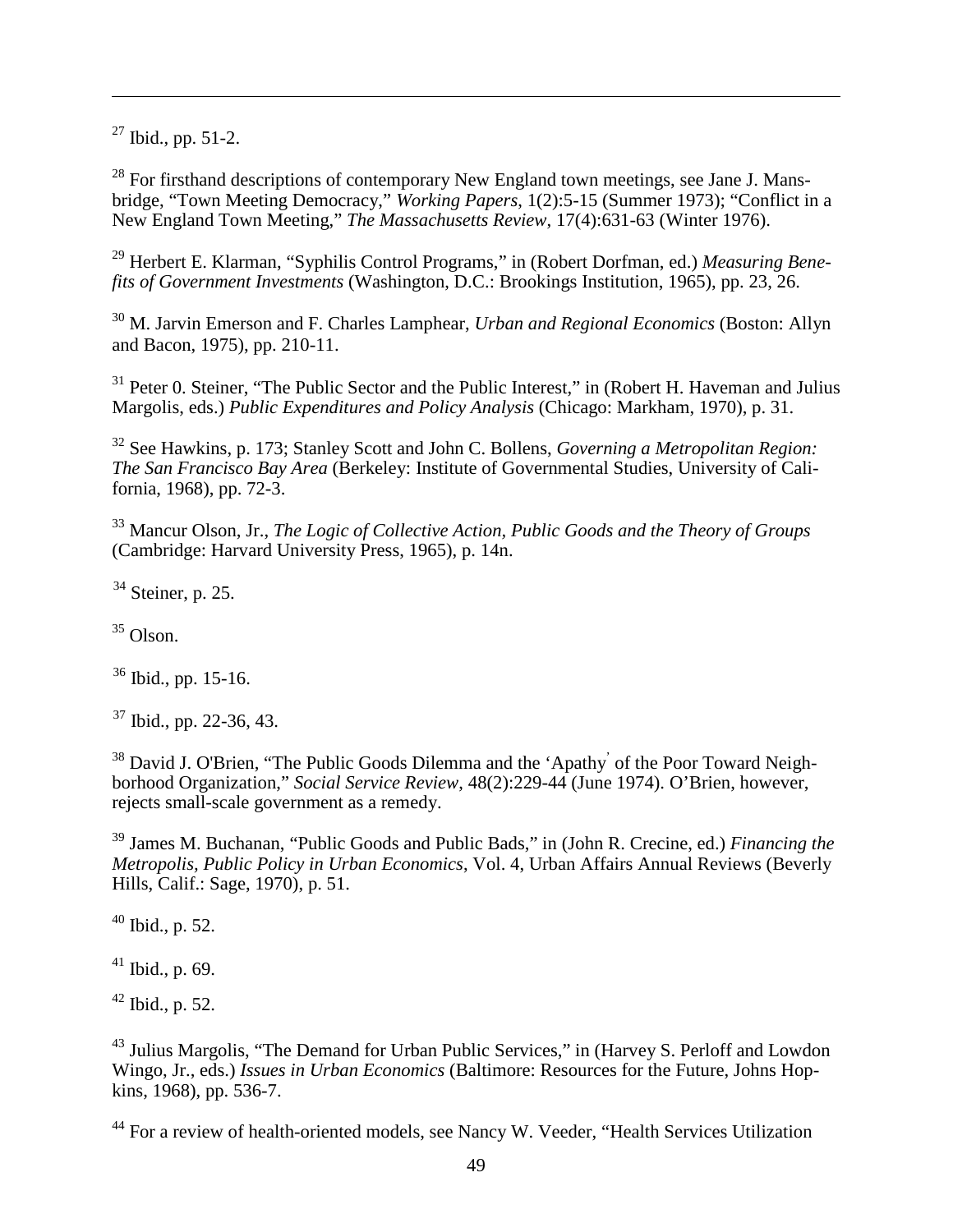$\overline{a}$ Models for Human Services Planning," *Journal of the American Institute of Planners*, : 101-9 (March 1975).

<sup>45</sup> Charles S. Benson and Peter B. Lund, *Neighborhood Distribution of Local Public Services* (Berkeley: Institute of Governmental Studies, University of California, 1969), p. 10.

 $46$  Margolis, p. 536.

 $47$  Ibid., p. 539.

<sup>48</sup> Emerson and Lamphear, p. 215.

 $49$  Margolis, p. 531.

 $50$  Ibid., p. 549.

 $51$  Ibid., p. 537.

 $52$  Steiner, p. 44.

<span id="page-49-0"></span><sup>53</sup> Margolis, p. 553.

 $54$  Steiner, pp. 46-8.

<span id="page-49-1"></span> $55$  Ibid., p. 49.

 $<sup>56</sup>$  Margolis, p. 548.</sup>

<span id="page-49-2"></span><sup>57</sup> Robert L. Bish and Robert Warren, "Scale and Monopoly Problems in Urban Government Services," *Urban Affairs Quarterly*, 8(1):97-122 (September 1972), p. 106.

<span id="page-49-4"></span><span id="page-49-3"></span><sup>58</sup> Albert J. Reiss, Jr., "Servers and Served in Service," in (John P. Crecine, ed.) *Financing the Metropolis, Public Policy in Urban Economics*, Vol. 4, Urban Affairs Annual Reviews (Beverly Hills, Calif.: Sage, 1970), pp. 570-1.

<span id="page-49-5"></span><sup>59</sup> Robert R. Alford and Roger Friedland, "Political Participation and Public Policy," *Annual Review of Sociology*, 1 (1975), p. 19.

<span id="page-49-7"></span><span id="page-49-6"></span><sup>60</sup> Robert Warren, "Federal-Local Development Planning: Scale Effects in Representation and Policy Making," *Public Administration Review*, 30(6):584-95 (November/December 1970), p. 586.

<span id="page-49-8"></span> $61$  Ibid., p. 594.

<sup>62</sup> For a similar point of view, see James Heilbrun, *Urban Economics and Public Policy* (New York: St. Martin's Press, 1974), p. 348.

 $63$  Bish and Warren cite as examples of efficiency in intergovernmental negotiation of services separating demand from production—contract educational, fire, and police services (pp. 110-17).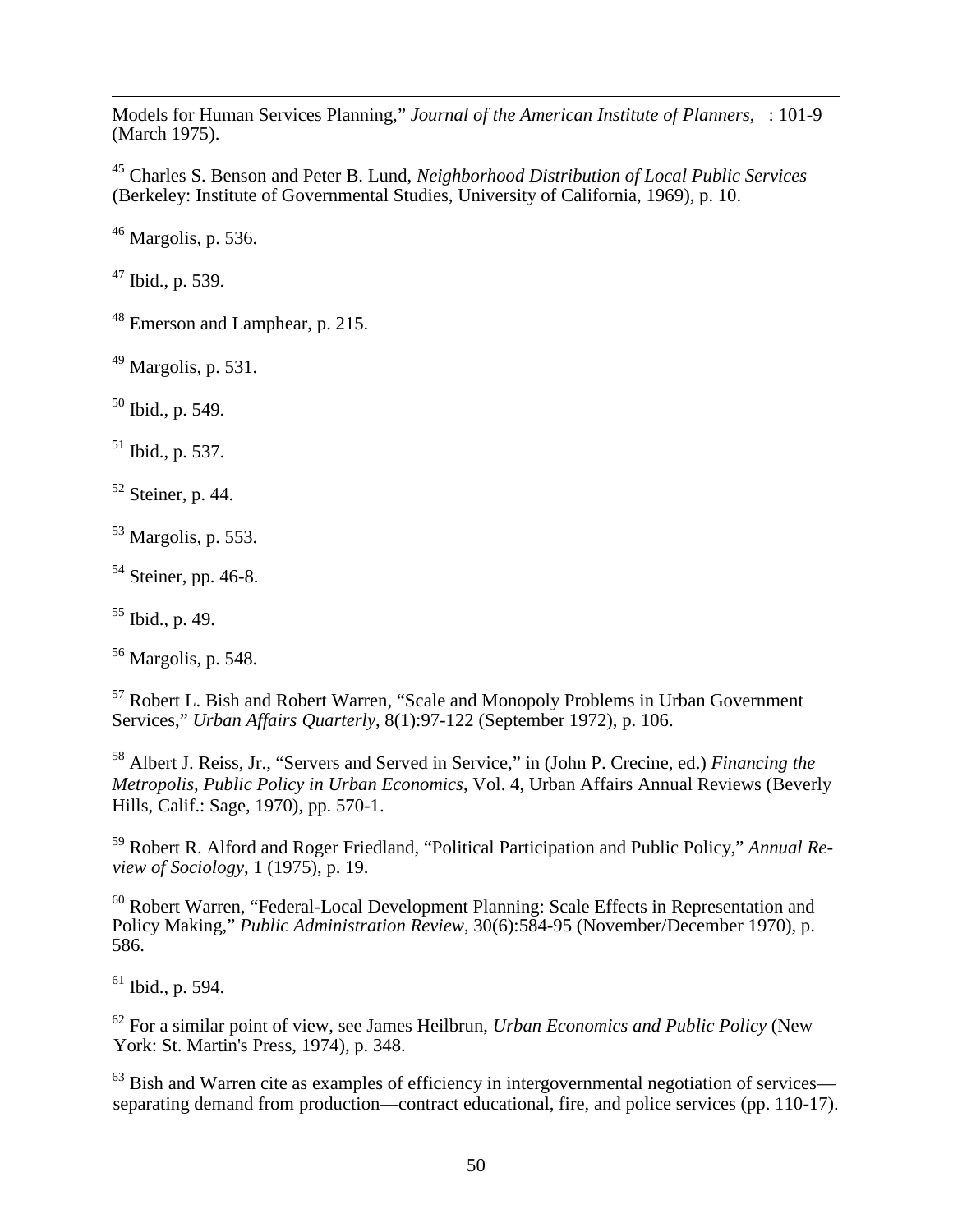$64$  Ibid., pp. 102-9.

<span id="page-50-4"></span><span id="page-50-3"></span><sup>65</sup> Uwe E. Reinhardt, "Proposed Changes in the Organization of Health-Care Delivery: An Overview and Critique," *Milbank Memorial Fund Quarterly*, 51(2):169-222 (Spring 1973), p. 184.

<sup>66</sup> Emerson and Lamphear, p. 108.

<sup>67</sup> Hawkins, p. 108.

<sup>68</sup> Committee for Economic Development, "Reshaping Government in Metropolitan Areas," in (Sandor Halebsky, ed.) *The Sociology of the City* (New York: Charles Scribner's Sons, 1973), p. 653.

 $69$  Heilbrun, p. 322.

 $70$  Hawkins, p. 176.

 $71$  Ibid., p. 178.

<sup>72</sup> Emerson and Lamphear, pp. 332-3.

<sup>73</sup> William L. Henderson and Larry C. Ledebur, *Urban Economics: Processes and Problems* (New York: John Wiley & Sons, 1972) pp. 94-5.

<sup>74</sup> Werner Z. Hirsch, *Urban Economic Analysis* (New York: McGraw-Hill, 1973), pp. 327-34. Part of the explanation is that few near-term changes can be made that will effect economies among a large number of replicated units. Given an existing stock of capital facilities, substantive changes must occur through a long-term attrition-replacement process (p. 332).

 $75$  Heilbrun, p. 348.

<sup>76</sup> Marvin Karno and William Knipe, "Contracting for the Delivery of Public Mental Health Services," *California Medicine* (Western Journal of Medicine), 114:52-4 (January 1971), pp. 52-3. Los Angeles County since 1962 has been contracting with private nonprofit agencies for mental health services. These contracts have been for inpatient, day care, specialized services such as hotlines and suicide prevention. It has been observed that "... some agencies are very responsive to regulations and standards established under contract, others are not." The contracting government does not automatically hold the upper hand by virtue of not renewing its option because of the effect on the agency's patients and because of the political clout of the agency's board of directors.

<sup>77</sup> Scott and Bollens, pp. 22-3.

<sup>78</sup> Hawkins, p. 177.

<span id="page-50-1"></span><span id="page-50-0"></span> $79$  Loc. cit. Hawkins cites several recent national studies that show no statistically significant correlation between the number of government jurisdictions and the total costs of local government (p. 179).

<span id="page-50-2"></span><sup>80</sup> Robert H. Haveman, "Public Expenditures and Policy Analysis," in (Haveman and Julius Margolis, eds.) *Public Expenditures and Policy Analysis* (Chicago: Markham, 1970), p. 9.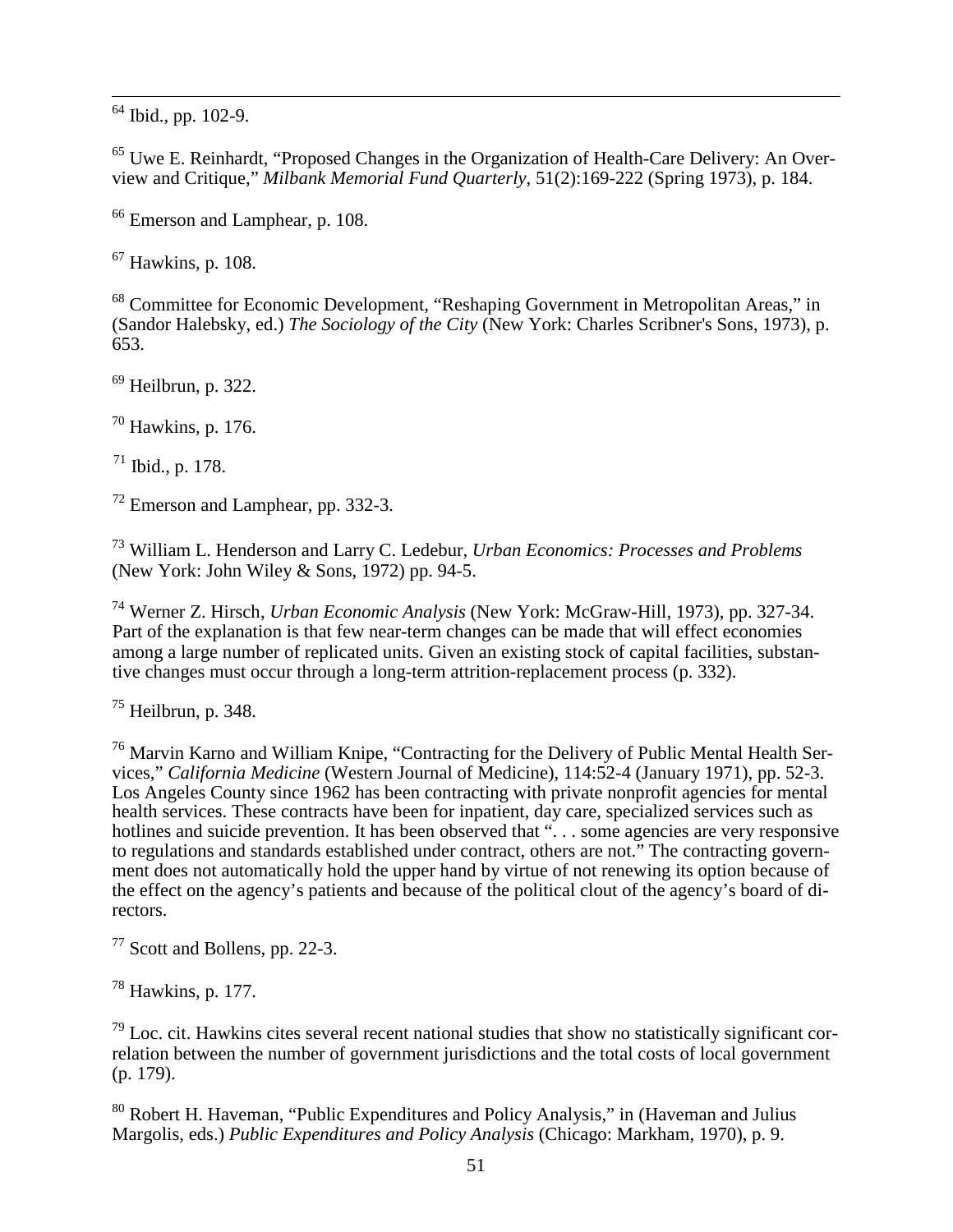<sup>81</sup> Dick Netzer, "State-Local Finance and Intergovernmental Fiscal Relations," in *The Economics of Public Finance* (Washington, D.C.: Brookings Institution, 1974), p. 367.

<sup>82</sup> Margolis, p. 534.

 $\overline{a}$ 

<sup>83</sup> Netzer, p. 367.

<span id="page-51-0"></span><sup>84</sup> Charles L. Schultze, *The Politics and Economics of Public Spending* (Washington, D.C.: Brookings Institution, 1968), p. 128.

<span id="page-51-1"></span><sup>85</sup> Netzer, p. 384.

<span id="page-51-2"></span><sup>86</sup> Schultze, p. 128.

<span id="page-51-3"></span><sup>87</sup> Margolis, p. 534.

<sup>88</sup> Henderson and Ledebur, p. 98.

<span id="page-51-4"></span> $89$  Netzer, pp. 371-2. Notwithstanding the weakness of this proposal given the questionable assumption that communities of residence are selected because of their tax rate-service package, Netzer may still have a point in arguing that ". . . if the local jurisdictions actually did correspond to 'natural' service areas for the provision of most local services, and if the financing devices were specific cost-based user charges, most of the advantages of the Tiebout solution [citizens shopping for communities of residence] could be realized" (pp. 372-3).

<span id="page-51-7"></span><span id="page-51-6"></span><span id="page-51-5"></span> $90$  Schultze, p. 129. He injects the disclaimer that special districts "... often acquire semiautonomous, self-perpetuating status, and become political eunuchs, with only a tenuous connection to the electorate." Hawkins contends, however, that special districts are not unresponsive per se, and may in fact be more responsive than other public jurisdictions. He identifies state enabling statutory schemes as antecedents of unresponsiveness because they often ". . . fail to guarantee that significant communities of interest are involved, that decision-making rules and regulations do not reflect the interests of these communities, and/or that state authorizations do not allow these communities adequate leeway to determine governing structures that meet their particular circumstances." Special districts may be more responsive because they typically represent homogeneous communities; their scale makes elected officeholders more accessible; and (as already suggested) districts provide alternative institutional vehicles for public goods and services, a form of competition to general-purpose governments. Hawkins' main point is that perspective on unresponsiveness rests on the empirical issue of ". . . whether citizens perceive a fragmented system as more confusing than a more centralized, consolidated one." He cites several studies indicating that where substantially larger numbers of special districts exist, and government can be described as more fragmented, citizens used and were more satisfied with government. (Pp. 177-85.)

<sup>91</sup> Hawkins, pp. 177-9.

 $92$  Emerson and Lamphear, pp. 217, 277.

<sup>93</sup> Ibid., p. 278.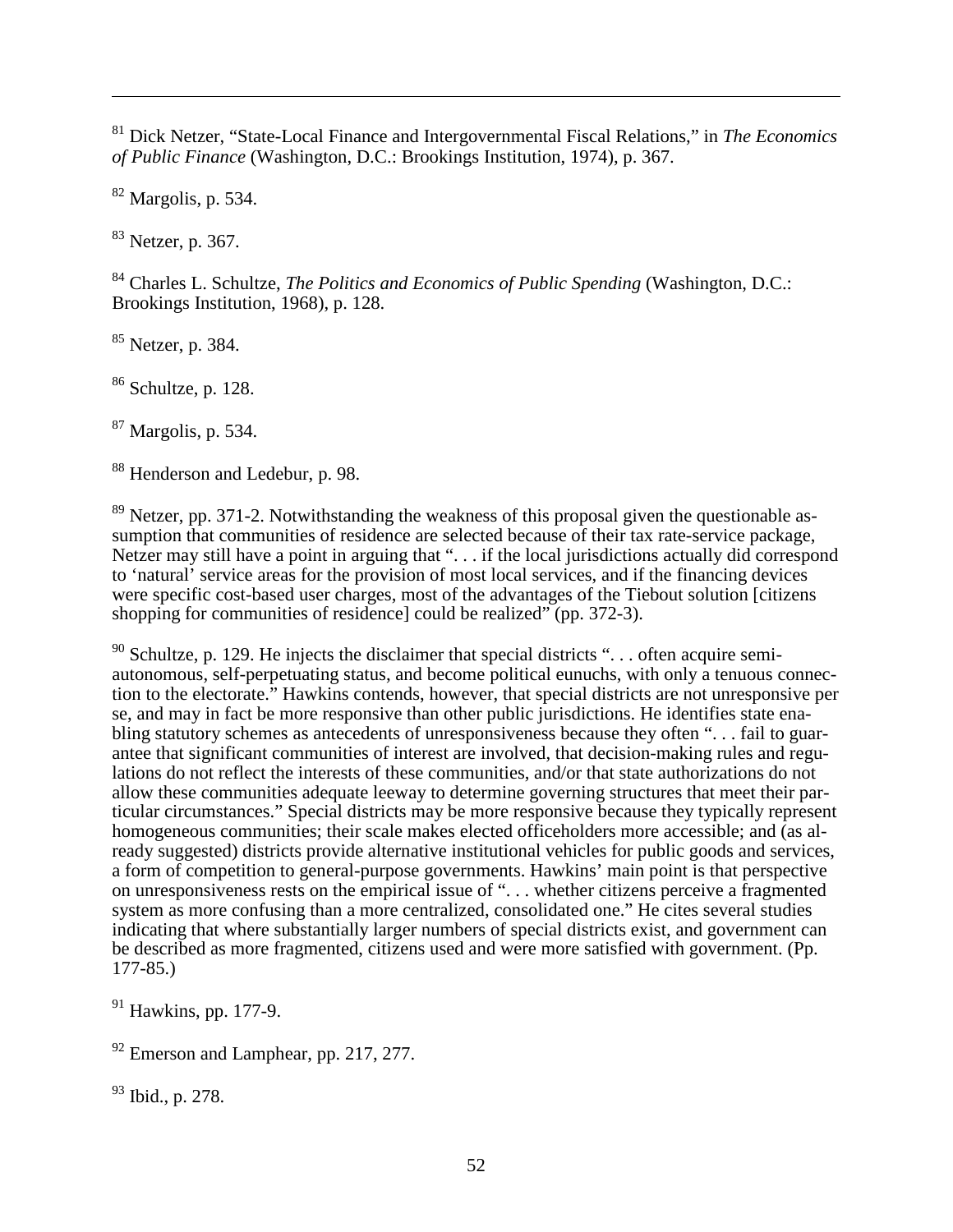<sup>94</sup> Hawkins, p. 173.

 $95$  Ibid., 174-5.

<sup>96</sup> Hawkins, p. 186.

<sup>97</sup> Paul Goodman, *People or Personnel and Like a Conquered Province* (New York: Vintage, 1968), p. 9. His misgiving is that, ". . . the central organization tends to outlive the emergency, and then its very existence creates a chronic emergency; people soon become helpless unless they are told what to do."

<sup>98</sup> The similarity to two-tier conceptions is more apparent than real. The present discussion anticipates a mix of independent, variously sized government jurisdictions, each with powers to levy taxes, make appropriations, issue bonds, and exercise eminent domain, with small-scale entities serving populations from 5,000 to 25,000. Two-tier conceptions are strategies for administrative decentralization, with neighborhoods encompassing megalopolis populations of 50,000 to 300,000. For examples, see State Study Commission for New York City, Committee for Economic Development, p. 655.

<sup>99</sup> Michael Lipsky, "Street Level Bureaucracy and the Analysis of Urban Reform," in (George Frederickson, ed.) *Neighborhood Control in the 1970s* (New York: Chandler, 1973), p. 111.

<sup>100</sup> For examples, see Milton Kotler, *Community Foundation Memorandum #8, Action Projects for Neighborhood Community Foundations* (Washington, D.C: Institute for Policy Studies, mimeograph, April 30, 1965), *Community Foundation Memorandum #5, Community Law Through Community Foundation* (Washington, D.C: Institute for Policy Studies, mimeograph, n.d.); Morris and Hess:<br>
(Police Walk Beats, Meet the People," Los Angeles Times, March 13, ris and Hessie Walk Beats, Meet the People," *Los Angeles Times*, March 13, 1977; Lee Mitgang, "Citizen Patrol Cuts Down Crime Rate," UI, February 13, 1977; Neil Seldman, "Neighborhood Planning Council," *Communities*, 25:22-6 (March-April 1977).

<span id="page-52-0"></span><sup>101</sup> Howard W. Hallman, *Government by Neighborhoods* (Washington, D.C: Center for Governmental Studies, 1973); and *Neighborhood Control of Public Programs, Case Studies of Community Corporations and Neighborhood Boards* (New York: Praeger, 1970).

<span id="page-52-2"></span><span id="page-52-1"></span><sup>102</sup> Douglas Yates, *Neighborhood Democracy: the Politics and Impacts of Decentralization* (Lexington, Mass.: Lexington Books, 1973); Robert K. Yin and Douglas Yates, *Street-Level Governments, Assessing Decentralization and Urban Services* (Lexington, Mass.: Lexington Books, 1975).

<sup>103</sup> I have not referred to the bulk of their work, which centers on political implications.

<span id="page-52-3"></span><sup>104</sup> Hallman, *Neighborhood Control of Public Programs*, p. 4.

<span id="page-52-5"></span><span id="page-52-4"></span> $105$  Ibid., pp. 38-43.

 $106$  Ibid., p. 209.

<span id="page-52-6"></span> $107$  Ibid., pp. 65-73.

<span id="page-52-7"></span> $108$  Ibid., p. 210.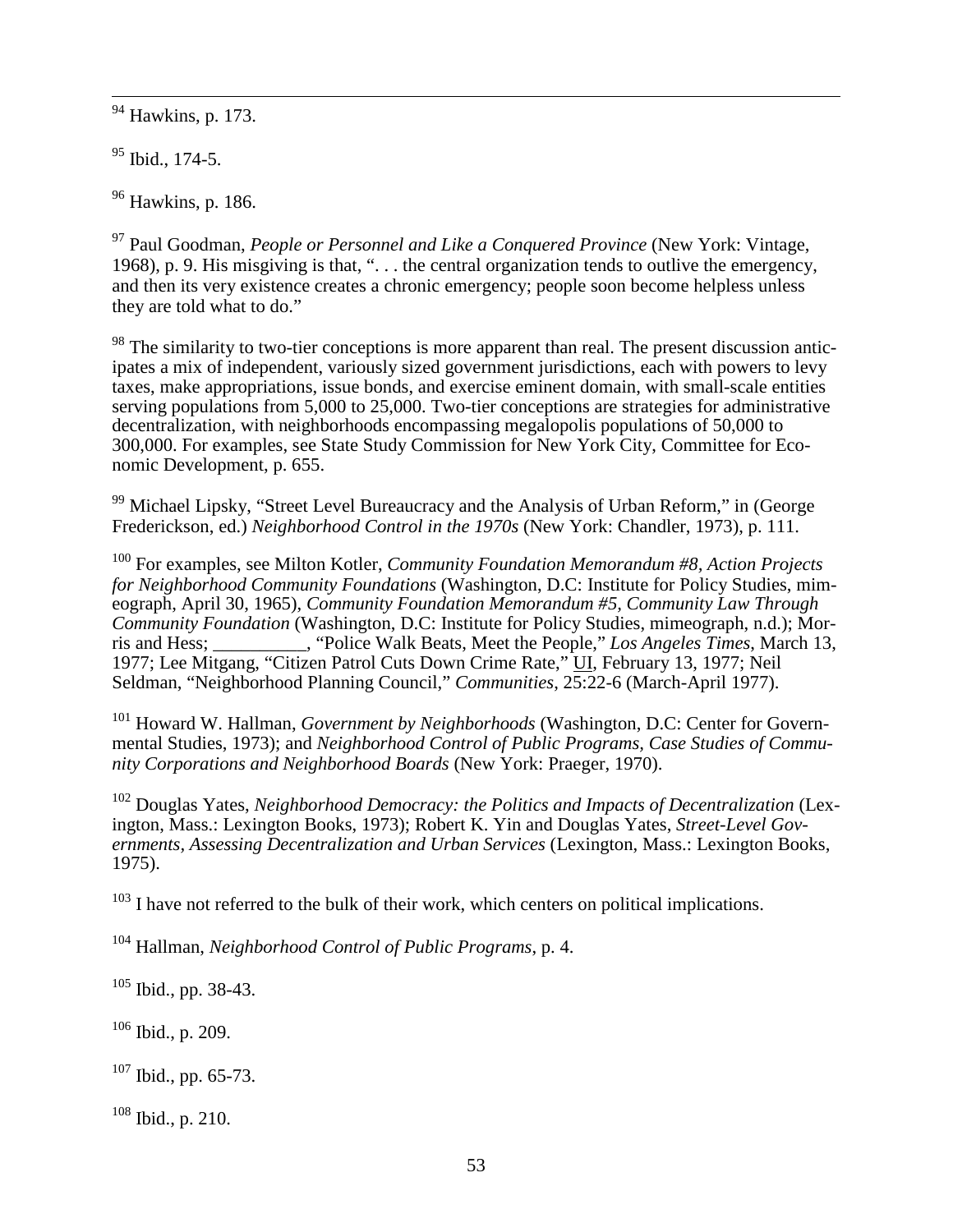<sup>109</sup> Hallman, *Government by Neighborhoods*.

<span id="page-53-0"></span> $110$  Ibid., pp. 17-25.

 $\overline{a}$ 

<span id="page-53-1"></span><sup>111</sup> Yates; Yin and Yates.

<span id="page-53-2"></span> $112$  Yates, pp. 4-5.

<span id="page-53-3"></span> $113$  Ibid., p. 28.

<span id="page-53-4"></span> $114$  Yin and Yates, pp. 24-5, 60.

<span id="page-53-5"></span> $114, 115$  The authors observe that "... existing decentralization experiments either constitute the form of strict hierarchy or, at most, shared power. . . . Central government . . . has given up almost no power to any general purpose form of neighborhood government that might be viewed as a real alternative to central government" (p. 30).

<span id="page-53-7"></span><span id="page-53-6"></span><sup>116</sup> Robert K. Yin and Douglas Yates, "Street-Level Governments: Assessing Decentralization and Urban Services," *Nation's Cities*, 12(11):33-48 (November 1974), pp. 33-37.

<span id="page-53-9"></span><span id="page-53-8"></span><sup>117</sup> Yin and Yates, *Street-Leve1 Governments*, p. 58.

<span id="page-53-10"></span><sup>118</sup> Yin and Yates, "Street-Level Governments," p. 41.

<sup>119</sup> Yin and Yates, *Street-Leve1 Governments*," p. 168.

<sup>120</sup> Yin and Yates, "Street-Level Governments," p. 41.

 $121$  Yates, p. 116.

 $122$  Ibid., p. 159.

 $123$  Ibid., pp. 149-50.

 $124$  In regard to experiments aimed at community control of schools, Yates suggests the problems and failures were predictable: ". . . in a climate of racial conflict, a formal neighborhood-wide experiment that dealt with an intractable urban problem, that was closely and confusingly entangled with city government, that was politically controversial, and that lacked resources, had enough costs and conflicts built into its basic structure to guarantee failure." (Pp. 126-7.)

 $125$  Ibid., p. 159.

 $126$  Ibid., pp. 160-1.

 $127$  The chief problem is that families without insurance or access to private physicians frequently enter the system—for minor complaints—at its most expensive stage, the hospital.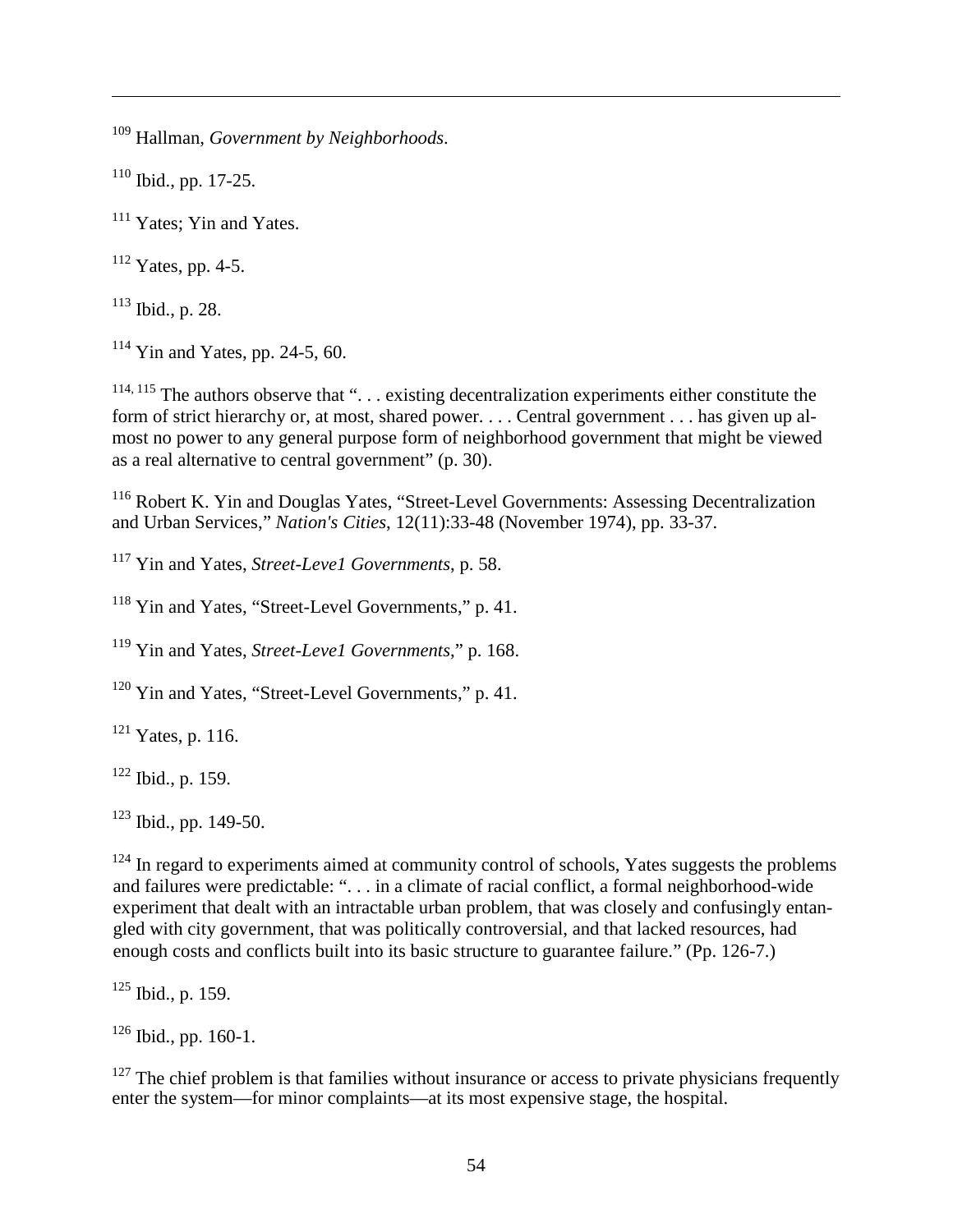128 Robert R. Alford, *Health Care Politics: Ideological and Interest Group Barriers to Reform* (Chicago: University of Chicago Press, 1975), pp. 1-2. Alford suggests that the main weakness of the market strategy—giving consumers the money to shop for services—is the presumption that consumers have the necessary information to make choices, that agencies will emerge in response to their demands, and that this is superior to an elite-generated plan (p. 5). An important weakness in the bureaucratic view is the idea that reform requires only a break in the professional monopoly of doctors (p. 263).

<sup>129</sup> Ibid., p. 6.

<sup>130</sup> Alford describes reform commissions and investigative bodies as "... direct expressions of inter-organizational relationships. . . . [and] the formation of such committees is evidence of a breakdown or challenge of the basic agreement concerning the division of powers, resources, and functions among the various [structural] interest groups comprising an inter-organizational system" (p. 25).

 $131$  Ibid., p. 14.

<sup>132</sup> Ibid., p. 195.

<sup>133</sup> Barbara Ehrenreich and John Ehrenreich, "The Medical-Industrial Complex," in (David M. Gordon, ed.) *Problems in Political Economy, An Urban Perspective* (Lexington, Mass.: D.C. Heath & Co., 1971), pp. 336-46.

 $134$  Ibid., p. 346.

<span id="page-54-0"></span> $135$  Alford, pp. 15-16.

<span id="page-54-1"></span><sup>136</sup> Ibid., p. 251.

 $137$  Ibid., p. 13.

<span id="page-54-2"></span><sup>138</sup> Ibid., p. 8.

 $139$  Ibid., p. 217.

<span id="page-54-4"></span><span id="page-54-3"></span> $140$  Alford is pessimistic about community-based reform strategies. His fear is that they will be coopted by other, more powerful structural interests and used as self-legitimation by them. Alford seems to implicitly assume that all community groups are top-down initiated and sponsored. (P. 219.)

<sup>141</sup> Ibid., pp. 265-6.

<span id="page-54-6"></span><span id="page-54-5"></span><sup>142</sup> Renee C. Fox, "The Medicalization and Demedicalization of American Society," *Daedalus*, 106(1):9-22 (Winter 1977), pp. 10-18.

<sup>143</sup> Eli Ginzberg, "Health Services, Power Centers, and Decision-Making Mechanisms," *Daedalus*, 106(1):203-13 (Winter 1977), p. 211.

 $144$  Reinhardt, p. 169.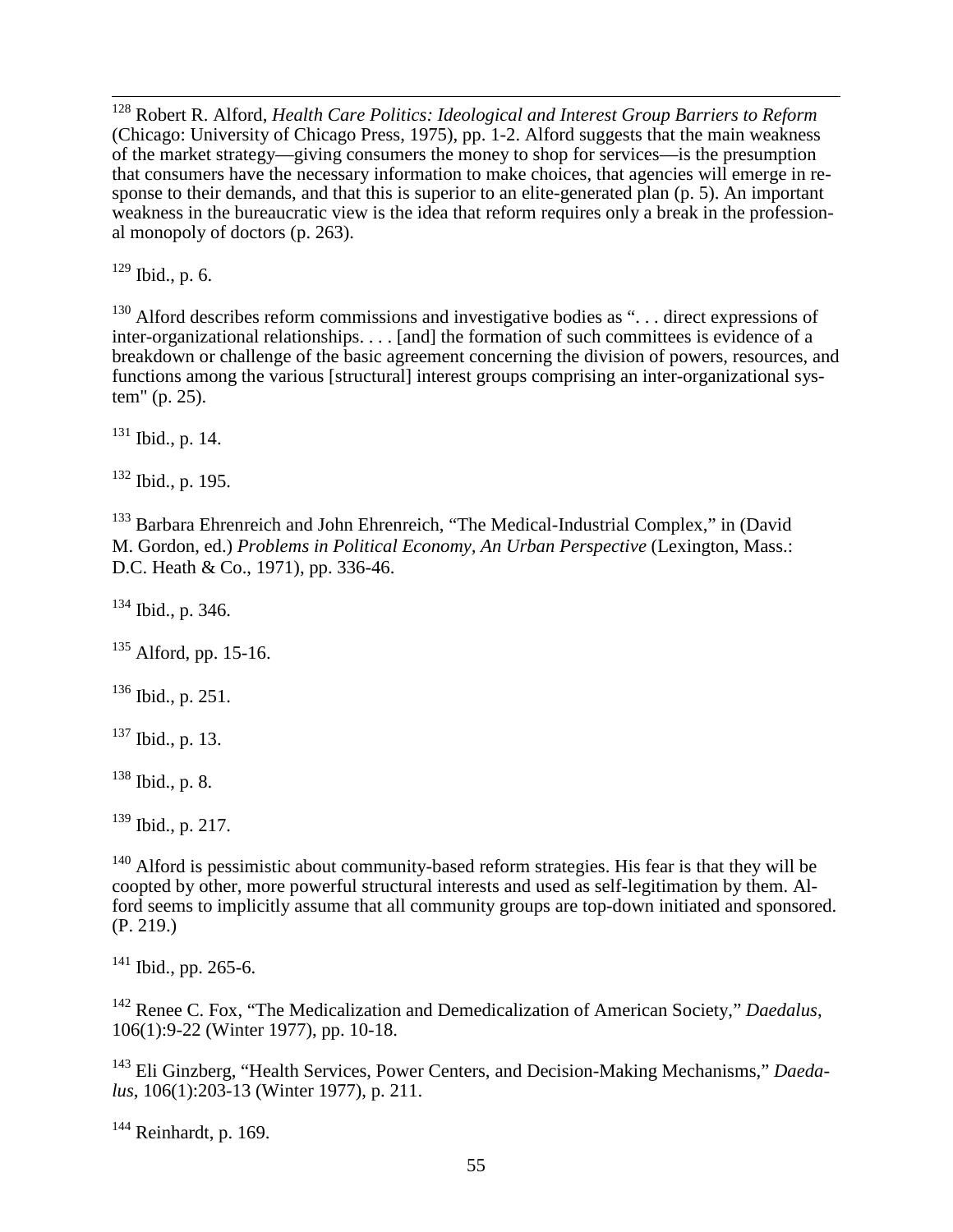<span id="page-55-2"></span><span id="page-55-1"></span><sup>145</sup> Fred Anderson, "The Growing Pains of Medical Care," in (David M. Gordon, ed.) *Problems in Political Economy, An Urban Perspective* (Lexington, Mass.: D.C. Heath & Co., 1971), p. 332.

<span id="page-55-3"></span><sup>146</sup> David Mechanic, "Human Problems and the Organization of Health Care," *Annals of the American Academy of Political and Social Sciences*, 399:1-11 (January 1972), pp. 4-5.

<span id="page-55-4"></span> $147$  Ibid., p. 10.

 $\overline{a}$ 

<span id="page-55-5"></span><sup>148</sup> Reinhardt, pp. 196-7.

<sup>149</sup> Ibid., p. 195.

<sup>150</sup> Thomas Lewis, "On the Science and Technology of Medicine," *Daedalus*, 106(1):35-46 (Winter 1977), p. 45.

<sup>151</sup> John Knowles, "Introduction" *Daedalus*, 106(1):l-7 (Winter 1977), p. 2.

<sup>152</sup> John Knowles, "The Responsibility of the Individual," *Daedalus*, 106(1):57-80 (Winter 1977), p. 76.

<sup>153</sup> Knowles cites Belloc and Breslow. Findings from their studies at U.C.L.A. show that activities related to styles of daily living—sleeping, eating, drinking, exercise, and smoking habits are as much responsible for physical health status as professional medical care. See Nedra B. Belloc and Lester Breslow, "Relationship of Physical Health Status and Health Practices," *Preventive Medicine*, 1(3):409-21 (August 1972).

<sup>154</sup> Knowles, "The Responsibility of the Individual," pp. 68-75.

<sup>155</sup> Anne R. Somers, "The Nation's Health: Issues for the Future," *Annals of the American Academy of Political and Social Sciences*, 399:160-75 (January 1972), p. 161.

 $156$  Ibid., pp. 162-65.

<sup>157</sup> Anatole Shaffer, "The Cincinnati Social Unit Experiment: 1917-19," *Social Service Review*, 45(2):159-72 (June 1971).

<sup>158</sup> Ibid., p. 161.

<sup>159</sup> Ibid., p. 164.

 $160$  Ibid., p. 165.

 $161$  Ibid., p. 166. Definitive economic evaluation of the health center is not possible because Shaffer does not provide demographic data on the CSUO service population or cost data for center services.

<span id="page-55-0"></span><sup>162</sup> Ibid., pp. 168-70.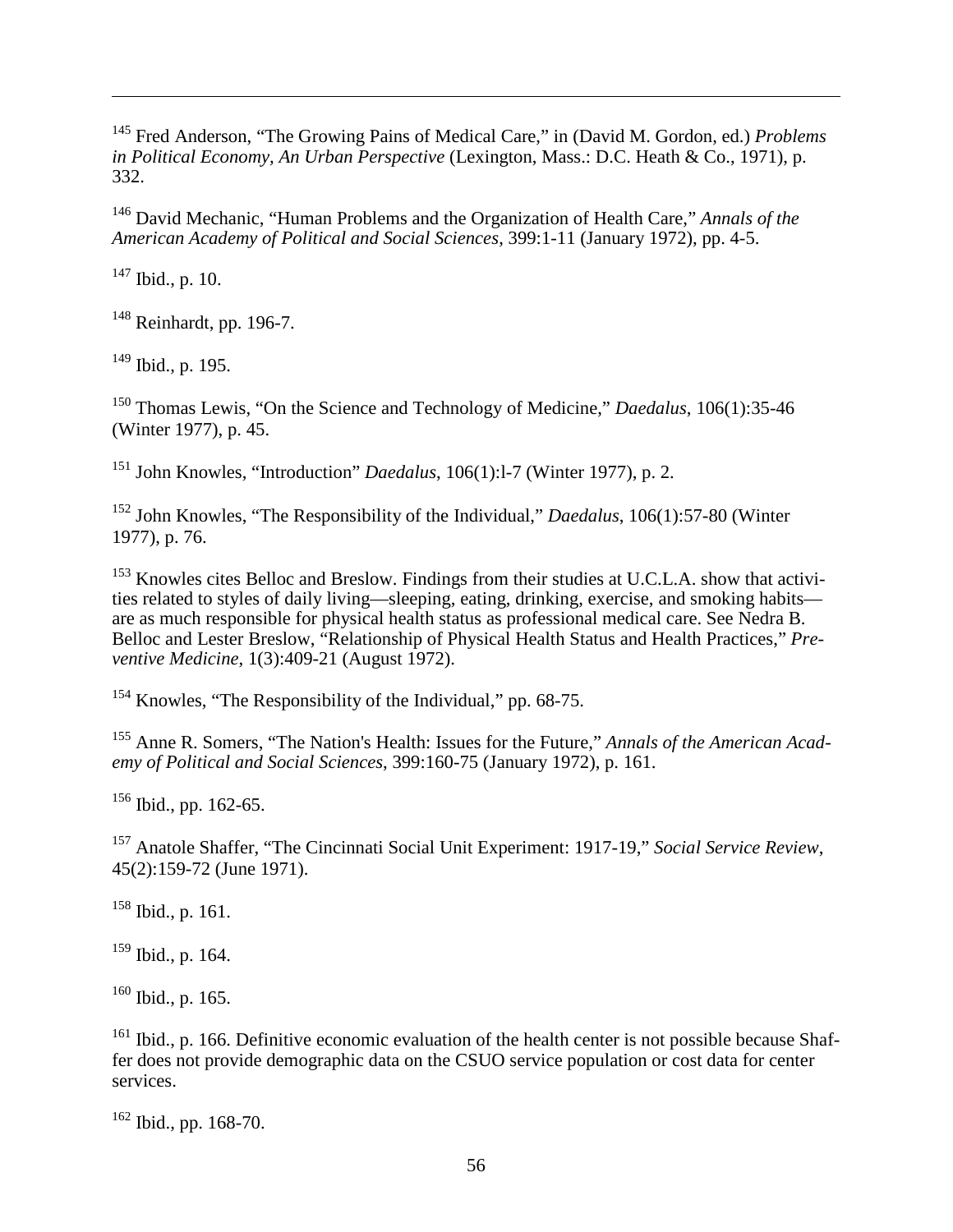<sup>163</sup> Bertha Capen Reynolds, *Social Work and Social Living* (New York: Citadel Press, 1951), pp. 52-67.

<sup>164</sup> Ibid., pp. 28-30.

 $\overline{a}$ 

<sup>165</sup> Robert M. Hollister, Bernard M. Kramer, and Seymour S. Bellin, (eds.), "Neighborhood Health Centers as a Social Movement," in *Neighborhood Health Centers* (Lexington, Mass.: Lexington Books, 1974), pp. 14-18.

<sup>166</sup> Daniel I. Zwick, "Some Accomplishments and Findings of Neighborhood Health Centers," *Milbank Memorial Fund Quarterly*, 50(4):387-420 (October 1972), p. 392.

<span id="page-56-1"></span><span id="page-56-0"></span><sup>167</sup> Program standards call for a patient-physician ratio of 1:1500 (registered, not enrolled) and a patient-dentist ratio of 1:2500.

<span id="page-56-2"></span><sup>168</sup> Robert M. Hollister, "Neighborhood Health Centers as Demonstrations," in *Neighborhood Health Centers*, p. 2.

<span id="page-56-3"></span><sup>169</sup> Community aides and other paraprofessionals are most often described in the NHC literature as intermediaries between patients and physicians rather than as health educators in full-scale prevention programs. For example, see Zwick, p. 78.

<span id="page-56-5"></span><span id="page-56-4"></span><sup>170</sup> George A. Silver, *Family Medical Care: A Design for Health Maintenance* (Cambridge, Mass.: Ballinger, 1974), p. 130.

 $171$  Ibid., pp. 136-9.

<span id="page-56-6"></span> $172$  Ibid., p. 140.

<span id="page-56-7"></span><sup>173</sup> Ibid., p. 143.

 $174$  Hollister, p. 1.

<sup>175</sup> Lawrence C. Howard, "Decentralization and Citizen Participation in Health Services," *Public Administration Review*, 32:701-17 (October 1972), p. 709.

<sup>176</sup> Herbert E. Klarman, "Major Initiatives in Health Care," *The Public Interest*, 34:106-23 (Winter 1974), p. 107.

 $177$  Ibid., p. 120.

<sup>178</sup> Gerald Sparer and Arne Anderson, "Cost of Services at Neighborhood Health Centers," *New England Journal of Medicine*, 286(23):1241-5 (June 8, 1972), p. 1241. The authors acknowledge that their findings cannot be replicated with smaller centers ". . . because of a ". . . clear cost advantage to the larger scale center" (p. 1245).

<sup>179</sup> Aaron Wildavsky, "Doing Better and Feeling Worse: the Political Pathology of Health Policy," *Daedalus*, 106(1):105-23 (Winter 1977), p. 112.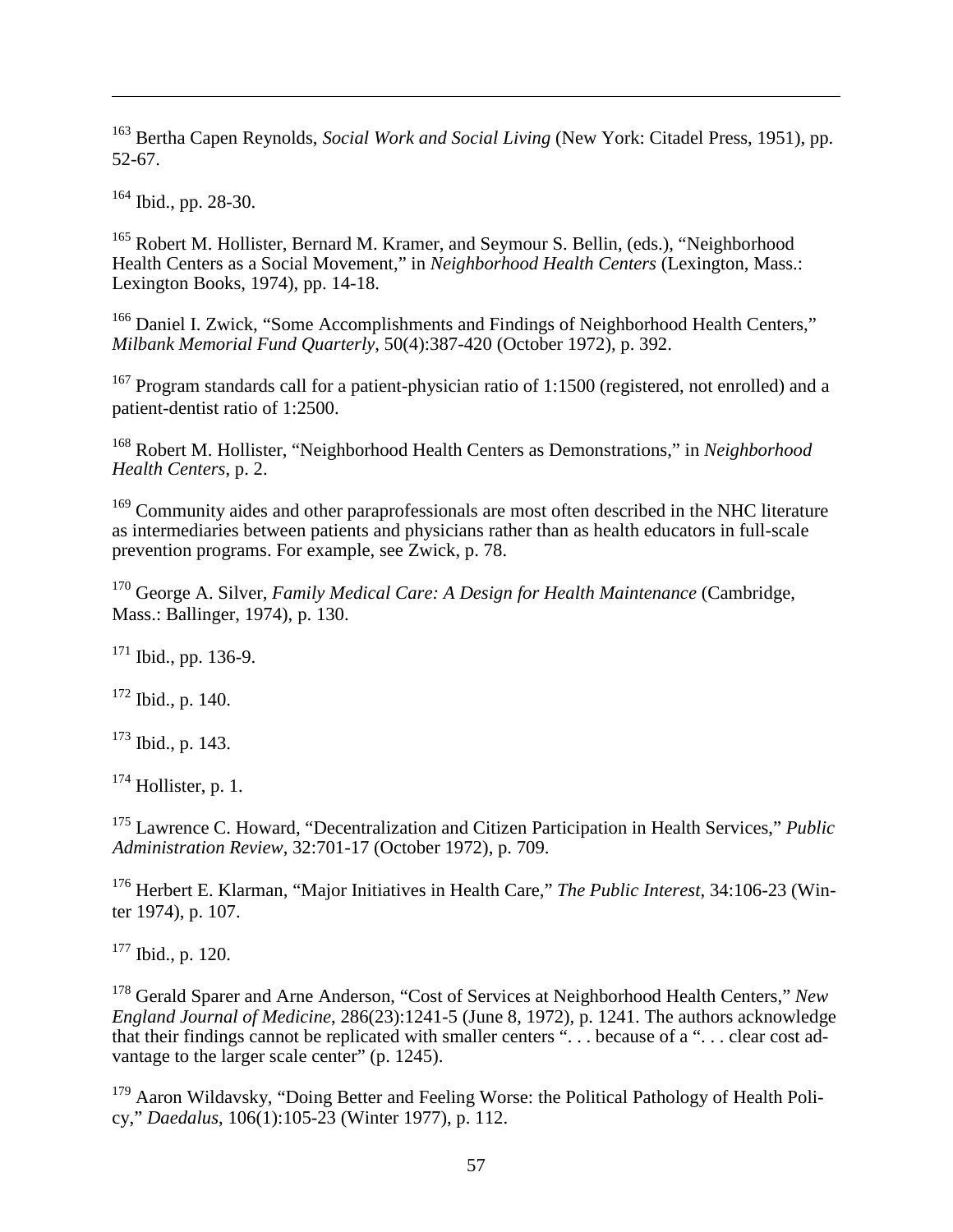<span id="page-57-4"></span><sup>180</sup> Klarman, "Major Initiatives in Health Care," pp. 122-3.

<span id="page-57-5"></span><sup>181</sup> Pedro Ruiz, "Consumer Participation in Mental Health Programs," *Hospital & Community Psychiatry*, 24:38-40 (January 1973), pp. 39-40.

 $182$  Hollister, p. 7.

 $183$  Ibid., p. 8.

 $\overline{a}$ 

 $184$  Zwick, p. 395.

 $185$  Hollister, p. 10.

<sup>186</sup> Zwick, pp. 396-7.

<sup>187</sup> Paul R. Torrens, "Administrative Problems of Neighborhood Health Centers," *Medical Care*, 9(6):487-97 (November-December 1971), p. 489.

<sup>188</sup> Ruiz, p. 39.

<sup>189</sup> Gary L. Tischler, "The Effects of Consumer Control on the Delivery of Services," *American Journal of Orthopsychiatry*, 41(3):501-5 (April 1971), p. 501-5 (April 1971), p. 502.

 $190$  Ibid., p. 503.

 $191$  Howard, pp. 707-8.

<sup>192</sup> See Anatole Shaffer, *Maximum Feasible Participation of the Poor: An Experience in Uncertainty* (unpublished, 1968).

<sup>193</sup> See Warren C. Haggstrom, "On Eliminating Poverty, What We Have Learned," in (Warner Bloomberg, Jr. and Henry J. Schmandt, eds.), *Power, Poverty, and Urban Policy* (Beverly Hills, Calif.: Sage, 1968).

<sup>194</sup> Robert Reiff and Frank Reissman, *The Indigenous Nonprofessional*, Community Mental Health Journal Monograph Series, No. 1 (New York: Behavioral Publications, 1965), pp. 11-12.

<sup>195</sup> Zwick, p. 82.

<span id="page-57-0"></span><sup>196</sup> Herbert Rusalem, "Ombudsmen for Patients at a Mental Health Center," *Hospital & Community Psychiatry*, 24:680-1 (October 1973), p. 681.

<span id="page-57-2"></span><span id="page-57-1"></span><sup>197</sup> Eugene C. Wood, "Indigenous Workers as Expediters," *Hospital Progress*, 49:64-8 (September 1968).

<span id="page-57-3"></span><sup>198</sup> James A. Kent and C. Harvey Smith, "Involving the Urban Poor in Health Services Through Accommodation—the Employment of Neighborhood Representatives," *American Journal of Public Health*, 57:997-1003 (June 1967), pp. 998-1001.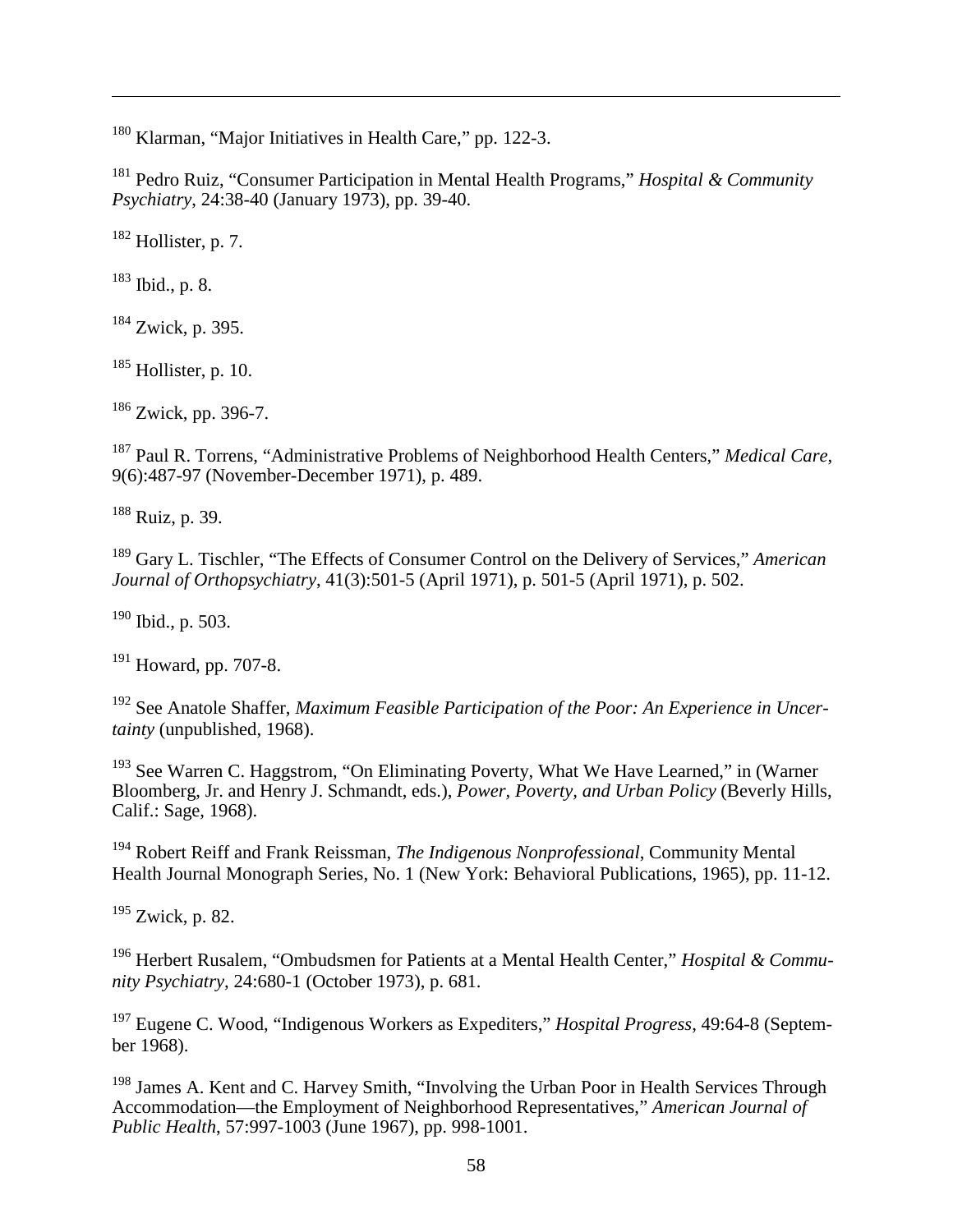<sup>199</sup> Jane Luckham and David W. Swift, "Community Health Aides in the Ghetto: the Contra Costa Project," *Medical Care*, 7:332-9 (July-August 1969), pp. 332-7.

<sup>200</sup> Hilda Richards and June Christmas, "New Careerists in Mental Health," *American Journal of Nursing*, 72:1640-4 (September 1972), pp. 1640-3.

<span id="page-58-1"></span><span id="page-58-0"></span><sup>201</sup> Victor W. Sidel, "Feldshers and Feldsherism," *New England Journal of Medicine*, 278(17):934-9 (April 25, 1968), pp. 934-5.

<span id="page-58-2"></span> $202$  Ibid., p. 934.

 $\overline{a}$ 

<span id="page-58-3"></span> $203$  Ibid., pp. 934-6.

<span id="page-58-4"></span><sup>204</sup> Ibid., p. 937.

 $205$  Ibid., pp. 937-8.

<span id="page-58-6"></span><span id="page-58-5"></span><sup>206</sup> Henry K. Silver, Loretta C. Ford, and Lewis R. Day, "The Pediatric Nurse Practitioner Program," *Journal of the American Medical Association*, 204(4):298-302 (April 22, 1968), pp. 298- 300.

<sup>207</sup> Bridget Tighe, *Review of Training Programs and Utilization of Paraprofessionals in Medicine and Dentistry* (Washington, D.C.: Institute for Study of Health and Society, 1972), pp. 27-8.

<span id="page-58-7"></span> $208$  Ibid., pp. 32-5.

 $209$  Ibid., p. 48.

<sup>210</sup> \_\_\_\_\_\_\_\_\_\_, *The Physician's Assistant* (New York: Brooklyn-Cumberland Medical Center and Long Island University, 1971), p. 9.

<sup>211</sup> Ad Hoc Committee, *Guidelines for Physician's Assistant Programs in Illinois* (Chicago: State Inter-Agency Task Force on Health Manpower and the Interim Organization for Chicago Area Allied Health Manpower, 1971), pp. 6-8.

<sup>212</sup> Alfred M. Sadler, Blair L. Sadler, and Ann A. Bliss, *The Physician's Assistant—Today and Tomorrow* (New Haven, Conn.: Yale University School of Medicine, 1972), pp. 99-100.

 $213$  Ibid., p. 102.

<span id="page-58-8"></span> $^{214}$  Personal communication with Jess Bromley, M.D., February 26, 1977: Bromley was one of the first physicians in Alameda County to employ a physician assistant, and he was willing to speculate on the prospects for bottom-up initiated decentralized health care.

 $215$  Sadler, Sadler, and Bliss, pp. 177-80.

<sup>216</sup> *The Physician's Assistant*, pp. 10-13.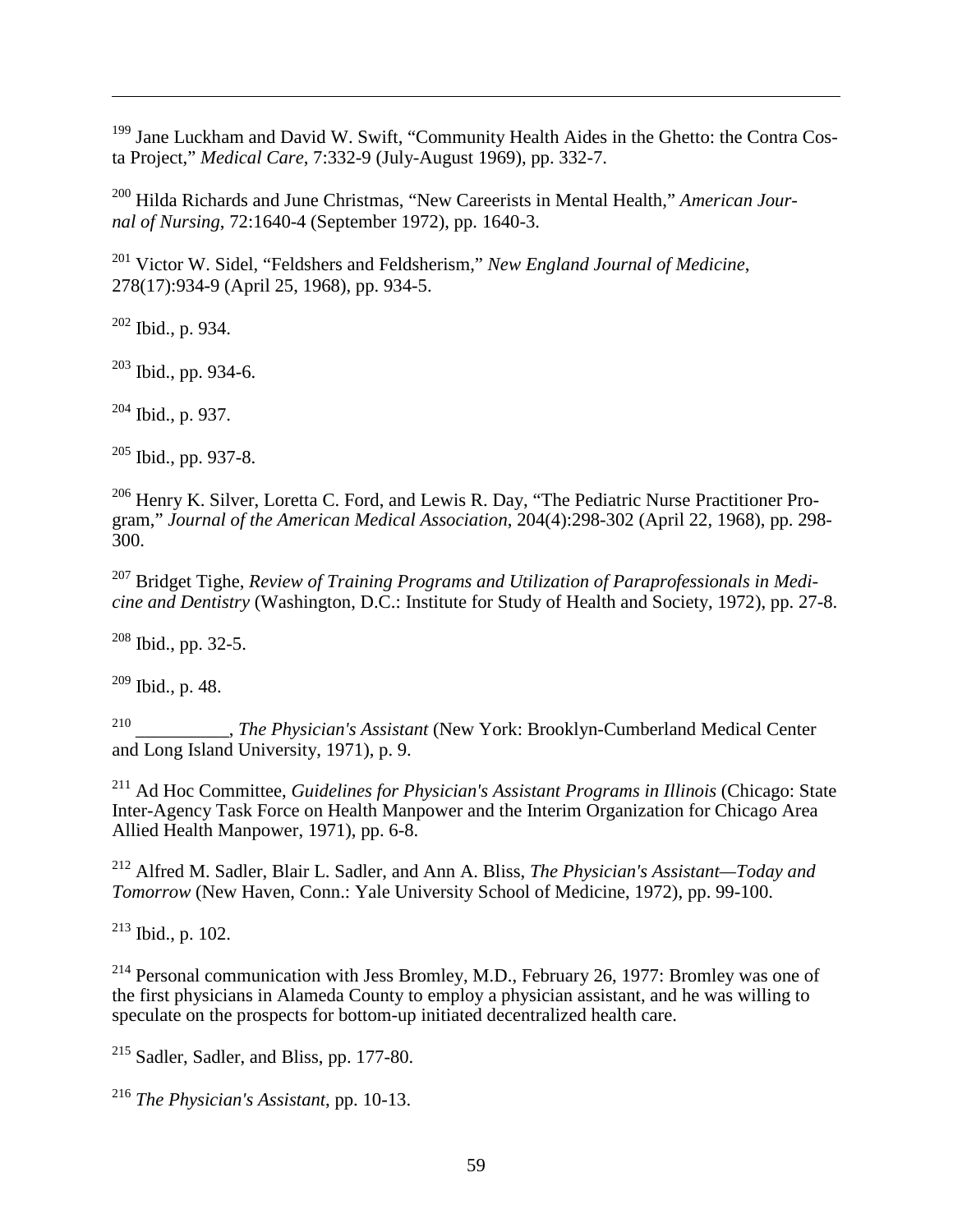<span id="page-59-2"></span>Ibid., pp. 27-31.

<span id="page-59-3"></span>Sadler, Sadler, and Bliss, pp. 81-2.

 Ernest W. Saward, "Institutional Organization, Incentives, and Change," *Daedalus*, 106(1):193-202 (Winter 1977), p. 194.

Ruth Sidel, *Families of Fensheng* (Baltimore: Penguin Books, 1974), p. 84.

 Ruth Sidel, "Social Services in China," *Social Work*, 17(6):5-13 (November 1972), p. 6; Victor W. Sidel, "Health Services in the People's Republic of China," in (John Z. Bowers and Elizabeth F. Purcell, eds.) *Medicine and Society in China* (New York: Josiah Macy, Jr. Foundation, 1974), p. 106; Joshua S. Horn, *Away With All Pests* (New York: Monthly Review Press, 1969), p. 40.

Ruth Sidel, "Social Services in China," pp. 6-7.

 Teh-wei Hu, *An Economic Analysis of Cooperative Medical Services in the People's Republic of China* (Washington, D.C.: John E. Fogarty International Center for Advanced Study in the Health Sciences and U.S. Department of Health, Education, and Welfare, 1975), p. 3.

Sidel, "Social Services in China," p. 5.

 $^{225}$  Horn, p. 31.

Sidel, "Social Services in China," pp. 7-8.

Ruth Sidel, *Families of Fensheng*, p. 85.

Sidel, "Social Services in China," p. 8.

Sidel, *Families of Fensheng*, pp. 85-7.

Sidel, "Social Services in China," p. 10.

 $^{231}$  Loc. cit.

Sidel, *Families of Fensheng*, p. 151.

Teh-wei Hu, pp. 19-23.

Ibid., pp. 36-7.

Victor W. Sidel, "Health Services in the People's Republic of China," p. 124.

<span id="page-59-0"></span>Ruth Sidel, "Social Services in China," p. 13.

<span id="page-59-1"></span> $^{237}$  Loc. cit.